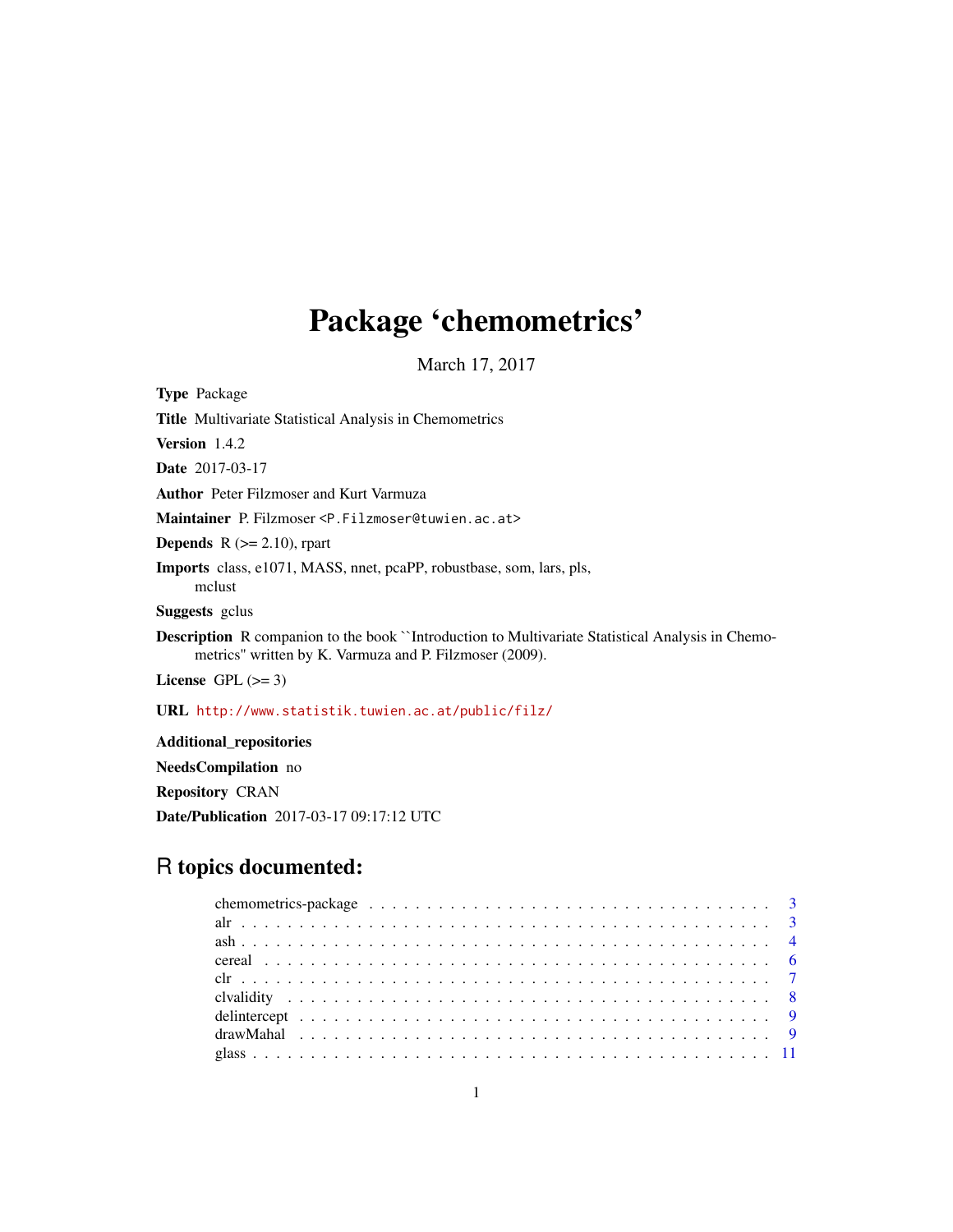| $-11$ |
|-------|
|       |
| 13    |
| 14    |
| 15    |
| 16    |
| 18    |
| 19    |
| 20    |
| 22    |
| 23    |
| 24    |
| 26    |
| 27    |
| 28    |
| 29    |
| 30    |
| 49    |
| 50    |
| 51    |
| 52    |
| 53    |
| 54    |
| 55    |
| 56    |
| 57    |
| 58    |
| 60    |
| 61    |
| 62    |
| 63    |
| 64    |
| 66    |
| 67    |
| 69    |
| 71    |
| 72    |
| 73    |
| 75    |
| 76    |
|       |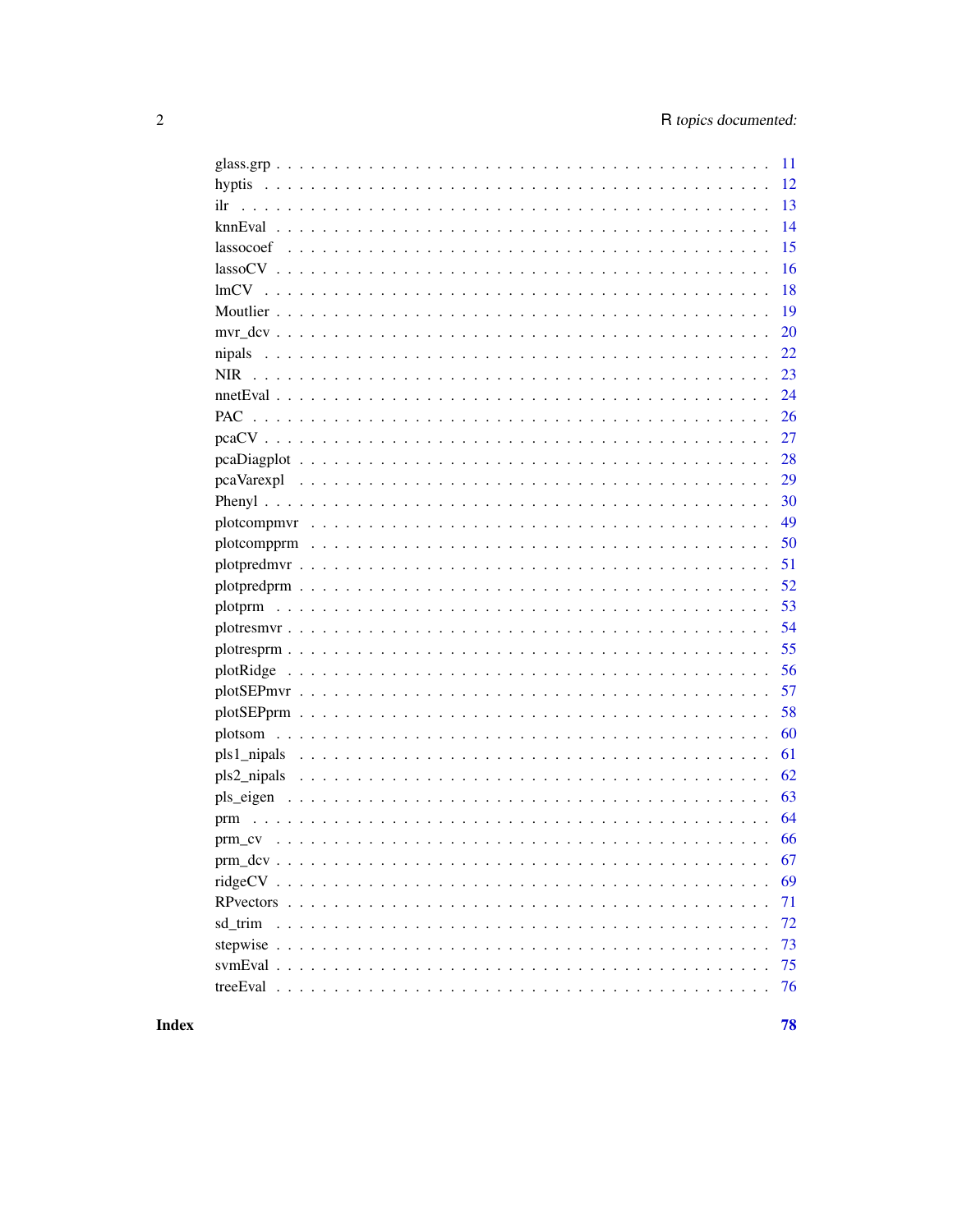<span id="page-2-0"></span> $\Delta$ alr  $\Delta$ 

chemometrics-package *This package is the R companion to the book "Introduction to Multivariate Statistical Analysis in Chemometrics" written by K. Varmuza and P. Filzmoser (2009).*

#### Description

Included are functions for multivariate statistical methods, tools for diagnostics, multivariate calibration, cross validation and bootstrap, clustering, etc.

# Details

| Package: | chemometrics |
|----------|--------------|
| Type:    | Package      |
| Version: | 0.1          |
| Date:    | 2007-11-09   |
| License: | $GPL (=2)$   |

The package can be used to verify the examples in the book. It can also be used to analyze own data.

# Author(s)

P. Filzmoser <P.Filzmoser@tuwien.ac.at

#### References

K. Varmuza and P. Filzmoser: Introduction to Multivariate Statistical Analysis in Chemometrics. CRC Press, Boca Raton, FL, 2009.

<span id="page-2-1"></span>alr *additive logratio transformation*

#### Description

A data transformation according to the additive logratio transformation is done.

# Usage

alr(X, divisorvar)

# Arguments

|            | numeric data frame or matrix                              |
|------------|-----------------------------------------------------------|
| divisorvar | number of the column of X for the variable to divide with |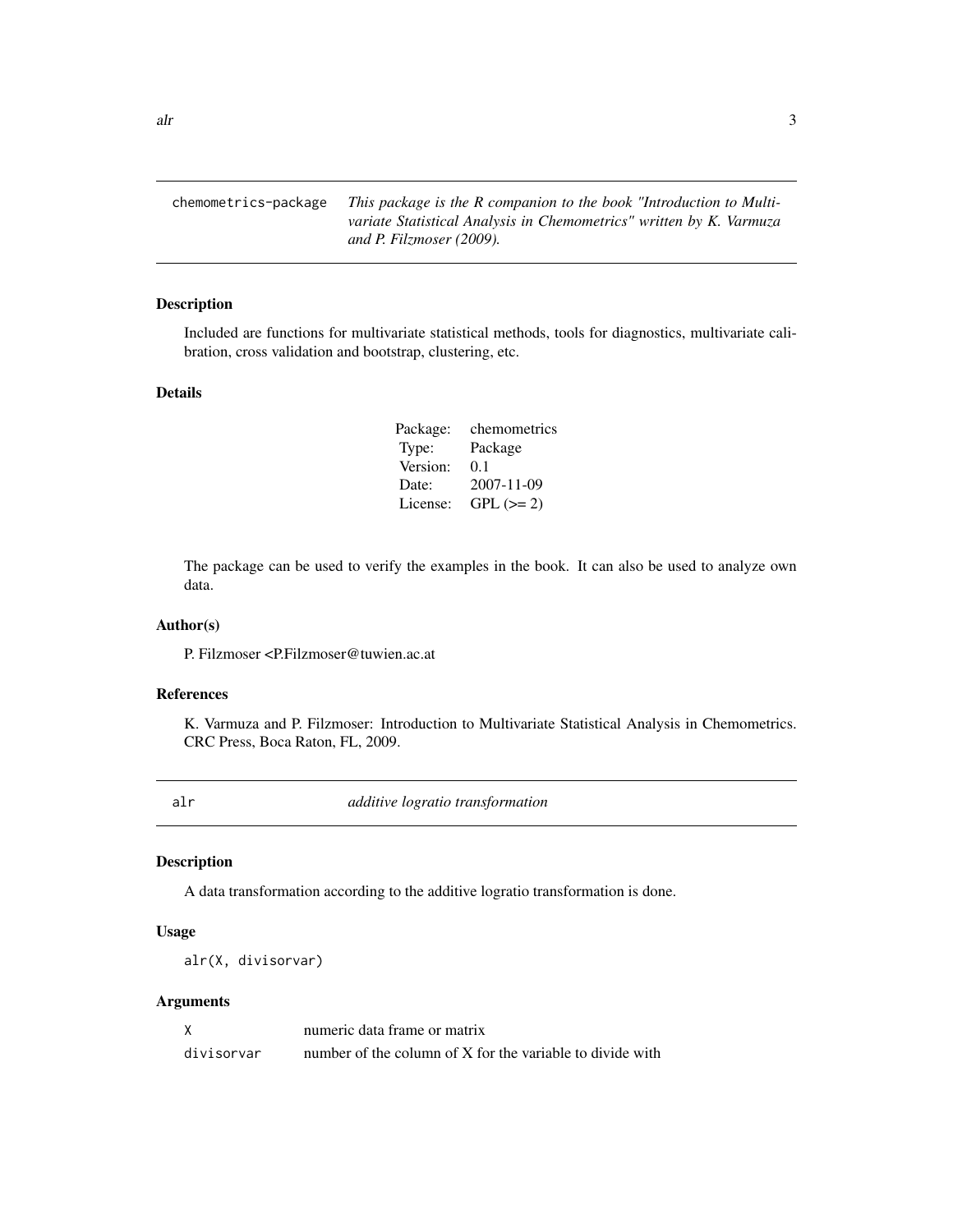# <span id="page-3-0"></span>Details

The alr transformation is one possibility to transform compositional data to a real space. Afterwards, the transformed data can be analyzed in the usual way.

#### Value

Returns the transformed data matrix with one variable (divisor variable) less.

#### Author(s)

Peter Filzmoser <P.Filzmoser@tuwien.ac.at>

# References

K. Varmuza and P. Filzmoser: Introduction to Multivariate Statistical Analysis in Chemometrics. CRC Press, Boca Raton, FL, 2009.

# See Also

# [clr](#page-6-1),[ilr](#page-12-1)

#### Examples

data(glass) glass\_alr <- alr(glass,1)

ash *ash data*

# Description

Data from 99 ash samples originating from different biomass, measured on 9 variables; 8 logtransformed variables are added.

#### Usage

data(ash)

#### Format

A data frame with 99 observations on the following 17 variables.

- SOT a numeric vector
- P2O5 a numeric vector
- SiO2 a numeric vector
- Fe2O3 a numeric vector
- Al2O3 a numeric vector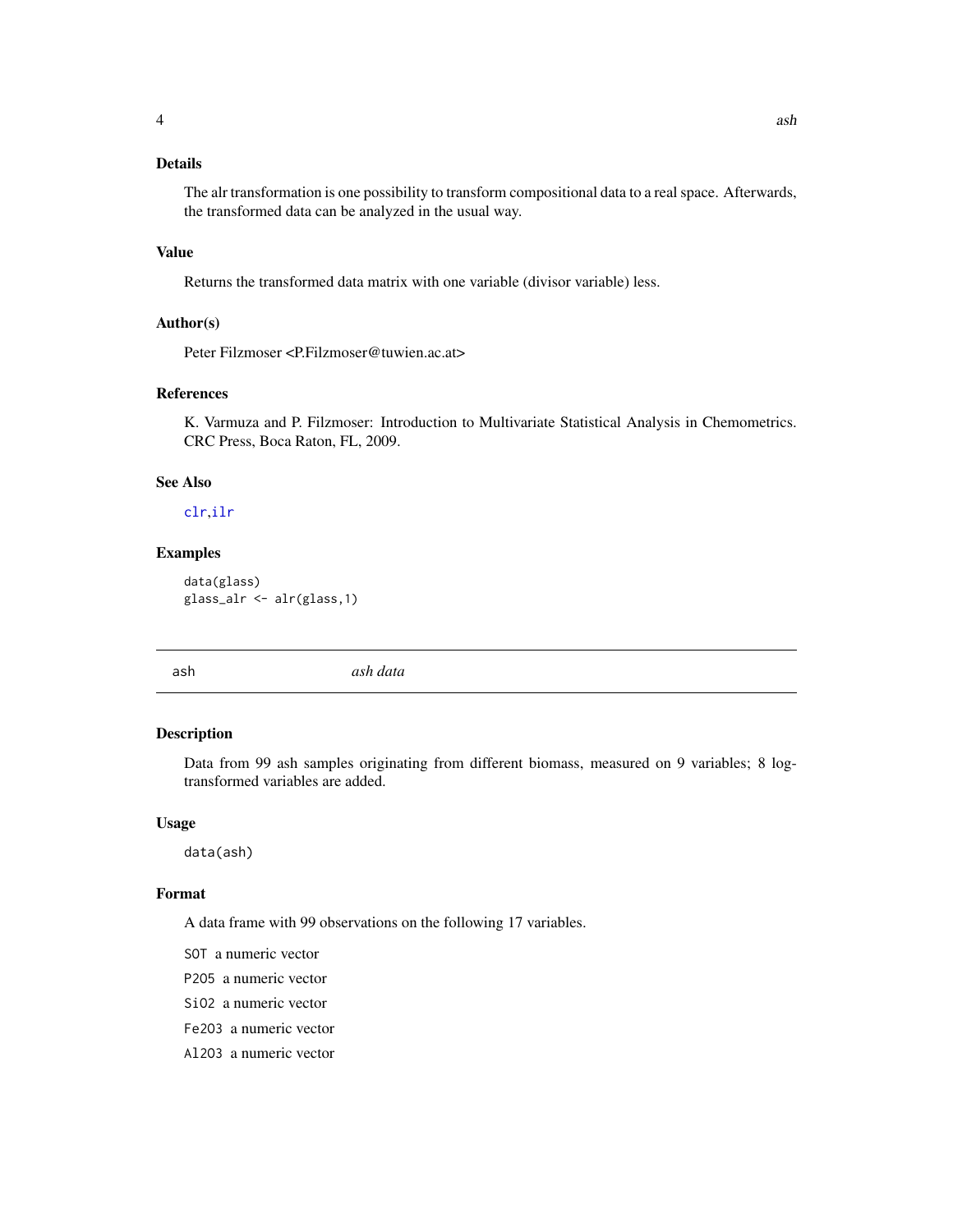$a$ sh  $5$ 

CaO a numeric vector

MgO a numeric vector

Na2O a numeric vector

K2O a numeric vector

log(P2O5) a numeric vector

log(SiO2) a numeric vector

log(Fe2O3) a numeric vector

log(Al2O3) a numeric vector

log(CaO) a numeric vector

log(MgO) a numeric vector

log(Na2O) a numeric vector

log(K2O) a numeric vector

# Details

The dependent variable Softening Temperature (SOT) of ash should be modeled by the elemental composition of the ash data. Data from 99 ash samples - originating from different biomass comprise the experimental SOT (630-1410 centigrades), and the experimentally determined eight mass concentrations the listed elements. Since the distribution of the elements is skweed, the logtransformed variables have been added.

#### Source

K. Varmuza and P. Filzmoser: Introduction to Multivariate Statistical Analysis in Chemometrics. CRC Press, Boca Raton, FL, 2009.

# References

K. Varmuza and P. Filzmoser: Introduction to Multivariate Statistical Analysis in Chemometrics. CRC Press, Boca Raton, FL, 2009.

# Examples

data(ash) str(ash)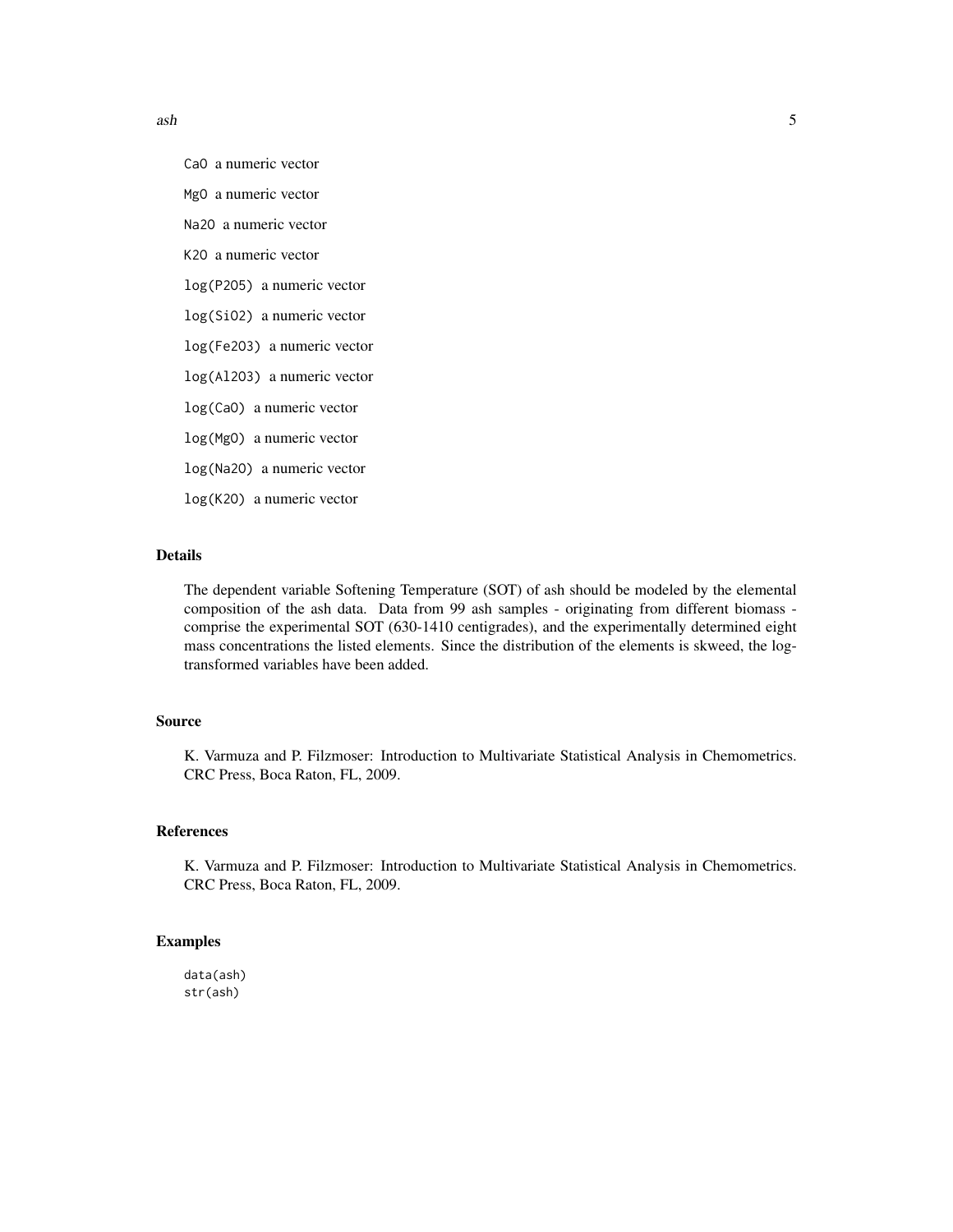<span id="page-5-0"></span>

For 15 cereals an X and Y data set, measured on the same objects, is available. The X data are 145 infrared spectra, and the Y data are 6 chemical/technical properties (Heating value, C, H, N, Starch, Ash). Also the scaled Y data are included (mean 0, variance 1 for each column). The cereals come from 5 groups B=Barley, M=Maize, R=Rye, T=Triticale, W=Wheat.

#### Usage

data(cereal)

# Format

A data frame with 15 objects and 3 list elements:

X matrix with 15 rows and 145 columns

Y matrix with 15 rows and 6 columns

Ysc matrix with 15 rows and 6 columns

# Details

The data set can be used for PLS2.

# Source

K. Varmuza and P. Filzmoser: Introduction to Multivariate Statistical Analysis in Chemometrics. CRC Press, Boca Raton, FL, 2009.

# References

K. Varmuza and P. Filzmoser: Introduction to Multivariate Statistical Analysis in Chemometrics. CRC Press, Boca Raton, FL, 2009.

#### Examples

data(cereal) names(cereal)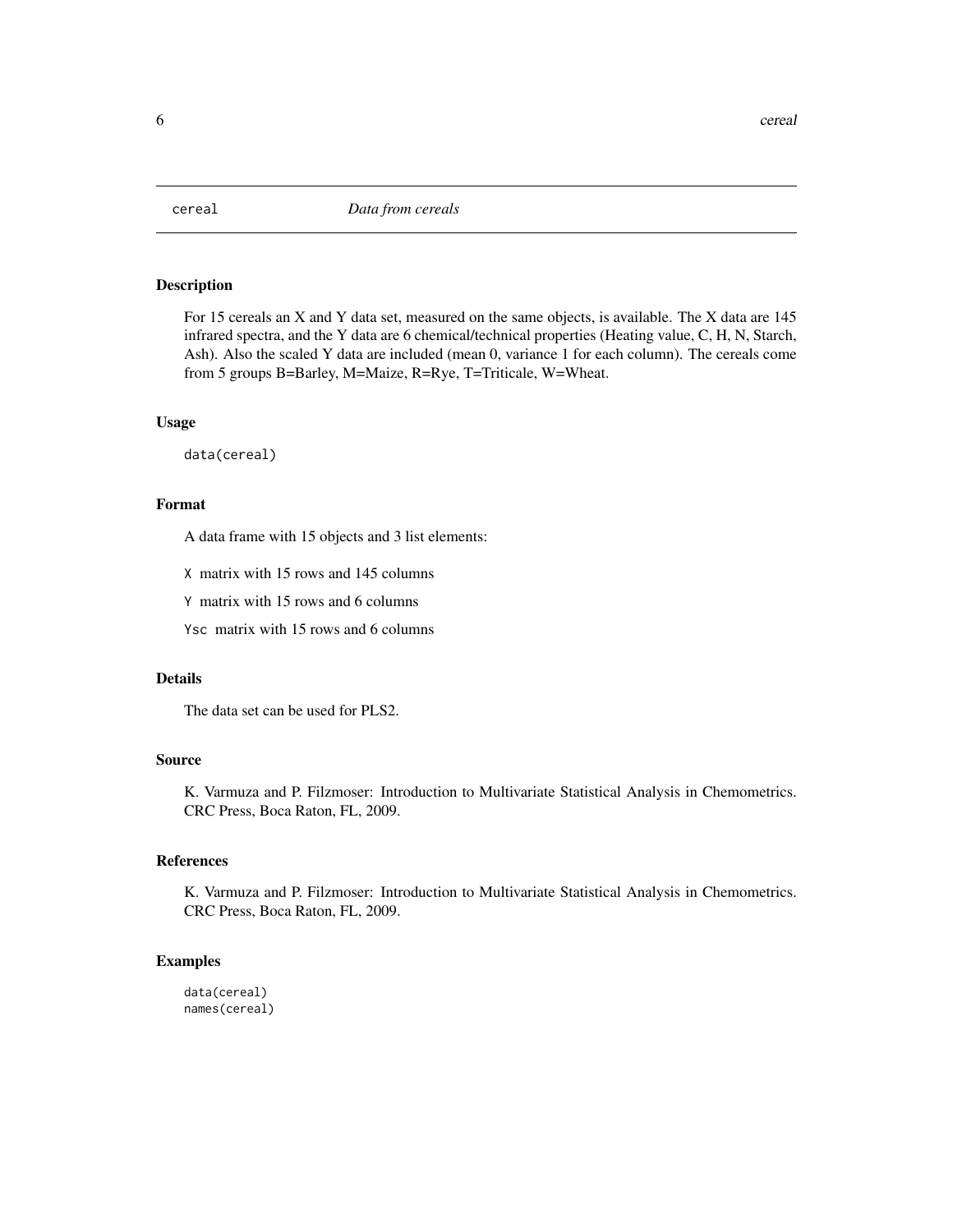<span id="page-6-1"></span><span id="page-6-0"></span>A data transformation according to the centered logratio transformation is done.

#### Usage

clr(X)

#### Arguments

X numeric data frame or matrix

# Details

The clr transformation is one possibility to transform compositional data to a real space. Afterwards, the transformed data can be analyzed in the usual way.

# Value

Returns the transformed data matrix with the same dimension as X.

# Author(s)

Peter Filzmoser <P.Filzmoser@tuwien.ac.at>

#### References

K. Varmuza and P. Filzmoser: Introduction to Multivariate Statistical Analysis in Chemometrics. CRC Press, Boca Raton, FL, 2009.

# See Also

[alr](#page-2-1),[ilr](#page-12-1)

# Examples

```
data(glass)
glass_clr <- clr(glass)
```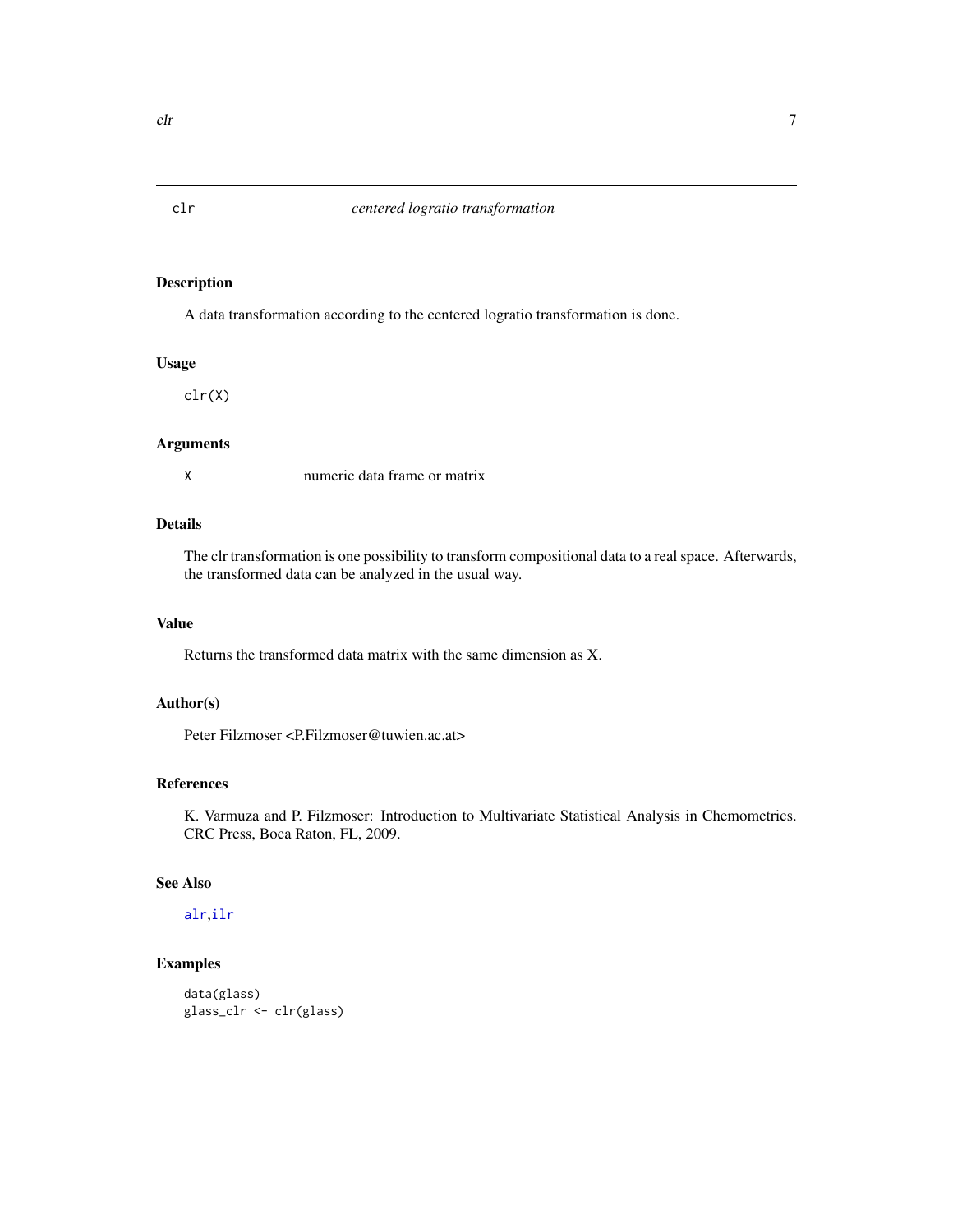<span id="page-7-0"></span>

A cluster validity measure based on within- and between-sum-of-squares is computed and plotted for the methods k-means, fuzzy c-means, and model-based clustering.

#### Usage

clvalidity(x, clnumb =  $c(2:10)$ )

#### Arguments

|        | input data matrix                        |
|--------|------------------------------------------|
| clnumb | range for the desired number of clusters |

#### Details

The validity measure for a number k of clusters is  $\sum_j W_j$  divided by  $\sum_{j\leq l} B_{jl}$  with  $W_j$  is the sum of squared distances of the objects in each cluster cluster to its center, and  $B_{jl}$  is the squared distance between the cluster centers of cluster j and l.

#### Value

validity vector with validity measure for the desired numbers of clusters

#### Author(s)

Peter Filzmoser <P.Filzmoser@tuwien.ac.at>

# References

K. Varmuza and P. Filzmoser: Introduction to Multivariate Statistical Analysis in Chemometrics. CRC Press, Boca Raton, FL, 2009.

#### See Also

[princomp](#page-0-0)

#### Examples

```
data(glass)
require(robustbase)
res <- pcaCV(glass,segments=4,repl=100,cex.lab=1.2,ylim=c(0,1),las=1)
```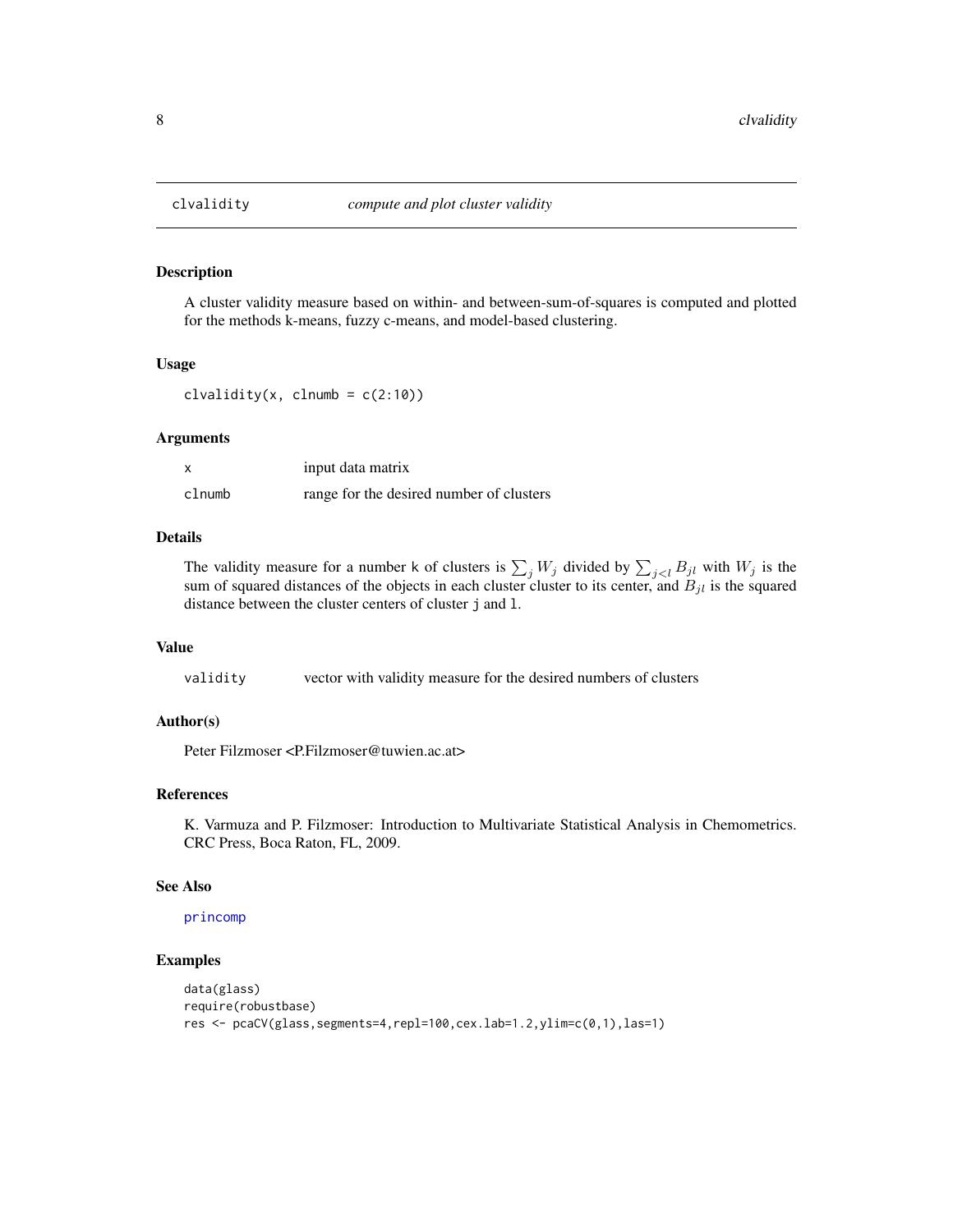<span id="page-8-0"></span>

A utility function to delete any intercept column from a model matrix, and adjust the assign attribute correspondingly.

#### Usage

delintercept(mm)

# Arguments

mm Model matrix

# Value

A model matrix without intercept column.

#### Author(s)

B.-H. Mevik and Ron Wehrens

# See Also

[delete.intercept](#page-0-0)

drawMahal *Draws ellipses according to Mahalanobis distances*

# Description

For 2-dimensional data a scatterplot is made. Additionally, ellipses corresponding to certain Mahalanobis distances and quantiles of the data are drawn.

#### Usage

```
drawMahal(x, center, covariance, quantile = c(0.975, 0.75, 0.5, 0.25), m = 1000,
lwdcrit = 1, ...)
```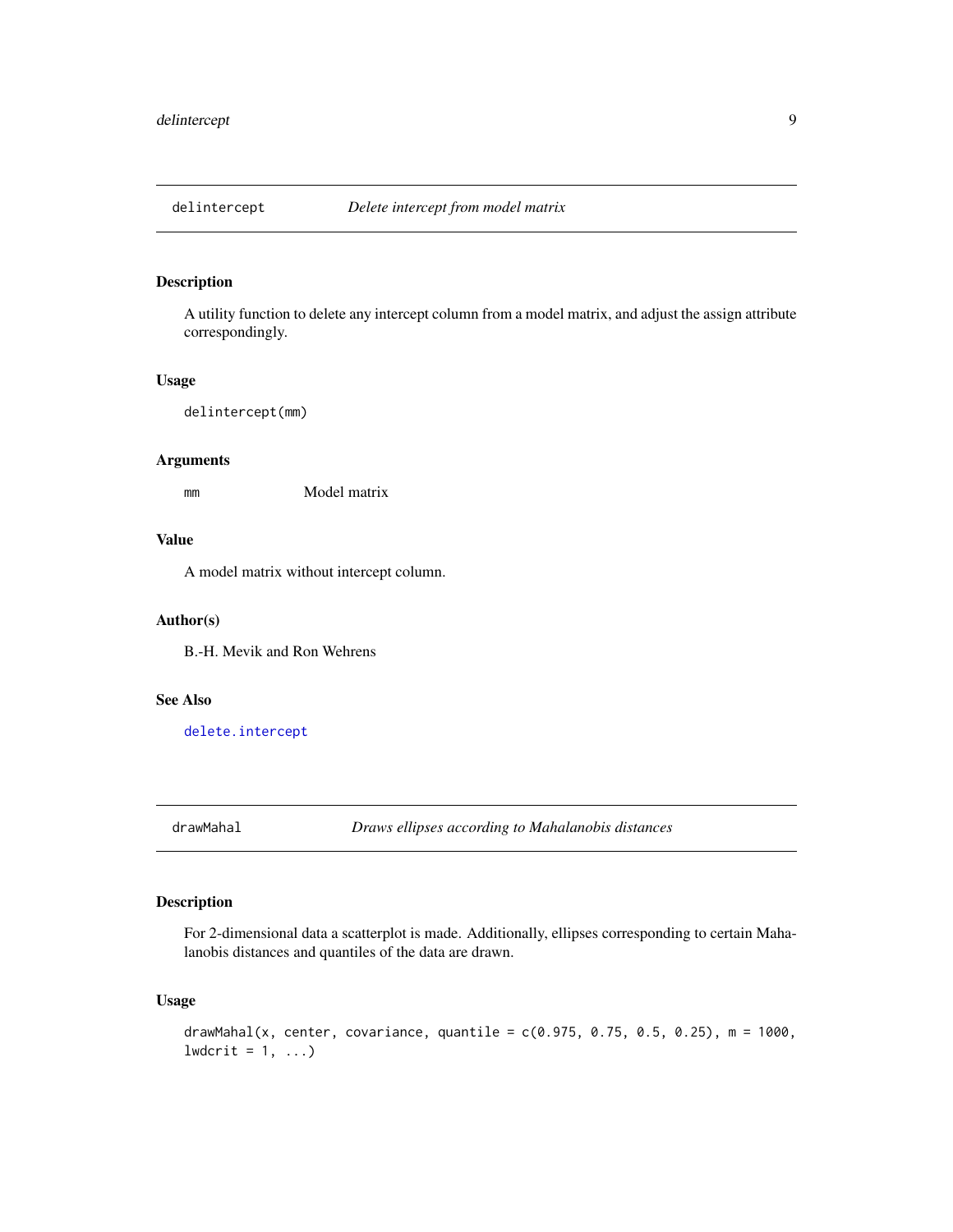# Arguments

| X          | numeric data frame or matrix with 2 columns             |
|------------|---------------------------------------------------------|
| center     | vector of length 2 with multivariate center of x        |
| covariance | 2 by 2 covariance matrix of x                           |
| quantile   | vector of quantiles for the Mahalanobis distance        |
| m          | number of points where the ellipses should pass through |
| lwdcrit    | line width of the ellipses                              |
|            | additional graphics parameters, see par                 |

#### Details

For multivariate normally distributed data, a fraction of 1-quantile of data should be outside the ellipses. For center and covariance also robust estimators, e.g. from the MCD estimator, can be supplied.

# Value

A scatterplot with the ellipses is generated.

# Author(s)

Peter Filzmoser <P.Filzmoser@tuwien.ac.at>

# References

K. Varmuza and P. Filzmoser: Introduction to Multivariate Statistical Analysis in Chemometrics. CRC Press, Boca Raton, FL, 2009.

#### See Also

[covMcd](#page-0-0)

# Examples

```
data(glass)
data(glass.grp)
x=glass[,c(2,7)]
require(robustbase)
x.mcd=covMcd(x)
drawMahal(x,center=x.mcd$center,covariance=x.mcd$cov,quantile=0.975,pch=glass.grp)
```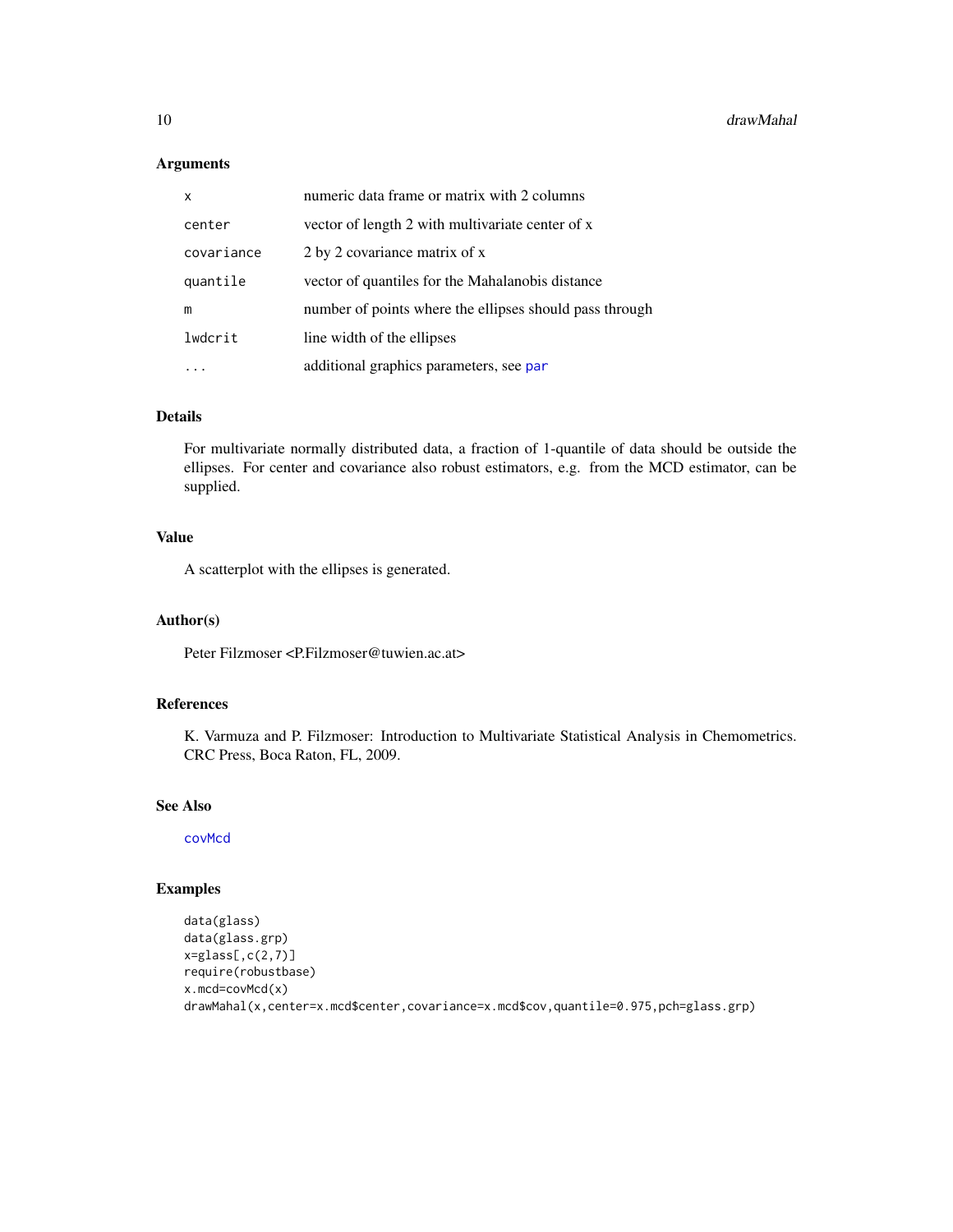<span id="page-10-0"></span>

13 different measurements for 180 archaeological glass vessels from different groups are included.

# Usage

data(glass)

#### Format

A data matrix with 180 objects and 13 variables.

# Details

This is a matrix with 180 objects and 13 columns.

# Source

Janssen, K.H.A., De Raedt, I., Schalm, O., Veeckman, J.: Microchim. Acta 15 (suppl.) (1998) 253-267. Compositions of 15th - 17th century archaeological glass vessels excavated in Antwerp.

# References

K. Varmuza and P. Filzmoser: Introduction to Multivariate Statistical Analysis in Chemometrics. CRC Press, Boca Raton, FL, 2009.

# Examples

data(glass) str(glass)

glass.grp *glass types of the glass data*

# Description

13 different measurements for 180 archaeological glass vessels from different groups are included. These groups are certain types of glasses.

#### Usage

data(glass.grp)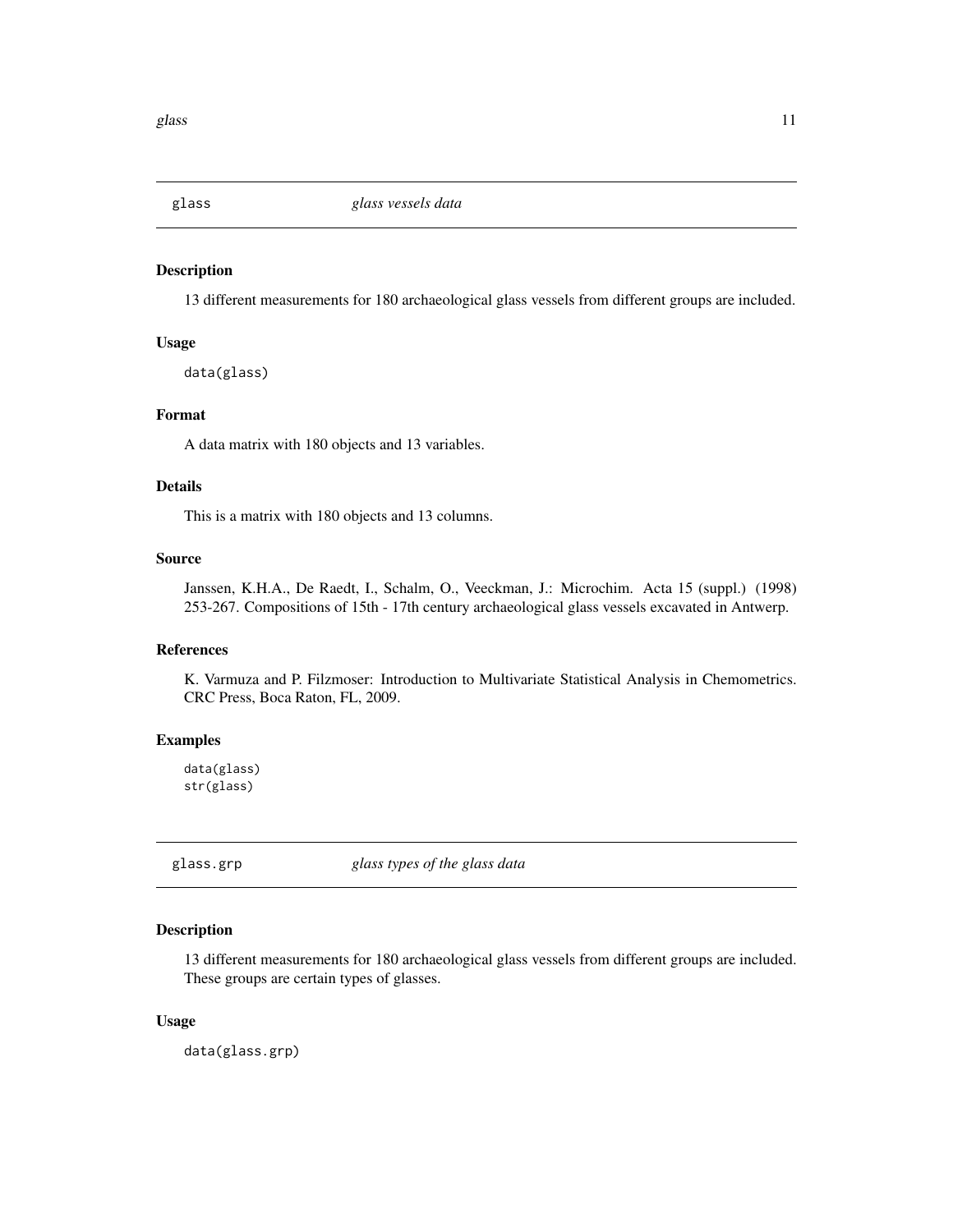# <span id="page-11-0"></span>Format

The format is: num [1:180] 1 1 1 1 1 1 1 1 1 1 ...

#### Details

This is a vector with 180 elements referring to the groups.

# Source

Janssen, K.H.A., De Raedt, I., Schalm, O., Veeckman, J.: Microchim. Acta 15 (suppl.) (1998) 253-267. Compositions of 15th - 17th century archaeological glass vessels excavated in Antwerp.

#### References

K. Varmuza and P. Filzmoser: Introduction to Multivariate Statistical Analysis in Chemometrics. CRC Press, Boca Raton, FL, 2009.

# Examples

data(glass.grp) str(glass.grp)

hyptis *Hyptis data set*

#### Description

30 objects (Wild growing, flowering Hyptis suaveolens) and 7 variables (chemotypes), and 2 variables that explain the grouping (4 groups).

# Usage

data(hyptis)

#### Format

A data frame with 30 observations on the following 9 variables.

Sabinene a numeric vector

Pinene a numeric vector

Cineole a numeric vector

Terpinene a numeric vector

Fenchone a numeric vector

Terpinolene a numeric vector

Fenchol a numeric vector

Location a factor with levels East-high East-low North South

Group a numeric vector with the group information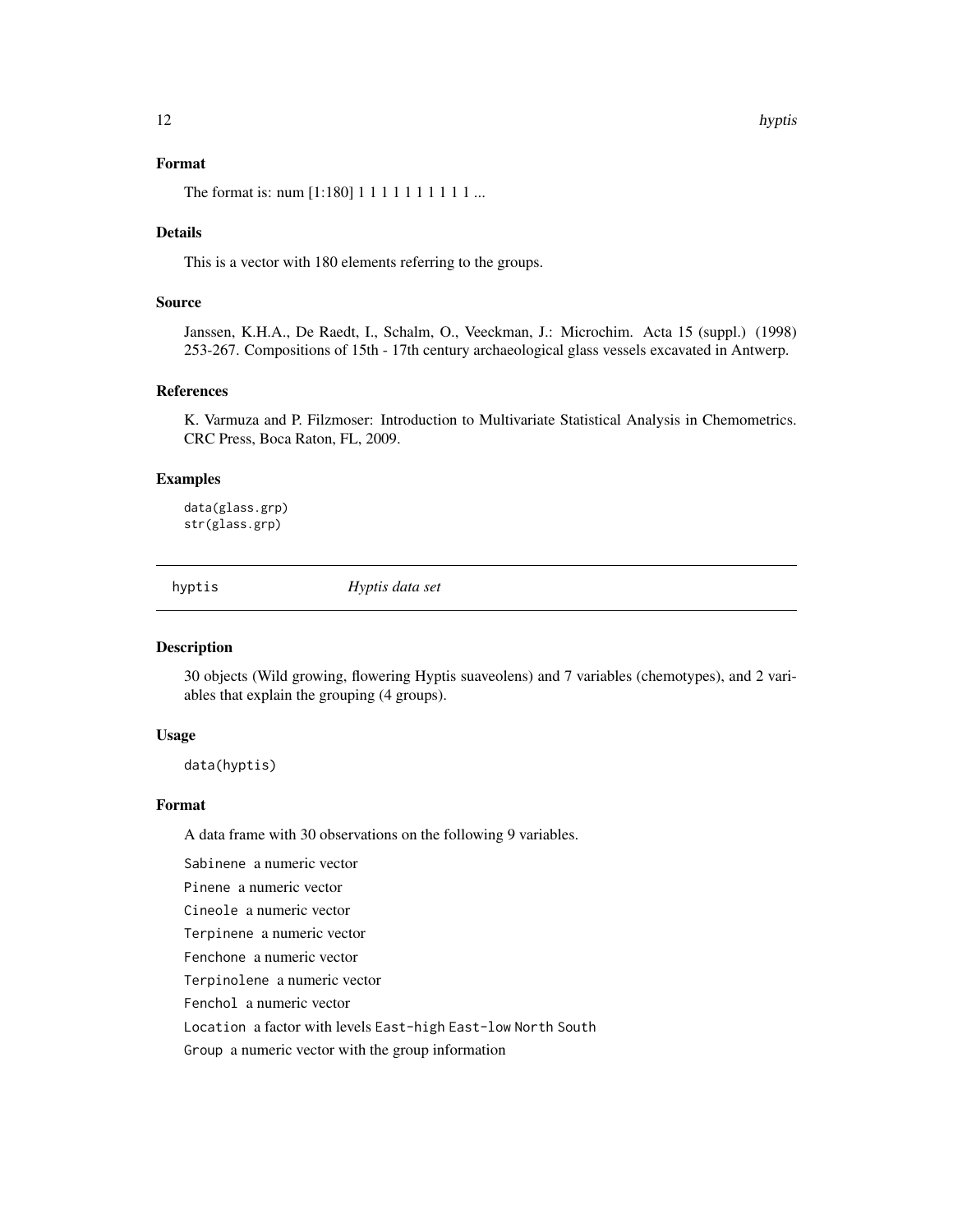# <span id="page-12-0"></span>Details

This data set can be used for cluster analysis.

#### References

P. Grassi, M.J. Nunez, K. Varmuza, and C. Franz: Chemical polymorphism of essential oils of Hyptis suaveolens from El Salvador. Flavour \& Fragrance, 20, 131-135, 2005. K. Varmuza and P. Filzmoser: Introduction to Multivariate Statistical Analysis in Chemometrics. CRC Press, Boca Raton, FL, 2009

#### Examples

data(hyptis) str(hyptis)

<span id="page-12-1"></span>

ilr *isometric logratio transformation*

#### Description

A data transformation according to the isometric logratio transformation is done.

#### Usage

ilr(X)

#### Arguments

X numeric data frame or matrix

# Details

The ilr transformation is one possibility to transform compositional data to a real space. Afterwards, the transformed data can be analyzed in the usual way.

# Value

Returns the transformed data matrix with one dimension less than X.

# Author(s)

Peter Filzmoser <P.Filzmoser@tuwien.ac.at>

#### References

K. Varmuza and P. Filzmoser: Introduction to Multivariate Statistical Analysis in Chemometrics. CRC Press, Boca Raton, FL, 2009.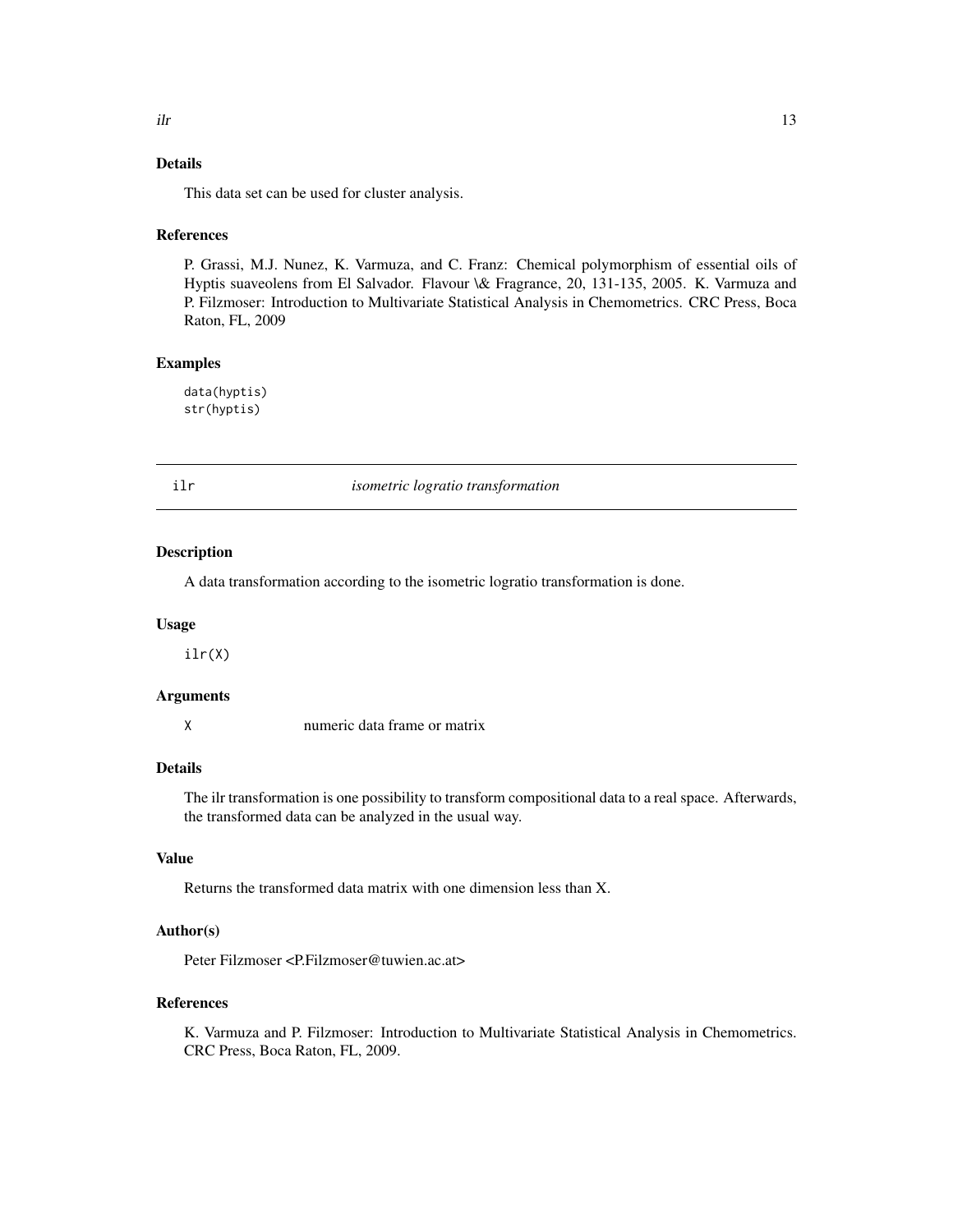# See Also

[alr](#page-2-1),[clr](#page-6-1)

#### Examples

```
data(glass)
glass_ilr <- ilr(glass)
```
knnEval *kNN evaluation by CV*

# Description

Evaluation for k-Nearest-Neighbors (kNN) classification by cross-validation

#### Usage

```
knnEval(X, grp, train, kfold = 10, knnvec = seq(2, 20, by = 2), plotit = TRUE,
    legend = TRUE, legpos = "bottomright", \ldots)
```
# Arguments

| X      | standardized complete X data matrix (training and test data)  |
|--------|---------------------------------------------------------------|
| grp    | factor with groups for complete data (training and test data) |
| train  | row indices of X indicating training data objects             |
| kfold  | number of folds for cross-validation                          |
| knnvec | range for k for the evaluation of kNN                         |
| plotit | if TRUE a plot will be generated                              |
| legend | if TRUE a legend will be added to the plot                    |
| legpos | positioning of the legend in the plot                         |
| .      | additional plot arguments                                     |

# Details

The data are split into a calibration and a test data set (provided by "train"). Within the calibration set "kfold"-fold CV is performed by applying the classification method to "kfold"-1 parts and evaluation for the last part. The misclassification error is then computed for the training data, for the CV test data (CV error) and for the test data.

#### Value

| trainerr | training error rate                                     |
|----------|---------------------------------------------------------|
| testerr  | test error rate                                         |
| cvMean   | mean of CV errors                                       |
| cySe     | standard error of CV errors                             |
| cverr    | all errors from CV                                      |
| knnvec   | range for k for the evaluation of kNN, taken from input |

<span id="page-13-0"></span>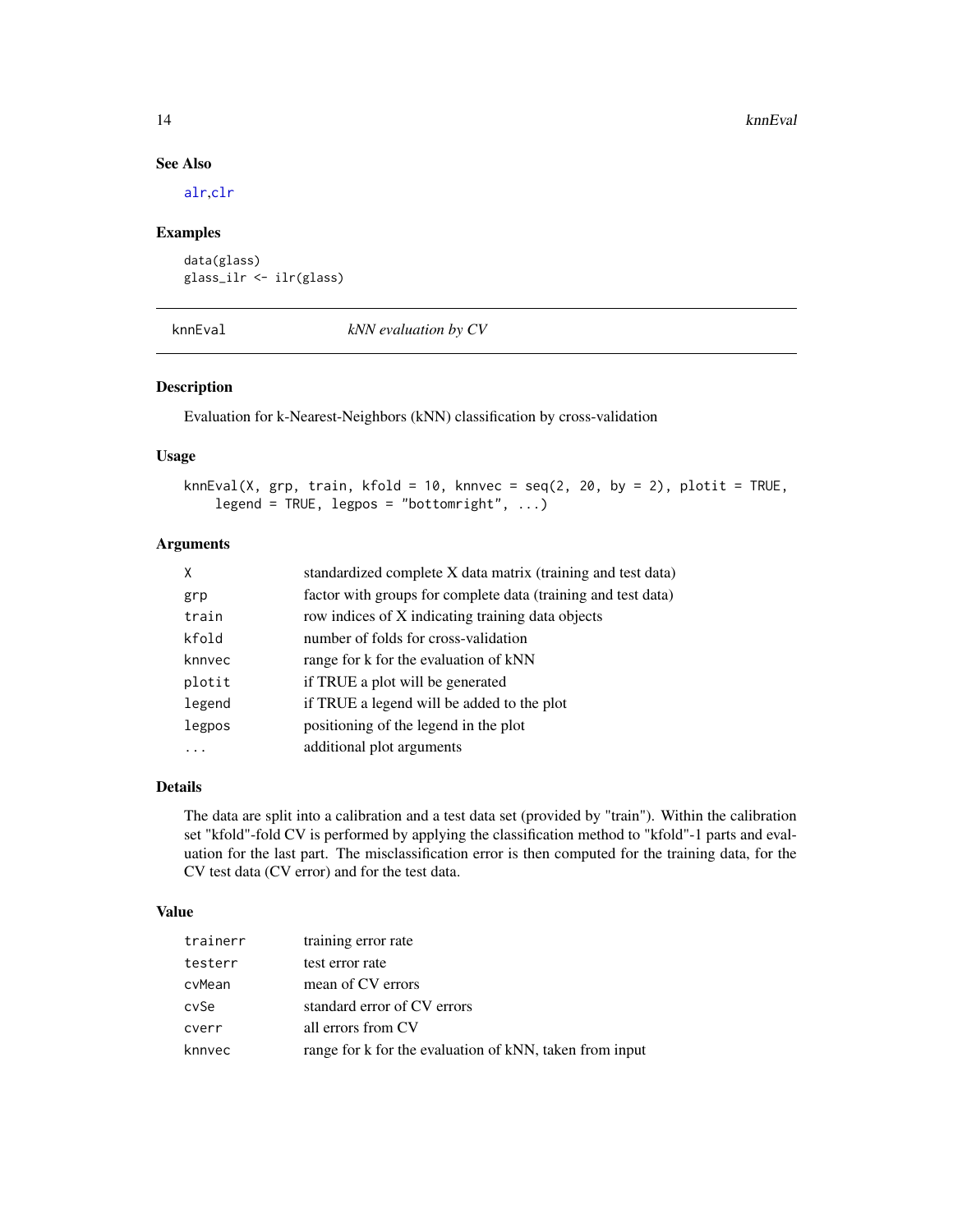#### <span id="page-14-0"></span>lassocoef and the contract of the contract of the contract of the contract of the contract of the contract of the contract of the contract of the contract of the contract of the contract of the contract of the contract of

# Author(s)

Peter Filzmoser <P.Filzmoser@tuwien.ac.at>

#### References

K. Varmuza and P. Filzmoser: Introduction to Multivariate Statistical Analysis in Chemometrics. CRC Press, Boca Raton, FL, 2009.

#### See Also

[knn](#page-0-0)

# Examples

```
data(fgl,package="MASS")
grp=fgl$type
X=scale(fgl[,1:9])
k=length(unique(grp))
dat=data.frame(grp,X)
n=nrow(X)
ntrain=round(n*2/3)
require(class)
set.seed(123)
train=sample(1:n,ntrain)
resknn=knnEval(X,grp,train,knnvec=seq(1,30,by=1),legpos="bottomright")
title("kNN classification")
```
<span id="page-14-1"></span>lassocoef *Plot Lasso coefficients*

# Description

Plots the coefficients of Lasso regression

#### Usage

```
lassocoef(formula, data, sopt, plot.opt = TRUE, ...)
```
# Arguments

| formula  | formula, like $y \sim X$ , i.e., dependent~response variables |
|----------|---------------------------------------------------------------|
| data     | data frame to be analyzed                                     |
| sopt     | optimal fraction from Lasso regression, see details           |
| plot.opt | if TRUE a plot will be generated                              |
|          | additional plot arguments                                     |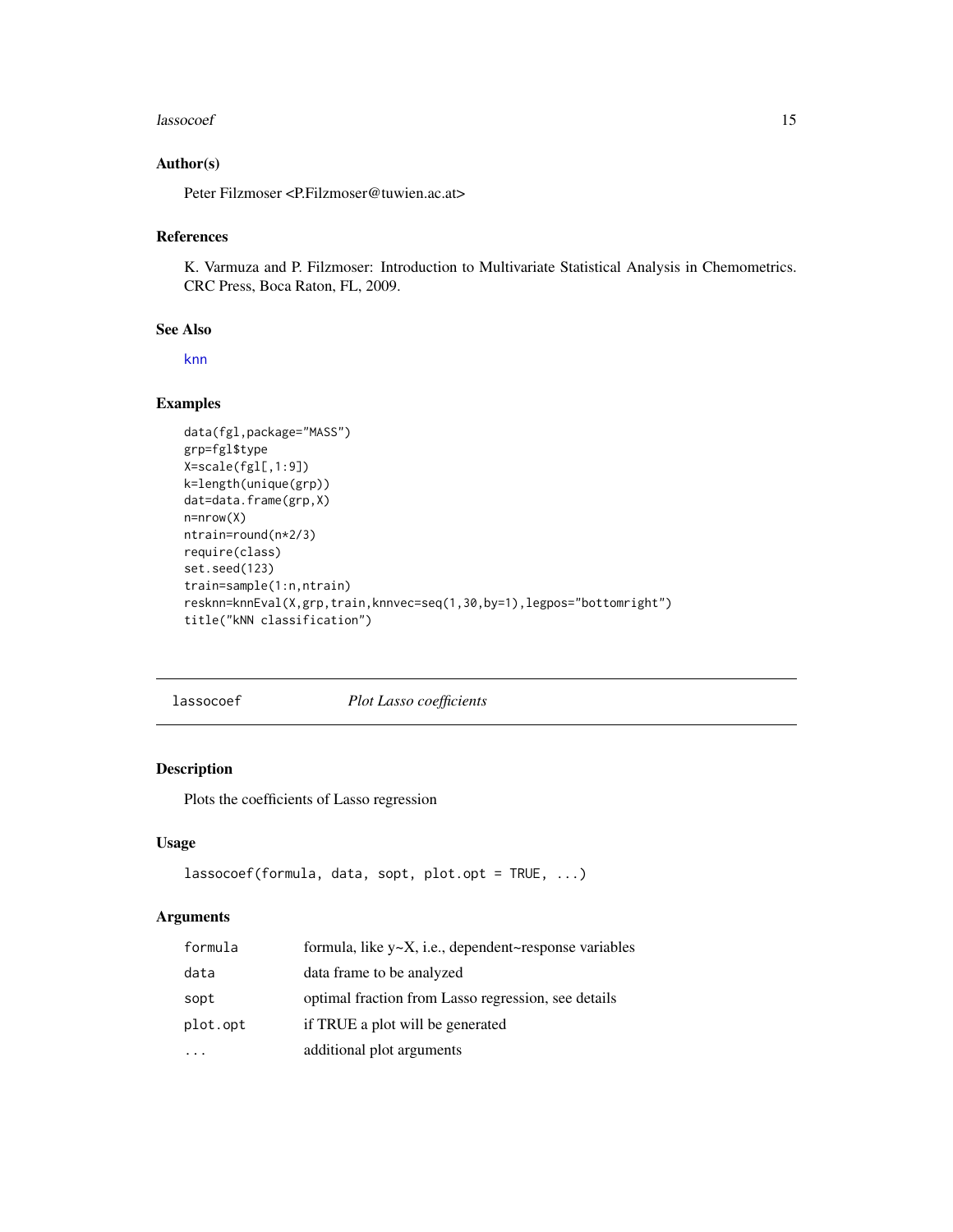# Details

Using the function [lassoCV](#page-15-1) for cross-validation, the optimal fraction sopt can be determined. Besides a plot for the Lasso coefficients for all values of fraction, the optimal fraction is taken to compute the number of coefficients that are exactly zero.

#### Value

| coefficients | regression coefficients for the optimal Lasso parameter |
|--------------|---------------------------------------------------------|
| sopt         | optimal value for fraction                              |
| numb.zero    | number of zero coefficients for optimal fraction        |
| numb.nonzero | number of nonzero coefficients for optimal fraction     |
| ind          | index of fraction with optimal choice for fraction      |

#### Author(s)

Peter Filzmoser <P.Filzmoser@tuwien.ac.at>

# References

K. Varmuza and P. Filzmoser: Introduction to Multivariate Statistical Analysis in Chemometrics. CRC Press, Boca Raton, FL, 2009.

#### See Also

[cv.lars](#page-0-0), [lassoCV](#page-15-1)

# Examples

```
data(PAC)
res=lassocoef(y~X,data=PAC,sopt=0.3)
```
<span id="page-15-1"></span>lassoCV *CV for Lasso regression*

# Description

Performs cross-validation (CV) for Lasso regression and plots the results in order to select the optimal Lasso parameter.

# Usage

```
lassoCV(formula, data, K = 10, fraction = seq(0, 1, by = 0.05), trace = FALSE,
plot.opt = TRUE, sdfact = 2, legpos = "topright", ...)
```
<span id="page-15-0"></span>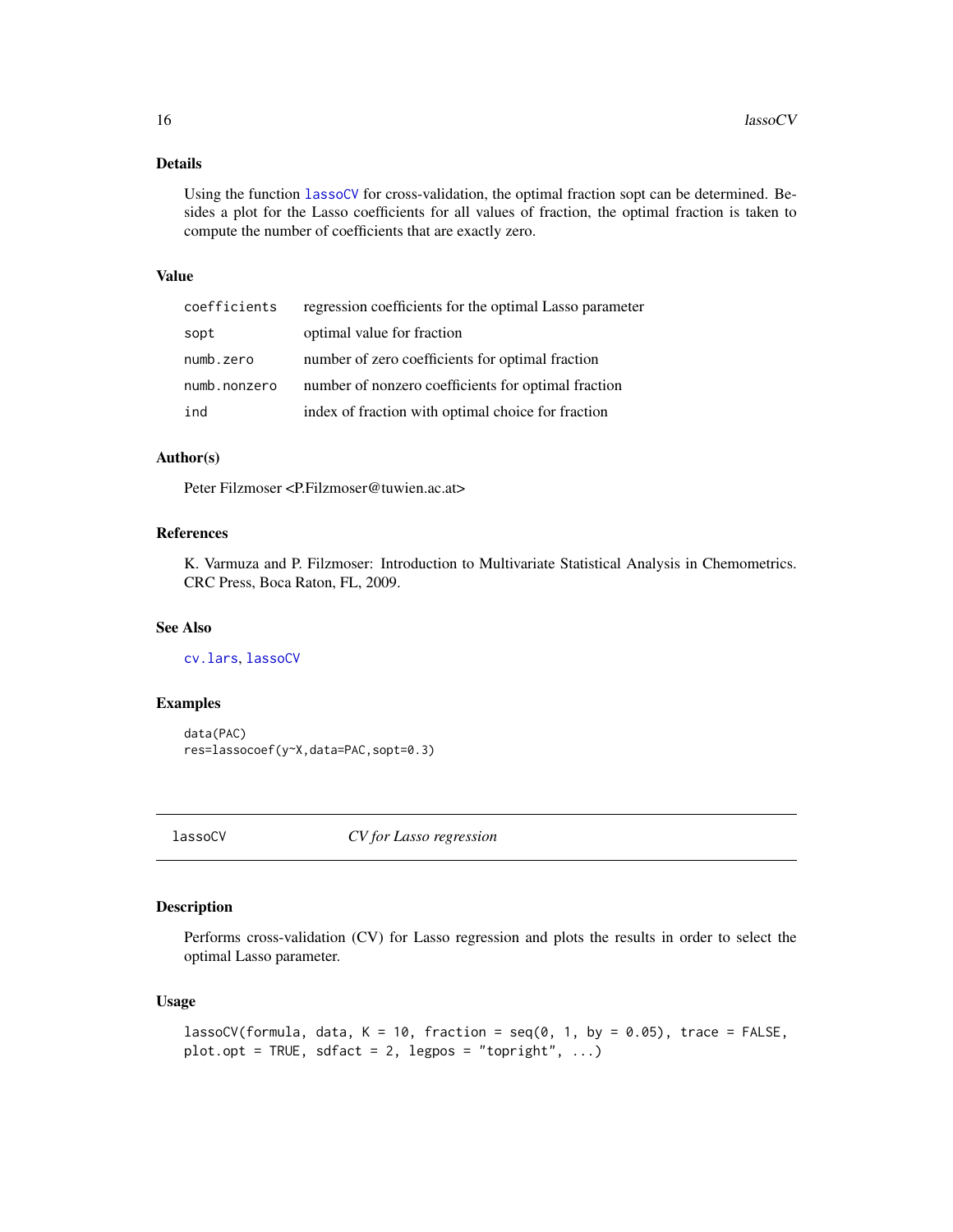#### $\lambda$  assoCV and  $\lambda$  17

# Arguments

| formula  | formula, like $y \sim X$ , i.e., dependent~response variables                     |
|----------|-----------------------------------------------------------------------------------|
| data     | data frame to be analyzed                                                         |
| К        | the number of segments to use for CV                                              |
| fraction | fraction for Lasso parameters to be used for evaluation, see details              |
| trace    | if 'TRUE', intermediate results are printed                                       |
| plot.opt | if TRUE a plot will be generated that shows optimal choice for "fraction"         |
| sdfact   | factor for the standard error for selection of the optimal parameter, see details |
| legpos   | position of the legend in the plot                                                |
| .        | additional plot arguments                                                         |

# Details

The parameter "fraction" is the sum of absolute values of the regression coefficients for a particular Lasso parameter on the sum of absolute values of the regression coefficients for the maximal possible value of the Lasso parameter (unconstrained case), see also [lars](#page-0-0). The optimal fraction is chosen according to the following criterion: Within the CV scheme, the mean of the SEPs is computed, as well as their standard errors. Then one searches for the minimum of the mean SEPs and adds sdfact\*standarderror. The optimal fraction is the smallest fraction with an MSEP below this bound.

# Value

| CV         | MSEP values at each value of fraction              |
|------------|----------------------------------------------------|
| cv.error   | standard errors for each value of fraction         |
| <b>SFP</b> | SEP value for each value of fraction               |
| ind        | index of fraction with optimal choice for fraction |
| sopt       | optimal value for fraction                         |
| fraction   | all values considered for fraction                 |

# Author(s)

Peter Filzmoser <P.Filzmoser@tuwien.ac.at>

#### References

K. Varmuza and P. Filzmoser: Introduction to Multivariate Statistical Analysis in Chemometrics. CRC Press, Boca Raton, FL, 2009.

#### See Also

[cv.lars](#page-0-0), [lassocoef](#page-14-1)

#### Examples

```
data(PAC)
# takes some time: # res <- lassoCV(y~X,data=PAC,K=5,fraction=seq(0.1,0.5,by=0.1))
```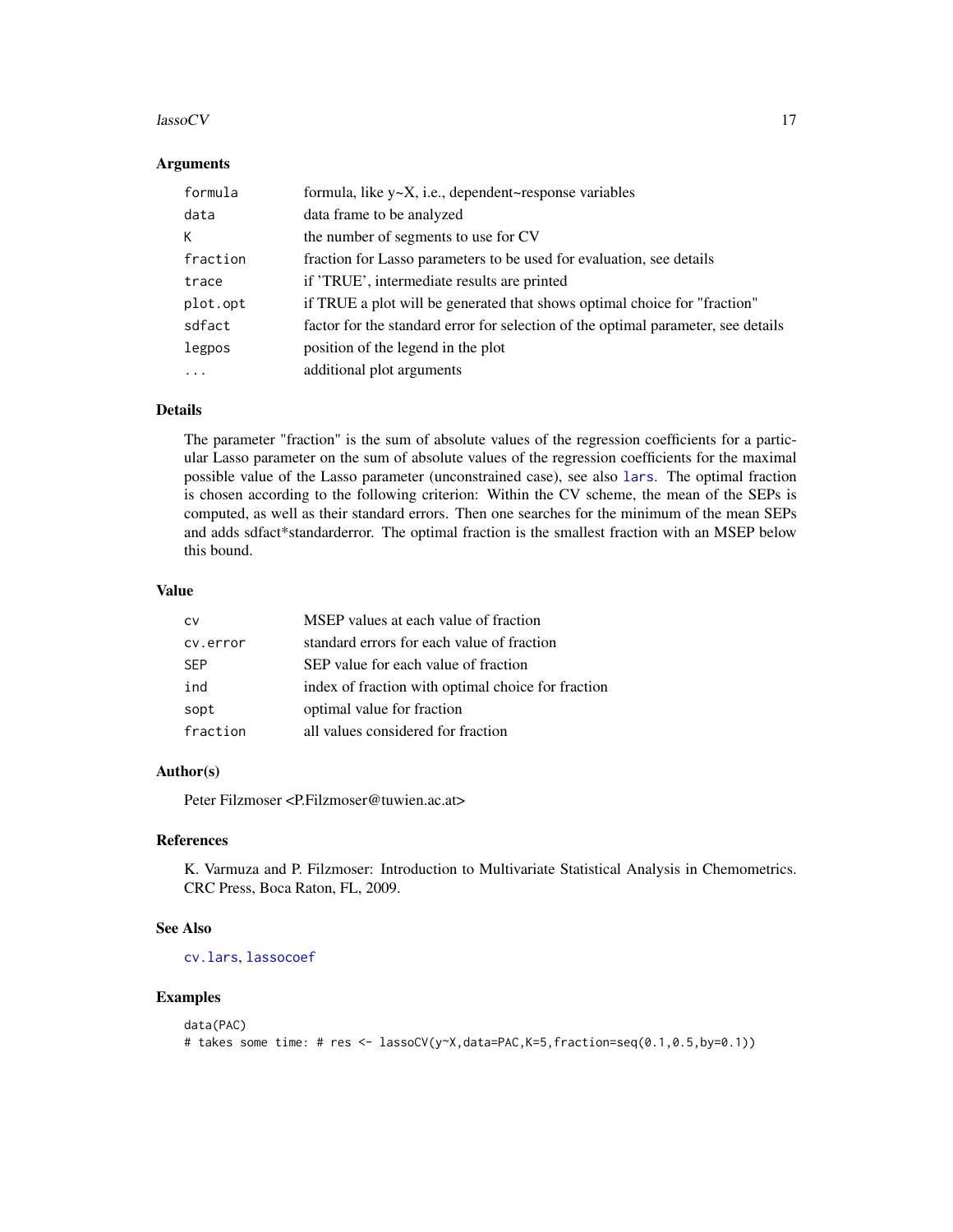<span id="page-17-0"></span>Repeated Cross Validation for multiple linear regression: a cross-validation is performed repeatedly, and standard evaluation measures are returned.

# Usage

```
lmCV(formula, data, repl = 100, segments = 4, segment.type = c("random", "consecutive",
"interleaved"), length.seg, trace = FALSE, ...)
```
# Arguments

| formula      | formula, like y~X, i.e., dependent~response variables                        |
|--------------|------------------------------------------------------------------------------|
| data         | data set including $y$ and $X$                                               |
| repl         | number of replication for Cross Validation                                   |
| segments     | number of segments used for splitting into training and test data            |
| segment.type | "random", "consecutive", "interleaved" splitting into training and test data |
| length.seg   | number of parts for training and test data, overwrites segments              |
| trace        | if TRUE intermediate results are reported                                    |
| $\cdots$     | additional plotting arguments                                                |

# Details

Repeating the cross-validation with allow for a more careful evaluation.

# Value

| residuals    | matrix of size length $(y)$ x repl with residuals                    |
|--------------|----------------------------------------------------------------------|
| predicted    | matrix of size length $(y)$ x repl with predicted values             |
| <b>SEP</b>   | Standard Error of Prediction computed for each column of "residuals" |
| SEPm         | mean SEP value                                                       |
| <b>RMSEP</b> | Root MSEP value computed for each column of "residuals"              |
| RMSFPm       | mean RMSEP value                                                     |

# Author(s)

Peter Filzmoser <P.Filzmoser@tuwien.ac.at>

#### References

K. Varmuza and P. Filzmoser: Introduction to Multivariate Statistical Analysis in Chemometrics. CRC Press, Boca Raton, FL, 2009.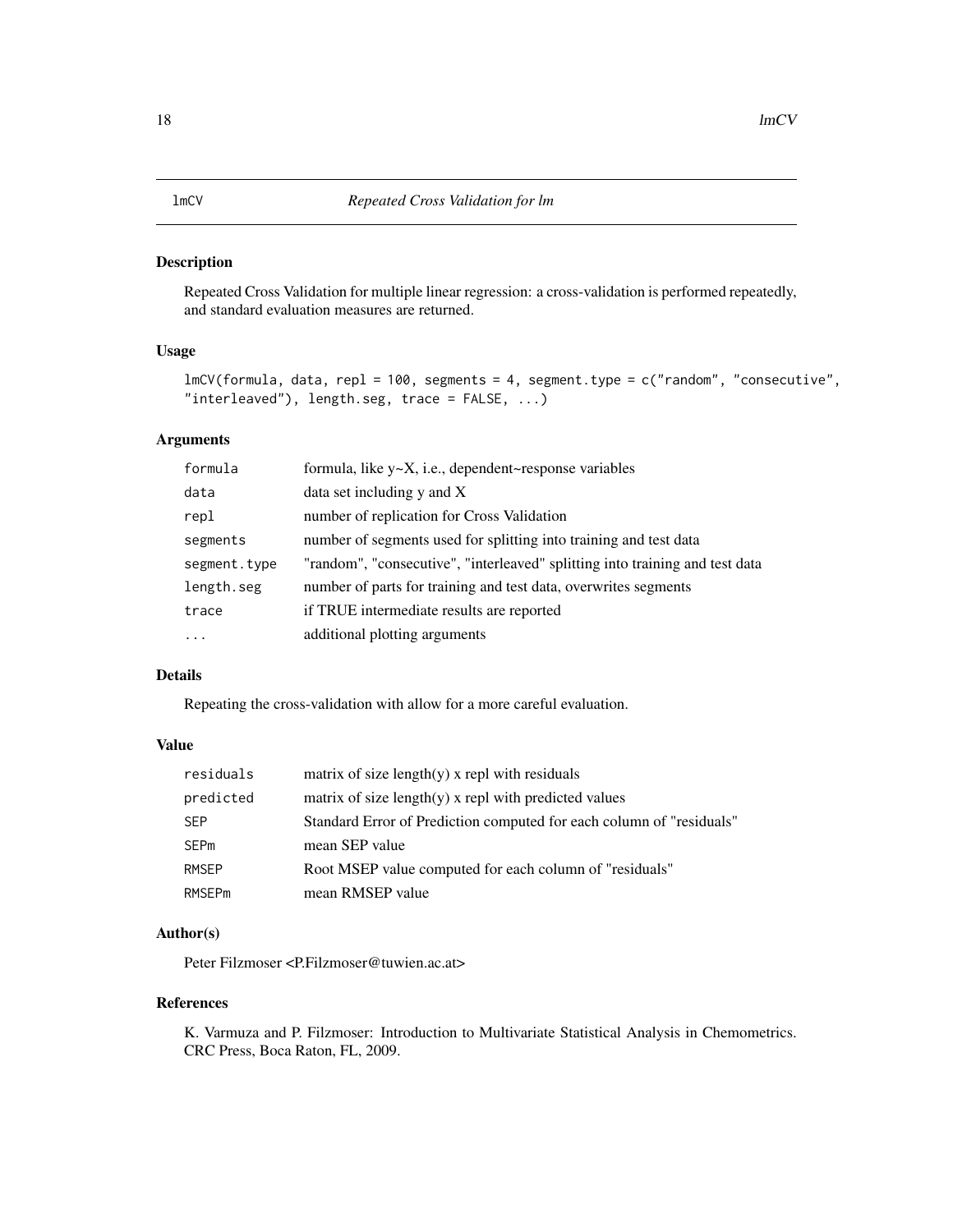#### <span id="page-18-0"></span>Moutlier **19**

#### See Also

[mvr](#page-0-0)

#### Examples

```
data(ash)
set.seed(100)
res=lmCV(SOT~.,data=ash,repl=10)
hist(res$SEP)
```

|  |  |  | Moutliem |  |
|--|--|--|----------|--|
|  |  |  |          |  |

Moutlier *Plots classical and robust Mahalanobis distances*

#### Description

For multivariate outlier detection the Mahalanobis distance can be used. Here a plot of the classical and the robust (based on the MCD) Mahalanobis distance is drawn.

# Usage

Moutlier(X, quantile =  $0.975$ , plot = TRUE, ...)

#### Arguments

| X        | numeric data frame or matrix                          |
|----------|-------------------------------------------------------|
| quantile | cut-off value (quantile) for the Mahalanobis distance |
| plot     | if TRUE a plot is generated                           |
|          | additional graphics parameters, see par               |

# Details

For multivariate normally distributed data, a fraction of 1-quantile of data can be declared as potential multivariate outliers. These would be identified with the Mahalanobis distance based on classical mean and covariance. For deviations from multivariate normality center and covariance have to be estimated in a robust way, e.g. by the MCD estimator. The resulting robust Mahalanobis distance is suitable for outlier detection. Two plots are generated, showing classical and robust Mahalanobis distance versus the observation numbers.

#### Value

...

| md     | Values of the classical Mahalanobis distance |
|--------|----------------------------------------------|
| rd     | Values of the robust Mahalanobis distance    |
| cutoff | Value with the outlier cut-off               |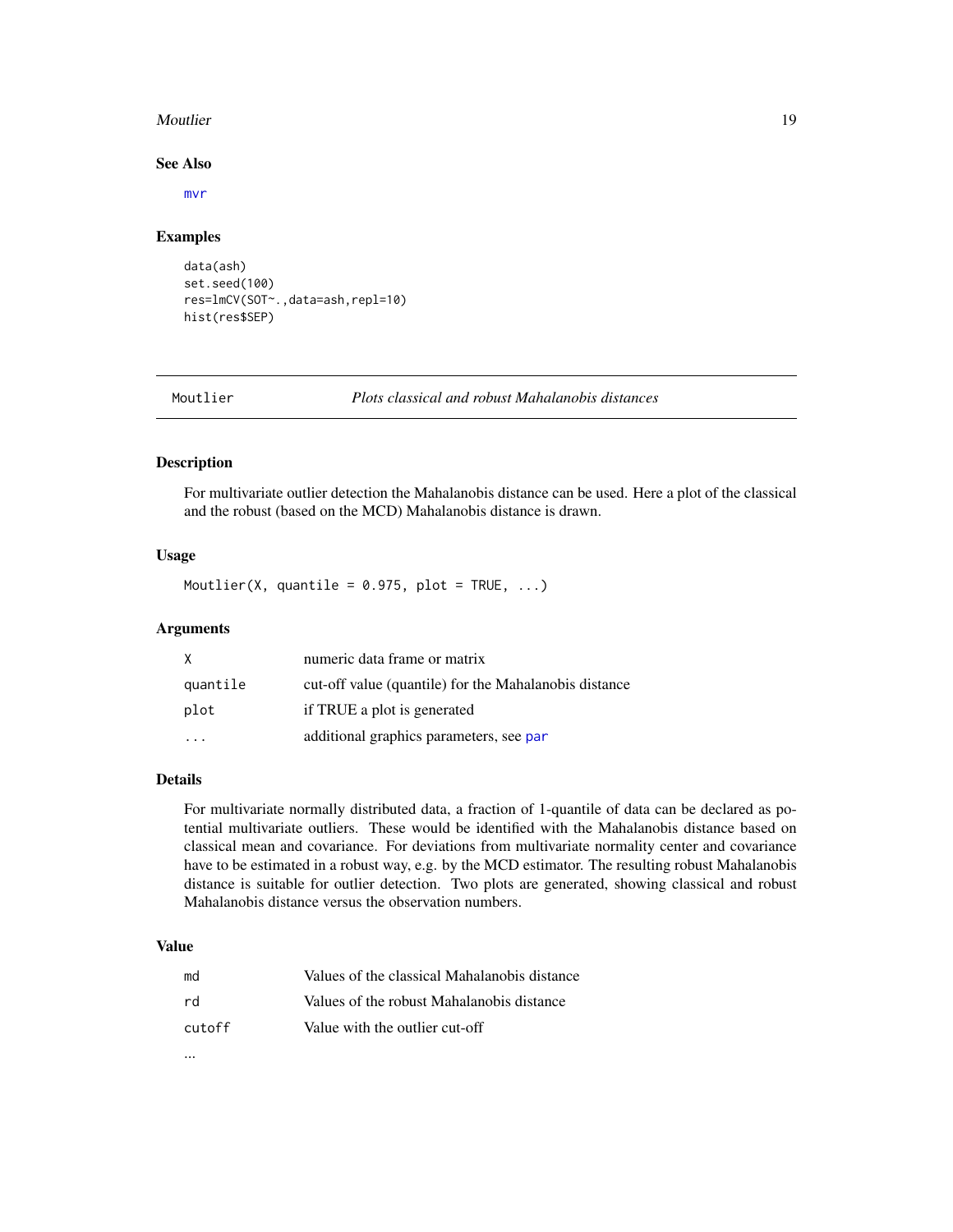#### <span id="page-19-0"></span>Author(s)

Peter Filzmoser <P.Filzmoser@tuwien.ac.at>

#### References

K. Varmuza and P. Filzmoser: Introduction to Multivariate Statistical Analysis in Chemometrics. CRC Press, Boca Raton, FL, 2009.

#### See Also

[covMcd](#page-0-0)

# Examples

```
data(glass)
data(glass.grp)
x = glass[, c(2,7)]require(robustbase)
res <- Moutlier(glass,quantile=0.975,pch=glass.grp)
```
mvr\_dcv *Repeated double-cross-validation for PLS and PCR*

#### Description

Performs a careful evaluation by repeated double-CV for multivariate regression methods, like PLS and PCR.

# Usage

```
mvr_dcv(formula, ncomp, data, subset, na.action,
 method = c("kernelpls", "widekernelpls", "simpls", "oscorespls", "svdpc"),
  scale = FALSE, rep1 = 100, sdfact = 2,segments0 = 4, segment0.type = c("random", "consecutive", "interleaved"),
 length.seg0, segments = 10, segment.type = c("random", "consecutive", "interleaved"),
 length.seg, trace = FALSE, plot.opt = FALSE, selstrat = "hastie", ...)
```
#### Arguments

| formula   | formula, like $y \sim X$ , i.e., dependent $\sim$ response variables                  |
|-----------|---------------------------------------------------------------------------------------|
| ncomp     | number of PLS components                                                              |
| data      | data frame to be analyzed                                                             |
| subset    | optional vector to define a subset                                                    |
| na.action | a function which indicates what should happen when the data contain missing<br>values |
| method    | the multivariate regression method to be used, see mvr                                |
|           |                                                                                       |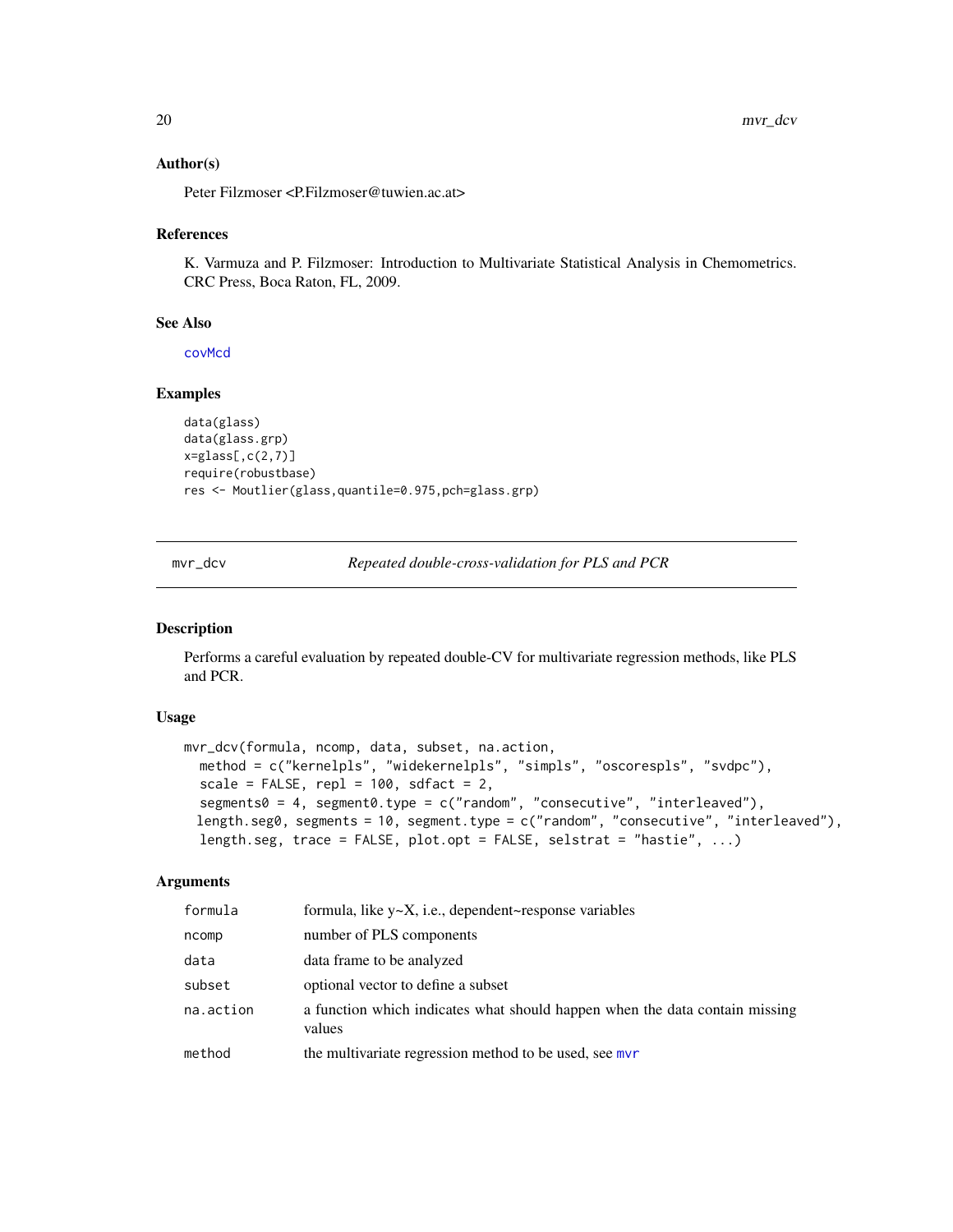| scale         | numeric vector, or logical. If numeric vector, X is scaled by dividing each vari-<br>able with the corresponding element of 'scale'. If 'scale' is 'TRUE', X is scaled<br>by dividing each variable by its sample standard deviation. If cross-validation is<br>selected, scaling by the standard deviation is done for every segment. |
|---------------|----------------------------------------------------------------------------------------------------------------------------------------------------------------------------------------------------------------------------------------------------------------------------------------------------------------------------------------|
| repl          | Number of replicattion for the double-CV                                                                                                                                                                                                                                                                                               |
| sdfact        | factor for the multiplication of the standard deviation for the determination of<br>the optimal number of components                                                                                                                                                                                                                   |
| segments0     | the number of segments to use for splitting into training and test data, or a list<br>with segments (see $mvrCv$ )                                                                                                                                                                                                                     |
| segment0.type | the type of segments to use. Ignored if 'segments0' is a list                                                                                                                                                                                                                                                                          |
| length.seg0   | Positive integer. The length of the segments to use. If specified, it overrides<br>'segments' unless 'segments0' is a list                                                                                                                                                                                                             |
| segments      | the number of segments to use for selecting the optimal number if components,<br>or a list with segments (see $mvrCv$ )                                                                                                                                                                                                                |
| segment.type  | the type of segments to use. Ignored if 'segments' is a list                                                                                                                                                                                                                                                                           |
| length.seg    | Positive integer. The length of the segments to use. If specified, it overrides<br>'segments' unless 'segments' is a list                                                                                                                                                                                                              |
| trace         | logical; if 'TRUE', the segment number is printed for each segment                                                                                                                                                                                                                                                                     |
| plot.opt      | if TRUE a plot will be generated that shows the selection of the optimal number<br>of components for each step of the CV                                                                                                                                                                                                               |
| selstrat      | method that defines how the optimal number of components is selected, should<br>be one of "diffnext", "hastie", "relchange"; see details                                                                                                                                                                                               |
| $\cdots$      | additional parameters                                                                                                                                                                                                                                                                                                                  |

#### Details

In this cross-validation (CV) scheme, the optimal number of components is determined by an additional CV in the training set, and applied to the test set. The procedure is repeated repl times. There are different strategies for determining the optimal number of components (parameter selstrat): "diffnext" compares MSE+sdfact\*sd(MSE) among the neighbors, and if the MSE falls outside this bound, this is the optimal number. "hastie" searches for the number of components with the minimum of the mean MSE's. The optimal number of components is the model with the smallest number of components which is still in the range of the MSE+sdfact\*sd(MSE), where MSE and sd are taken from the minimum. "relchange" is a strategy where the relative change is combined with "hastie": First the minimum of the mean MSE's is searched, and MSE's of larger components are omitted. For this selection, the relative change in MSE compared to the min, and relative to the max, is computed. If this change is very small (e.g. smaller than  $0.005$ ), these components are omitted. Then the "hastie" strategy is applied for the remaining MSE's.

# Value

| resopt  | array $[nrow(Y)$ x ncol(Y) x repll with residuals using optimum number of com-<br>ponents |
|---------|-------------------------------------------------------------------------------------------|
| predopt | array $[nrow(Y) \times neol(Y) \times rep1]$ with predicted Y using optimum number of     |
|         | components                                                                                |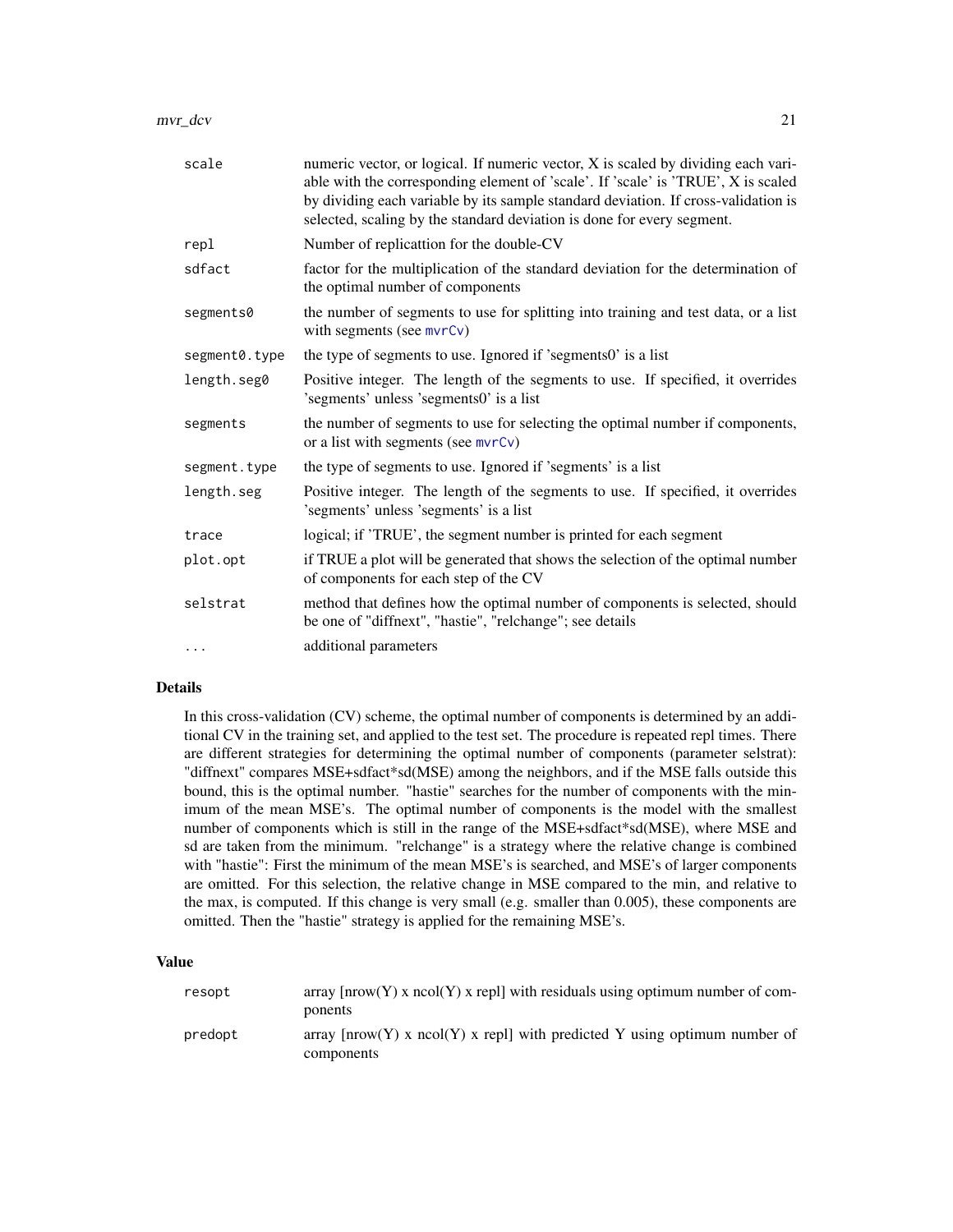<span id="page-21-0"></span>

| optcomp  | matrix [segments0 x repl] optimum number of components for each training set                      |
|----------|---------------------------------------------------------------------------------------------------|
| pred     | array $[ nrow(Y)$ x $ncol(Y)$ x $ncomp$ x repl] with predicted Y for all numbers of<br>components |
| SEPopt   | SEP over all residuals using optimal number of components                                         |
| sIORopt  | spread of inner half of residuals as alternative robust spread measure to the SE-<br>Popt         |
| sMADopt  | MAD of residuals as alternative robust spread measure to the SEP opt                              |
| MSEPopt  | MSEP over all residuals using optimal number of components                                        |
| afinal   | final optimal number of components                                                                |
| SEPfinal | vector of length ncomp with final SEP values; use the element afinal for the<br>optimal SEP       |

# Author(s)

Peter Filzmoser <P.Filzmoser@tuwien.ac.at>

# References

K. Varmuza and P. Filzmoser: Introduction to Multivariate Statistical Analysis in Chemometrics. CRC Press, Boca Raton, FL, 2009.

#### See Also

[mvr](#page-0-0)

# Examples

```
data(NIR)
X <- NIR$xNIR[1:30,] # first 30 observations - for illustration
y <- NIR$yGlcEtOH[1:30,1] # only variable Glucose
NIR.Glc <- data.frame(X=X, y=y)
res <- mvr_dcv(y~.,data=NIR.Glc,ncomp=10,method="simpls",repl=10)
```

| 11<br>r | Dа<br>-1 |  |
|---------|----------|--|
|---------|----------|--|

**PCA** calculation with the NIPALS algorithm

#### Description

NIPALS is an algorithm for computing PCA scores and loadings.

# Usage

 $nipals(X, a, it = 10, tol = 1e-04)$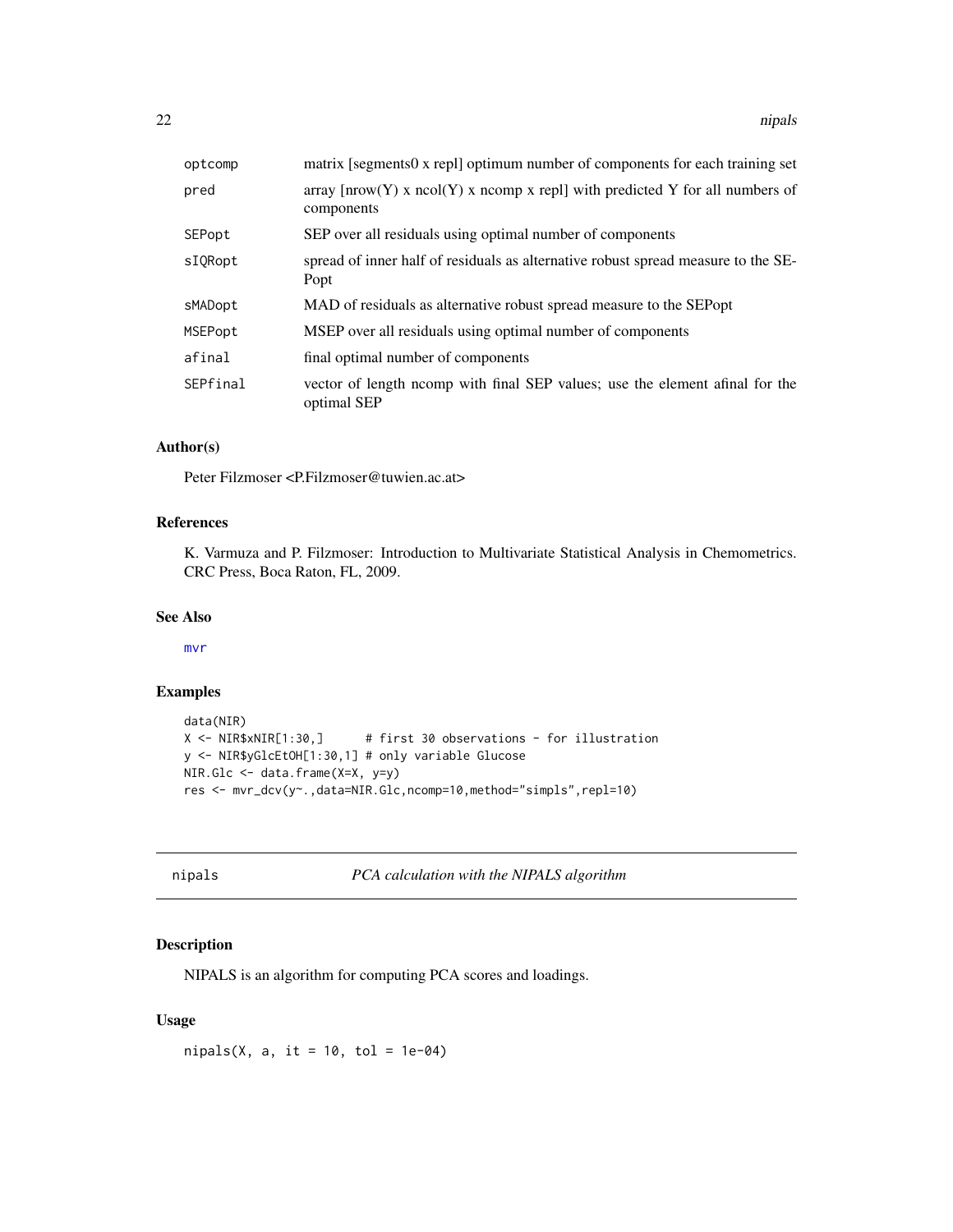#### <span id="page-22-0"></span> $NIR$  23

#### Arguments

| X   | numeric data frame or matrix                          |
|-----|-------------------------------------------------------|
| a   | maximum number of principal components to be computed |
| it  | maximum number of iterations                          |
| tol | tolerance limit for convergence of the algorithm      |

# Details

The NIPALS algorithm is well-known in chemometrics. It is an algorithm for computing PCA scores and loadings. The advantage is that the components are computed one after the other, and one could stop at a desired number of components.

#### Value

|     | matrix with the PCA scores   |
|-----|------------------------------|
| - P | matrix with the PCA loadings |

# Author(s)

Peter Filzmoser <P.Filzmoser@tuwien.ac.at>

# References

K. Varmuza and P. Filzmoser: Introduction to Multivariate Statistical Analysis in Chemometrics. CRC Press, Boca Raton, FL, 2009.

#### See Also

[princomp](#page-0-0)

# Examples

```
data(glass)
res <- nipals(glass,a=2)
```
NIR *NIR data*

#### Description

For 166 alcoholic fermentation mashes of different feedstock (rye, wheat and corn) we have 235 variables (X) containing the first derivatives of near infrared spectroscopy (NIR) absorbance values at 1115-2285 nm, and two variables (Y) containing the concentration of glucose and ethanol (in g/L).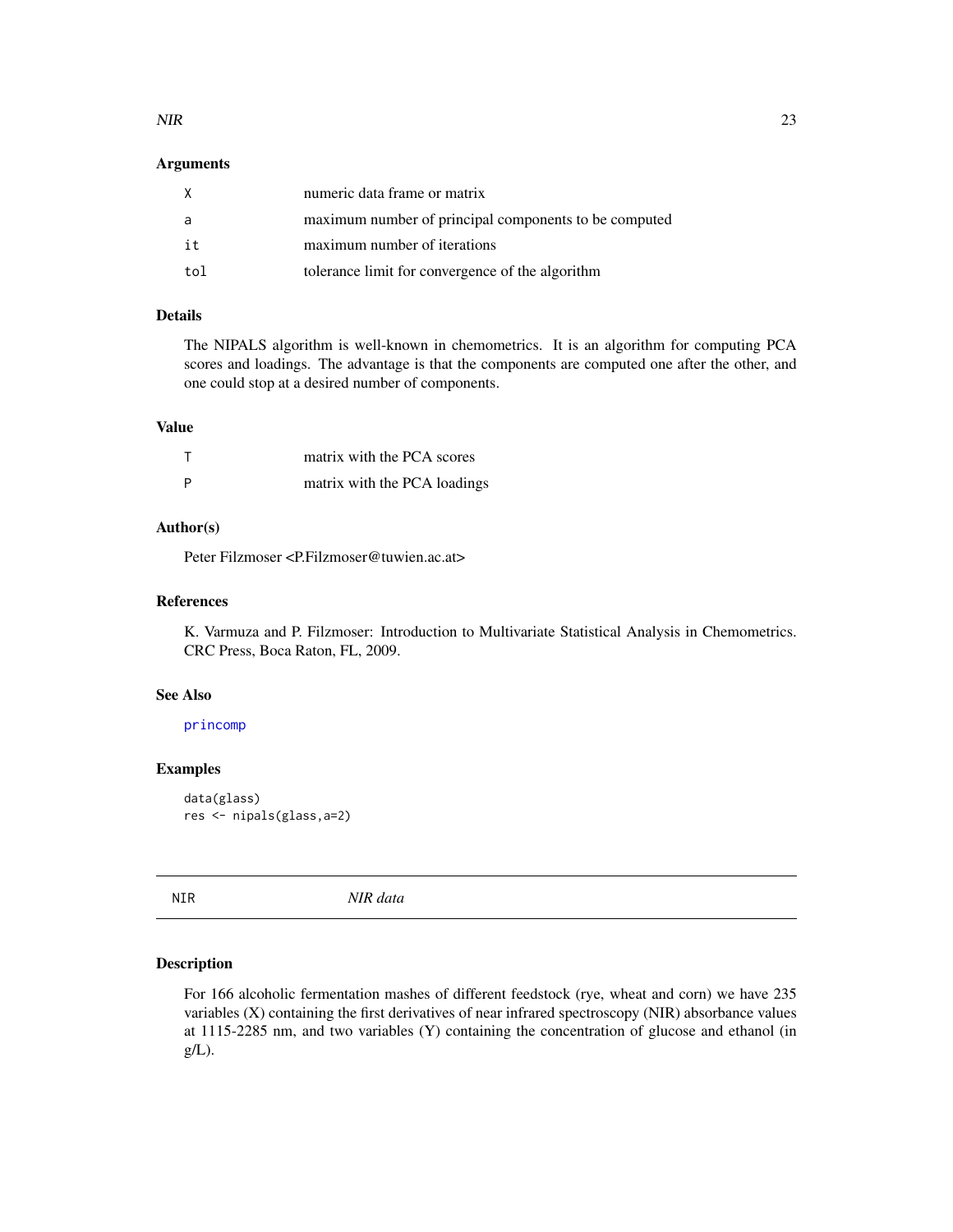#### $24$  nnetEval

#### Usage

data(NIR)

# Format

A data frame with 166 objects and 2 list elements:

xNIR data frame with 166 rows and 235 columns

yGlcEtOH data frame with 166 rows and 2 columns

# Details

The data can be used for linear and non-linear models.

#### Source

B. Liebmann, A. Friedl, and K. Varmuza. Determination of glucose and ethanol in bioethanol production by near infrared spectroscopy and chemometrics. Anal. Chim. Acta, 642:171-178, 2009.

# References

B. Liebmann, A. Friedl, and K. Varmuza. Determination of glucose and ethanol in bioethanol production by near infrared spectroscopy and chemometrics. Anal. Chim. Acta, 642:171-178, 2009.

#### Examples

data(NIR) str(NIR)

nnetEval *Neural network evaluation by CV*

#### Description

Evaluation for Artificial Neural Network (ANN) classification by cross-validation

#### Usage

```
nnetEval(X, grp, train, kfold = 10, decay = seq(0, 10, by = 1), size = 30,
maxit = 100, plotit = TRUE, legend = TRUE, legpos = "bottomright", ...)
```
<span id="page-23-0"></span>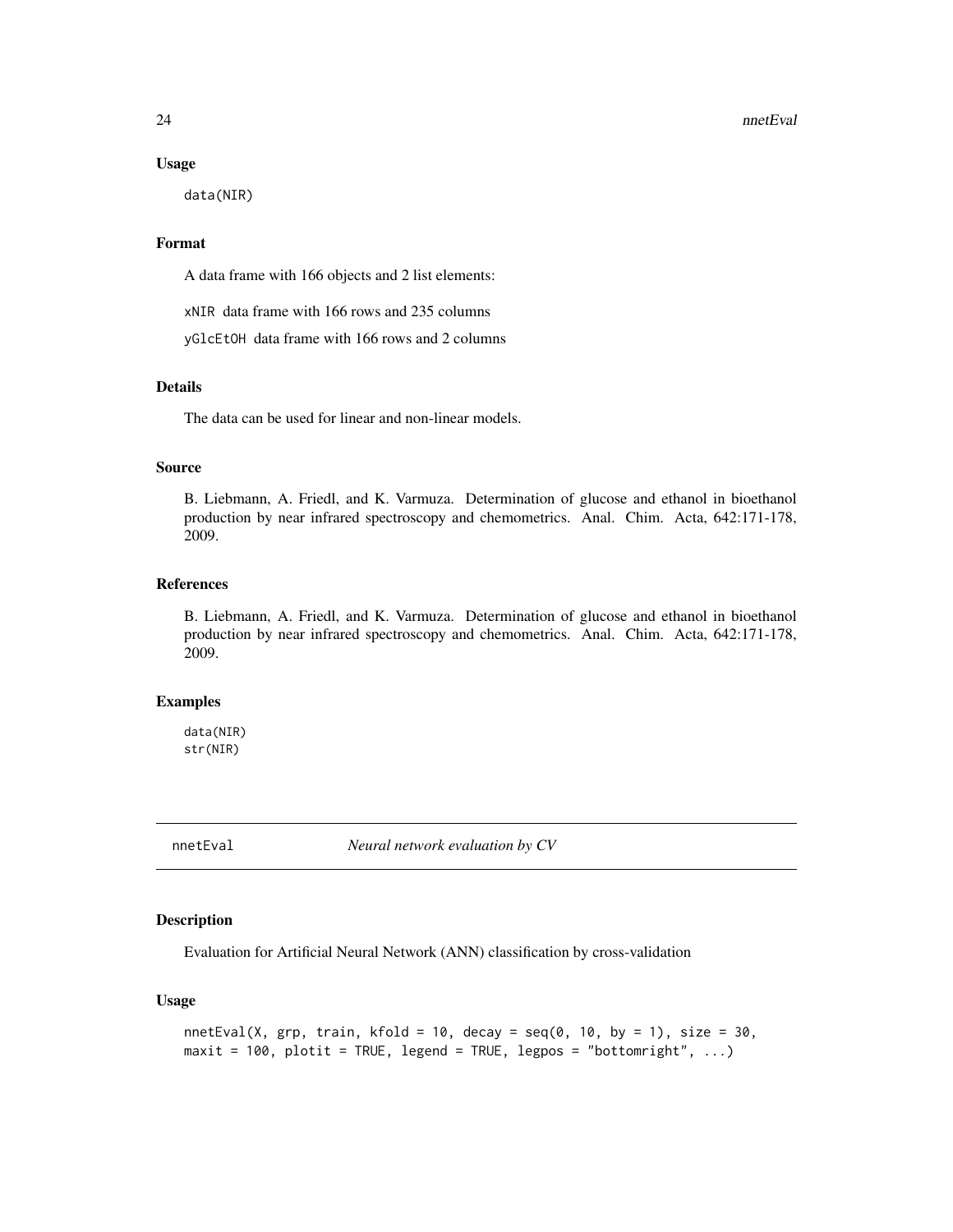#### nnetEval 25

# Arguments

| X        | standardized complete X data matrix (training and test data)                                                      |
|----------|-------------------------------------------------------------------------------------------------------------------|
| grp      | factor with groups for complete data (training and test data)                                                     |
| train    | row indices of X indicating training data objects                                                                 |
| kfold    | number of folds for cross-validation                                                                              |
| decay    | weight decay, see nnet, can be a vector with several values - but then "size" can<br>be only one value            |
| size     | number of hidden units, see nnet, can be a vector with several values - but then<br>"decay" can be only one value |
| maxit    | maximal number of iterations for ANN, see nnet                                                                    |
| plotit   | if TRUE a plot will be generated                                                                                  |
| legend   | if TRUE a legend will be added to the plot                                                                        |
| legpos   | positioning of the legend in the plot                                                                             |
| $\cdots$ | additional plot arguments                                                                                         |

# Details

The data are split into a calibration and a test data set (provided by "train"). Within the calibration set "kfold"-fold CV is performed by applying the classification method to "kfold"-1 parts and evaluation for the last part. The misclassification error is then computed for the training data, for the CV test data (CV error) and for the test data.

#### Value

| trainerr | training error rate                                   |
|----------|-------------------------------------------------------|
| testerr  | test error rate                                       |
| cvMean   | mean of CV errors                                     |
| cvSe     | standard error of CV errors                           |
| cverr    | all errors from CV                                    |
| decay    | value(s) for weight decay, taken from input           |
| size     | value(s) for number of hidden units, taken from input |

# Author(s)

Peter Filzmoser <P.Filzmoser@tuwien.ac.at>

# References

K. Varmuza and P. Filzmoser: Introduction to Multivariate Statistical Analysis in Chemometrics. CRC Press, Boca Raton, FL, 2009.

# See Also

[nnet](#page-0-0)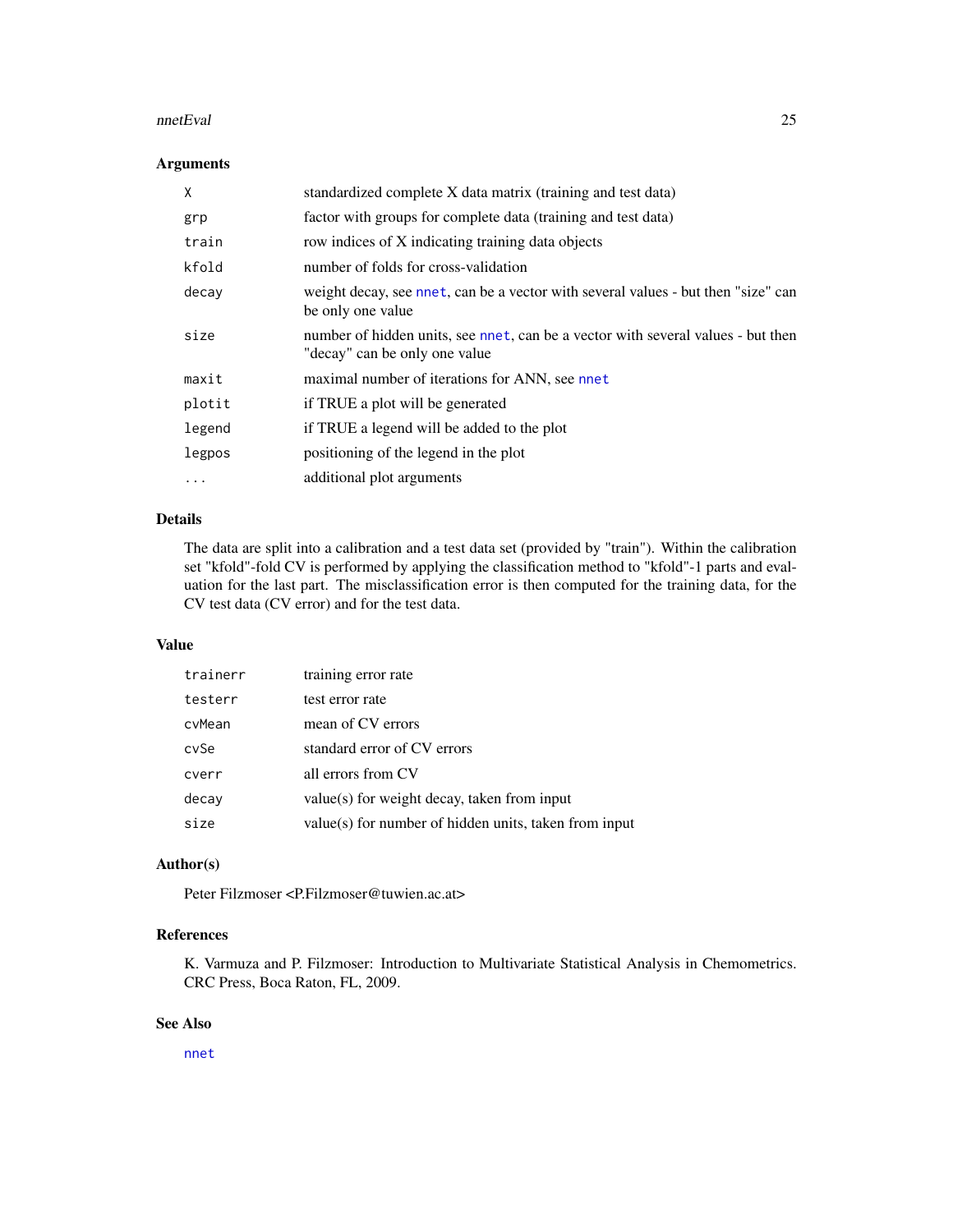#### Examples

```
data(fgl,package="MASS")
grp=fgl$type
X=scale(fgl[,1:9])
k=length(unique(grp))
dat=data.frame(grp,X)
n=nrow(X)
ntrain=round(n*2/3)
require(nnet)
set.seed(123)
train=sample(1:n,ntrain)
resnnet=nnetEval(X,grp,train,decay=c(0,0.01,0.1,0.15,0.2,0.3,0.5,1),
   size=20,maxit=20)
```
PAC *GC retention indices*

#### Description

For 209 objects an X-data set (467 variables) and a y-data set (1 variable) is available. The data describe GC-retention indices of polycyclic aromatic compounds (y) which have been modeled by molecular descriptors (X).

#### Usage

data(PAC)

#### Format

A data frame with 209 objects and 2 list elements:

y numeric vector with length 209

X matrix with 209 rows and 467 columns

#### Details

The data can be used for linear and non-linear models.

#### Source

K. Varmuza and P. Filzmoser: Introduction to Multivariate Statistical Analysis in Chemometrics. CRC Press, Boca Raton, FL, 2009.

# References

K. Varmuza and P. Filzmoser: Introduction to Multivariate Statistical Analysis in Chemometrics. CRC Press, Boca Raton, FL, 2009.

<span id="page-25-0"></span>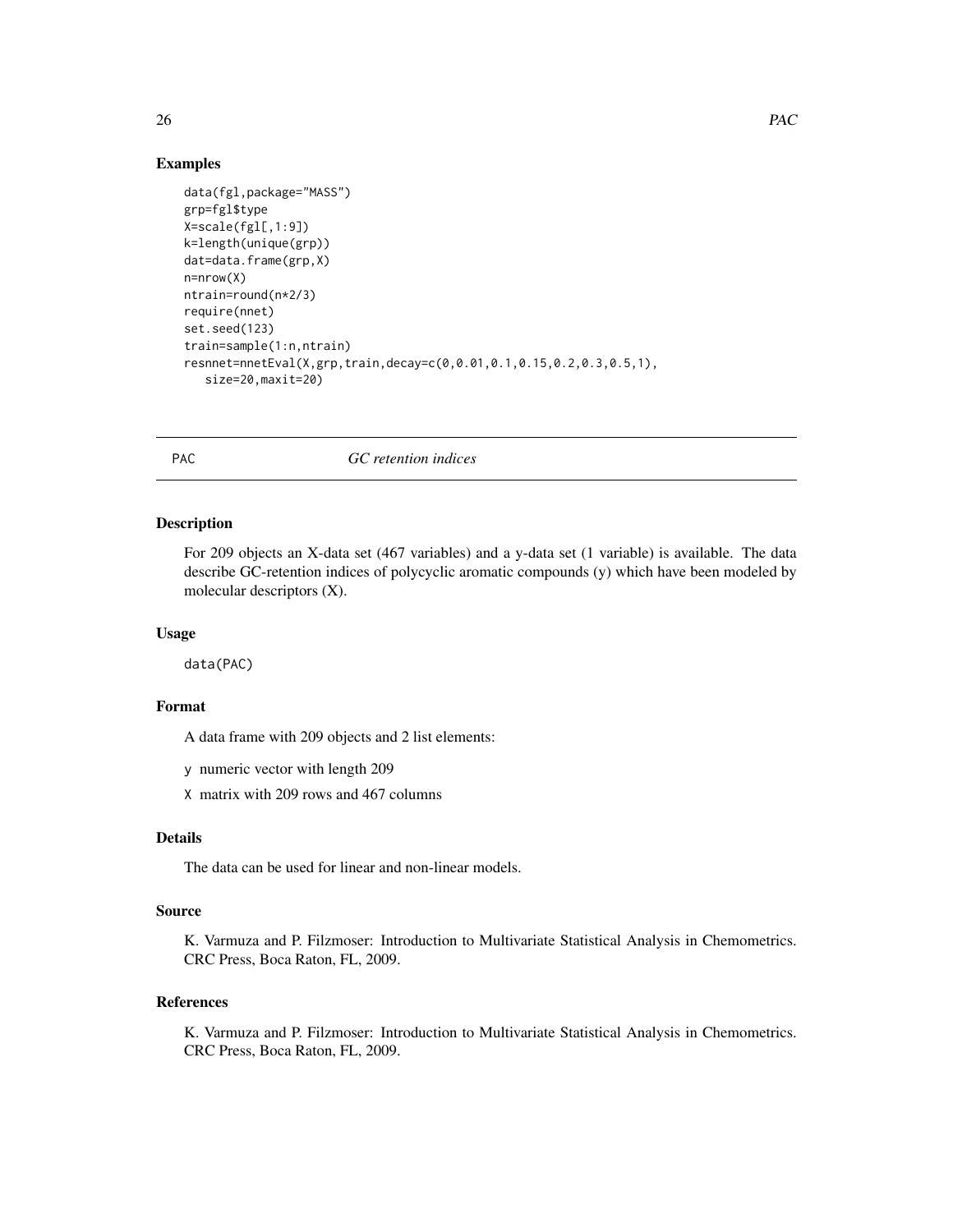#### <span id="page-26-0"></span>pcaCV 27

#### Examples

data(PAC) names(PAC)

pcaCV *Determine the number of PCA components with repeated cross validation*

# Description

By splitting data into training and test data repeatedly the number of principal components can be determined by inspecting the distribution of the explained variances.

#### Usage

```
pcaCV(X, amax, center = TRUE, scale = TRUE, repl = 50, segments = 4,
segment.type = c("random", "consecutive", "interleaved"), length.seg, trace = FALSE,
plot.opt = TRUE, ...)
```
#### Arguments

| X            | numeric data frame or matrix                                                 |
|--------------|------------------------------------------------------------------------------|
| amax         | maximum number of components for evaluation                                  |
| center       | should the data be centered? TRUE or FALSE                                   |
| scale        | should the data be scaled? TRUE or FALSE                                     |
| repl         | number of replications of the CV procedure                                   |
| segments     | number of segments for CV                                                    |
| segment.type | "random", "consecutive", "interleaved" splitting into training and test data |
| length.seg   | number of parts for training and test data, overwrites segments              |
| trace        | if TRUE intermediate results are reported                                    |
| plot.opt     | if TRUE the results are shown by boxplots                                    |
| $\cdots$     | additional graphics parameters, see par                                      |

#### Details

For cross validation the data are split into a number of segments, PCA is computed (using 1 to amax components) for all but one segment, and the scores of the segment left out are calculated. This is done in turn, by omitting each segment one time. Thus, a complete score matrix results for each desired number of components, and the error martrices of fit can be computed. A measure of fit is the explained variance, which is computed for each number of components. Then the whole procedure is repeated (repl times), which results in repl numbers of explained variance for 1 to amax components, i.e. a matrix. The matrix is presented by boxplots, where each boxplot summarized the explained variance for a certain number of principal components.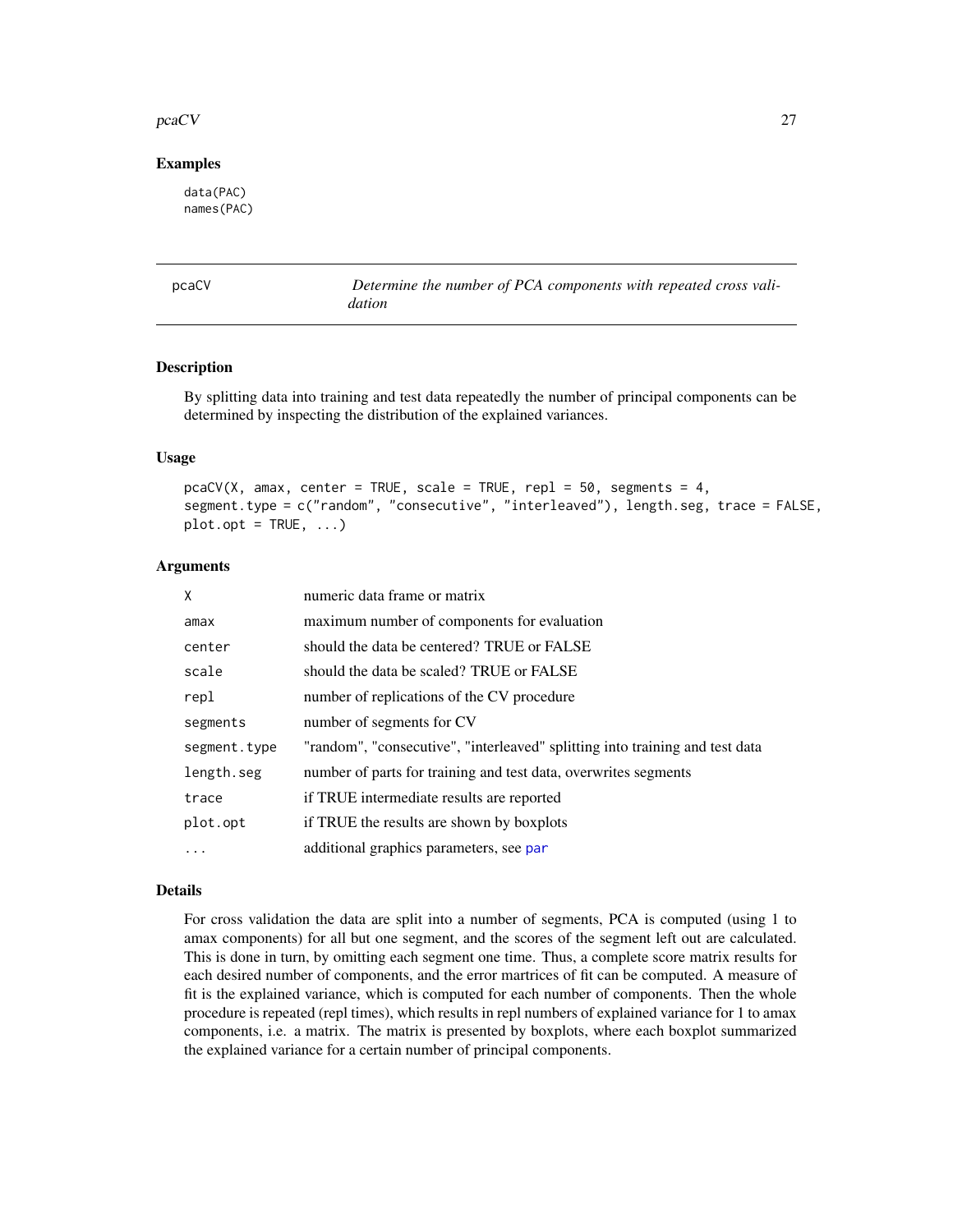<span id="page-27-0"></span>28 pcaDiagplot

# Value

| ExplVar | matrix with explained variances, repl rows, and amax columns |
|---------|--------------------------------------------------------------|
| MSEP    | matrix with MSEP values, repl rows, and amax columns         |

# Author(s)

Peter Filzmoser <P.Filzmoser@tuwien.ac.at>

# References

K. Varmuza and P. Filzmoser: Introduction to Multivariate Statistical Analysis in Chemometrics. CRC Press, Boca Raton, FL, 2009.

#### See Also

[princomp](#page-0-0)

# Examples

```
data(glass)
x.sc <- scale(glass)
resv <- clvalidity(x.sc,clnumb=c(2:5))
```
pcaDiagplot *Diagnostics plot for PCA*

# Description

Score distances and orthogonal distances are computed and plotted.

# Usage

```
pcaDiagplot(X, X.pca, a = 2, quantile = 0.975, scale = TRUE, plot = TRUE, ...)
```
# Arguments

| X        | numeric data frame or matrix                                             |
|----------|--------------------------------------------------------------------------|
| X.pca    | PCA object resulting e.g. from princomp                                  |
| a        | number of principal components                                           |
| quantile | quantile for the critical cut-off values                                 |
| scale    | if TRUE then X will be scaled - and X pca should be from scaled data too |
| plot     | if TRUE a plot is generated                                              |
| $\cdots$ | additional graphics parameters, see par                                  |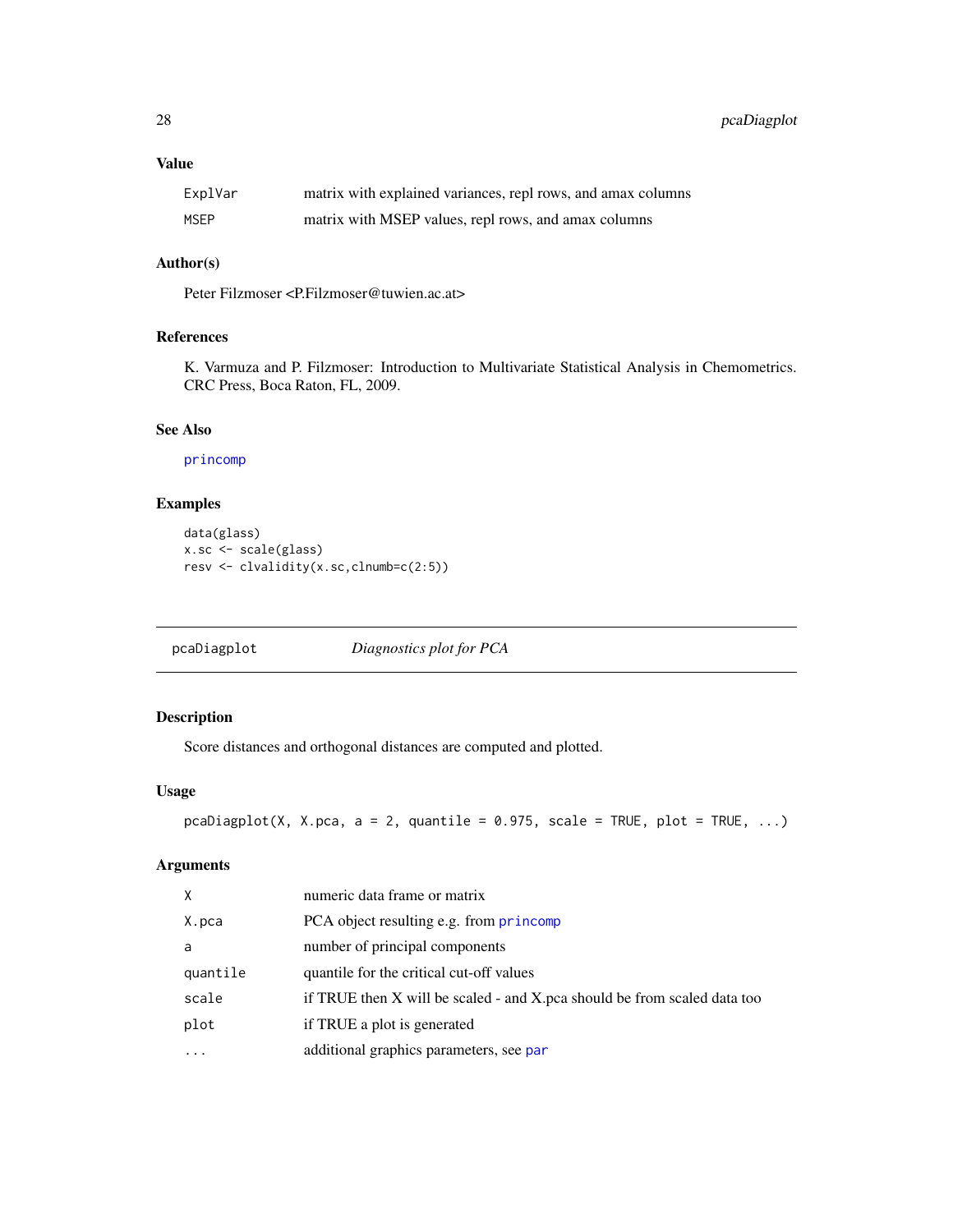# <span id="page-28-0"></span>pcaVarexpl 29

# Details

The score distance measures the outlyingness of the onjects within the PCA space using Mahalanobis distances. The orthogonal distance measures the distance of the objects orthogonal to the PCA space. Cut-off values for both distance measures help to distinguish between outliers and regular observations.

#### Value

| SDist  | Score distances                                     |
|--------|-----------------------------------------------------|
| ODist  | Orthogonal distances                                |
| critSD | critical cut-off value for the score distances      |
| critOD | critical cut-off value for the orthogonal distances |

# Author(s)

Peter Filzmoser <P.Filzmoser@tuwien.ac.at>

# References

K. Varmuza and P. Filzmoser: Introduction to Multivariate Statistical Analysis in Chemometrics. CRC Press, Boca Raton, FL, 2009.

# See Also

[princomp](#page-0-0)

# Examples

```
data(glass)
require(robustbase)
glass.mcd <- covMcd(glass)
rpca <- princomp(glass,covmat=glass.mcd)
res <- pcaDiagplot(glass,rpca,a=2)
```
pcaVarexpl *PCA diagnostics for variables*

#### Description

Diagnostics of PCA to see the explained variance for each variable.

# Usage

```
pcaVarexp1(X, a, center = TRUE, scale = TRUE, plot = TRUE, ...)
```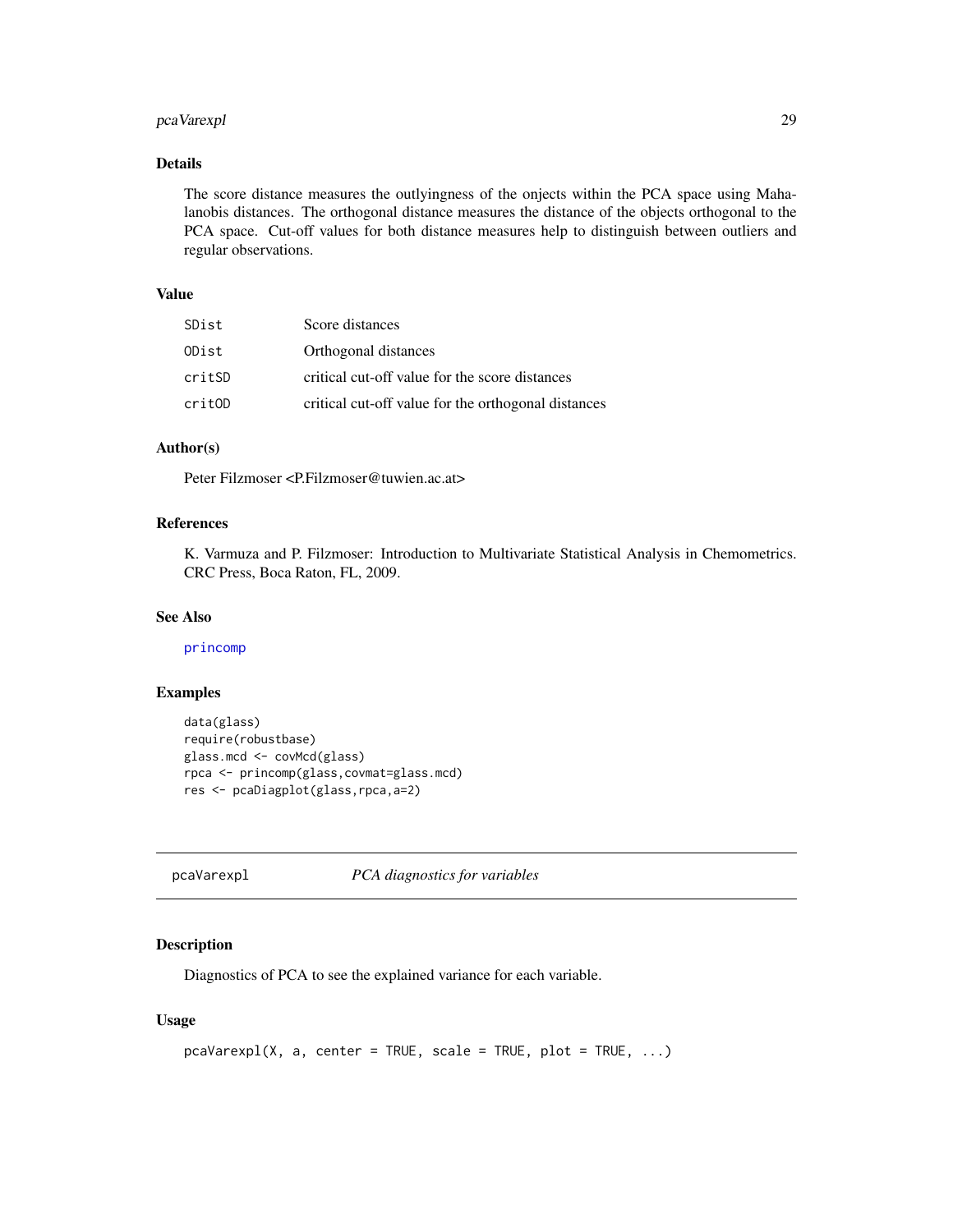#### <span id="page-29-0"></span>Arguments

| X      | numeric data frame or matrix              |
|--------|-------------------------------------------|
| a      | number of principal components            |
| center | centring of X (FALSE or TRUE)             |
| scale  | scaling of X (FALSE or TRUE)              |
| plot   | if TRUE make plot with explained variance |
|        | additional graphics parameters, see par   |

#### Details

For a desired number of principal components the percentage of explained variance is computed for each variable and plotted.

# Value

ExplVar explained variance for each variable

# Author(s)

Peter Filzmoser <P.Filzmoser@tuwien.ac.at>

#### References

K. Varmuza and P. Filzmoser: Introduction to Multivariate Statistical Analysis in Chemometrics. CRC Press, Boca Raton, FL, 2009.

#### See Also

[princomp](#page-0-0)

# Examples

```
data(glass)
res <- pcaVarexpl(glass,a=2)
```
Phenyl *Phenyl data set*

#### Description

The data consist of mass spectra from 600 chemical compounds, where 300 contain a phenyl substructure (group 1) and 300 compounds do not contain this substructure (group 2). The mass spectra have been transformed to 658 variables, containing the mass spectral features. The 2 groups are coded as -1 (group 1) and +1 (group 2), and is provided as first last variable.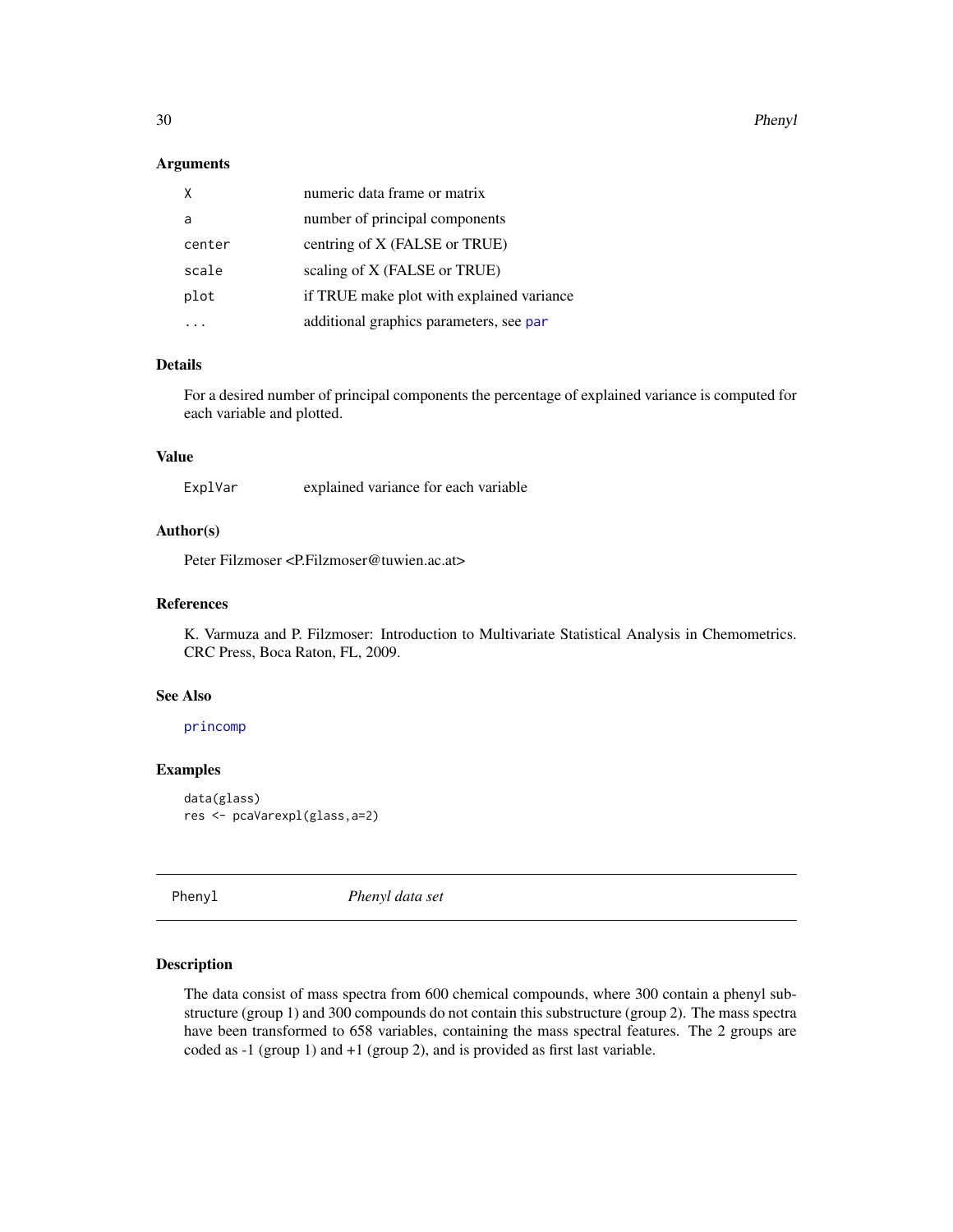# Usage

data(Phenyl)

# Format

A data frame with 600 observations on the following 659 variables.

grp a numeric vector spec.V1 a numeric vector spec.V2 a numeric vector spec.V3 a numeric vector spec.V4 a numeric vector spec.V5 a numeric vector spec.V6 a numeric vector spec.V7 a numeric vector spec.V8 a numeric vector spec.V9 a numeric vector spec.V10 a numeric vector spec.V11 a numeric vector spec.V12 a numeric vector spec.V13 a numeric vector spec.V14 a numeric vector spec.V15 a numeric vector spec.V16 a numeric vector spec.V17 a numeric vector spec.V18 a numeric vector spec.V19 a numeric vector spec.V20 a numeric vector spec.V21 a numeric vector spec.V22 a numeric vector spec.V23 a numeric vector spec.V24 a numeric vector spec.V25 a numeric vector spec.V26 a numeric vector spec.V27 a numeric vector spec.V28 a numeric vector spec.V29 a numeric vector spec.V30 a numeric vector spec.V31 a numeric vector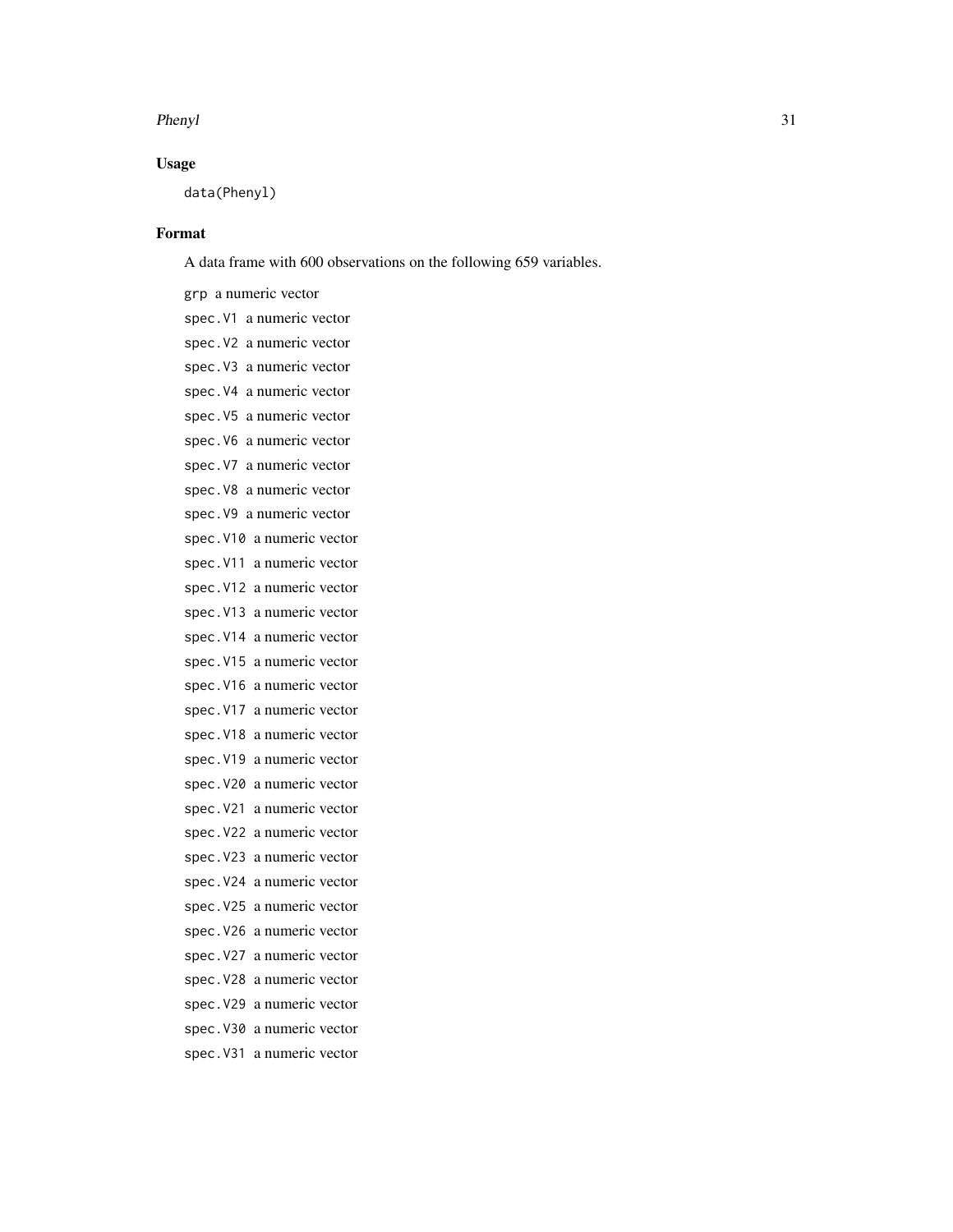spec.V32 a numeric vector spec.V33 a numeric vector spec.V34 a numeric vector spec.V35 a numeric vector spec.V36 a numeric vector spec.V37 a numeric vector spec.V38 a numeric vector spec.V39 a numeric vector spec.V40 a numeric vector spec.V41 a numeric vector spec.V42 a numeric vector spec.V43 a numeric vector spec.V44 a numeric vector spec.V45 a numeric vector spec.V46 a numeric vector spec.V47 a numeric vector spec.V48 a numeric vector spec.V49 a numeric vector spec.V50 a numeric vector spec.V51 a numeric vector spec.V52 a numeric vector spec.V53 a numeric vector spec.V54 a numeric vector spec.V55 a numeric vector spec.V56 a numeric vector spec.V57 a numeric vector spec.V58 a numeric vector spec.V59 a numeric vector spec.V60 a numeric vector spec.V61 a numeric vector spec.V62 a numeric vector spec.V63 a numeric vector spec.V64 a numeric vector spec.V65 a numeric vector spec.V66 a numeric vector spec.V67 a numeric vector spec.V68 a numeric vector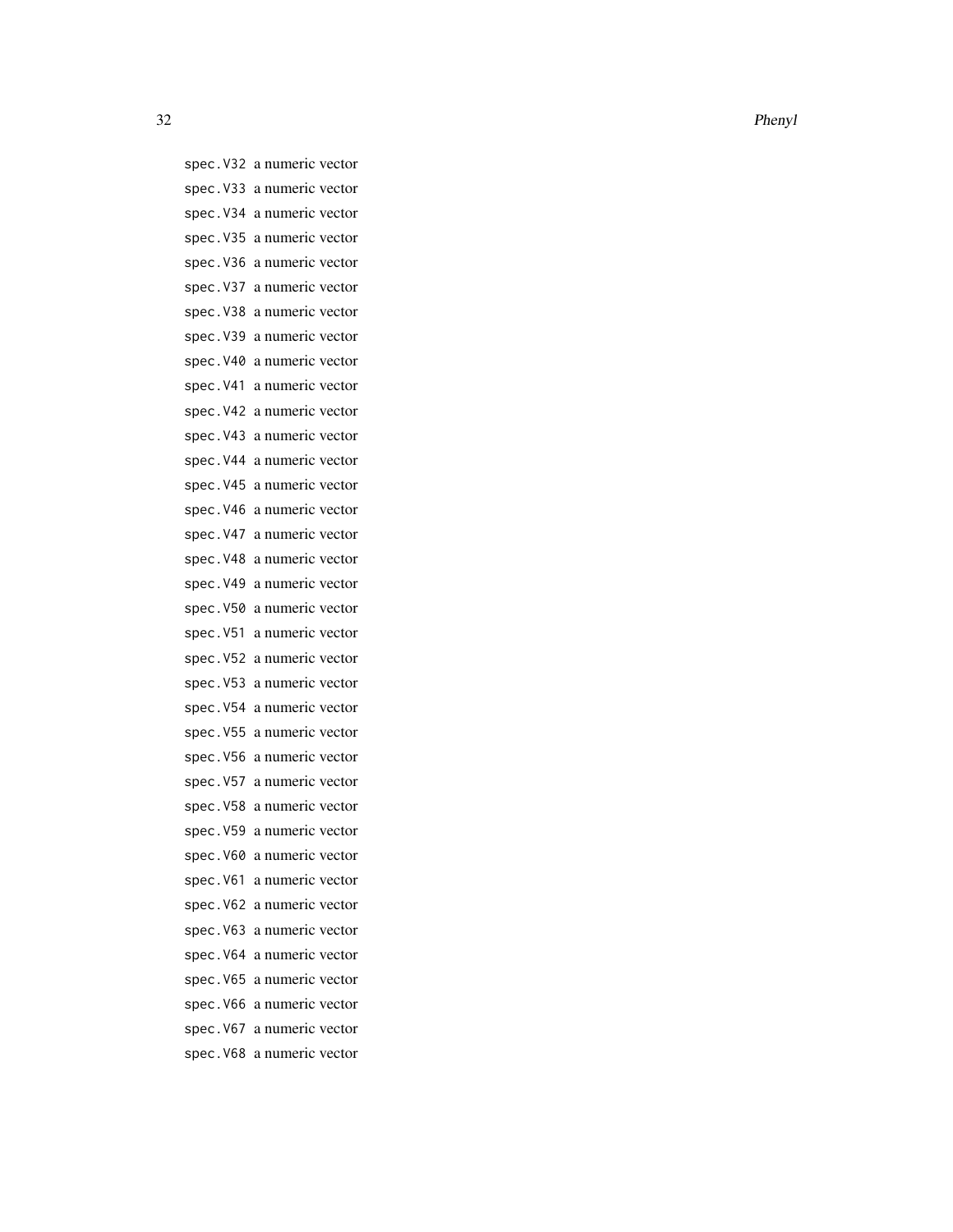spec.V69 a numeric vector spec.V70 a numeric vector spec.V71 a numeric vector spec.V72 a numeric vector spec.V73 a numeric vector spec.V74 a numeric vector spec.V75 a numeric vector spec.V76 a numeric vector spec.V77 a numeric vector spec.V78 a numeric vector spec.V79 a numeric vector spec.V80 a numeric vector spec.V81 a numeric vector spec.V82 a numeric vector spec.V83 a numeric vector spec.V84 a numeric vector spec.V85 a numeric vector spec.V86 a numeric vector spec.V87 a numeric vector spec.V88 a numeric vector spec.V89 a numeric vector spec.V90 a numeric vector spec.V91 a numeric vector spec.V92 a numeric vector spec.V93 a numeric vector spec.V94 a numeric vector spec.V95 a numeric vector spec.V96 a numeric vector spec.V97 a numeric vector spec.V98 a numeric vector spec.V99 a numeric vector spec.V100 a numeric vector spec.V101 a numeric vector spec.V102 a numeric vector spec.V103 a numeric vector spec.V104 a numeric vector spec.V105 a numeric vector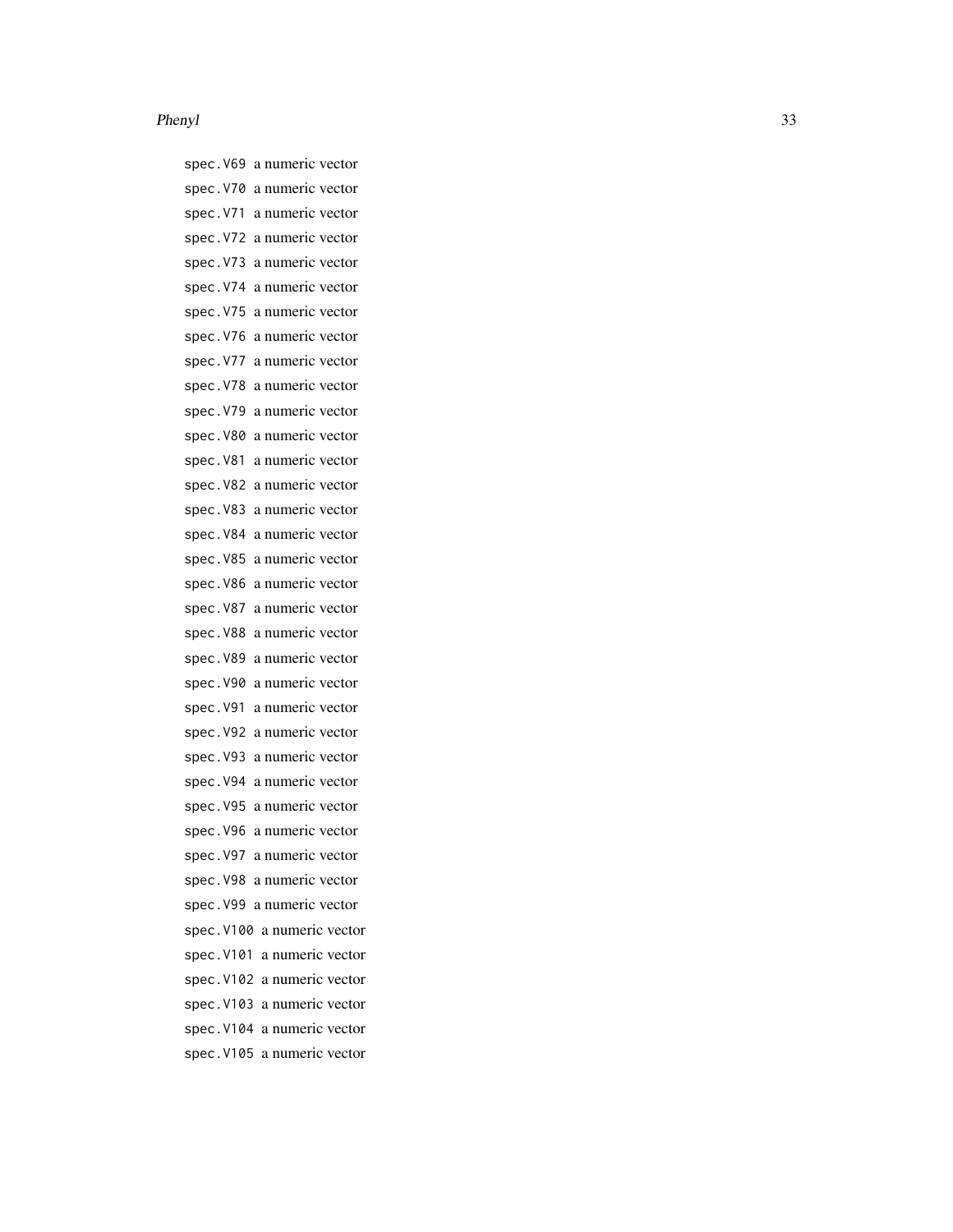spec.V106 a numeric vector spec.V107 a numeric vector spec.V108 a numeric vector spec.V109 a numeric vector spec.V110 a numeric vector spec.V111 a numeric vector spec.V112 a numeric vector spec.V113 a numeric vector spec.V114 a numeric vector spec.V115 a numeric vector spec.V116 a numeric vector spec.V117 a numeric vector spec.V118 a numeric vector spec.V119 a numeric vector spec.V120 a numeric vector spec.V121 a numeric vector spec.V122 a numeric vector spec.V123 a numeric vector spec.V124 a numeric vector spec.V125 a numeric vector spec.V126 a numeric vector spec.V127 a numeric vector spec.V128 a numeric vector spec.V129 a numeric vector spec.V130 a numeric vector spec.V131 a numeric vector spec.V132 a numeric vector spec.V133 a numeric vector spec.V134 a numeric vector spec.V135 a numeric vector spec.V136 a numeric vector spec.V137 a numeric vector spec.V138 a numeric vector spec.V139 a numeric vector spec.V140 a numeric vector spec.V141 a numeric vector spec.V142 a numeric vector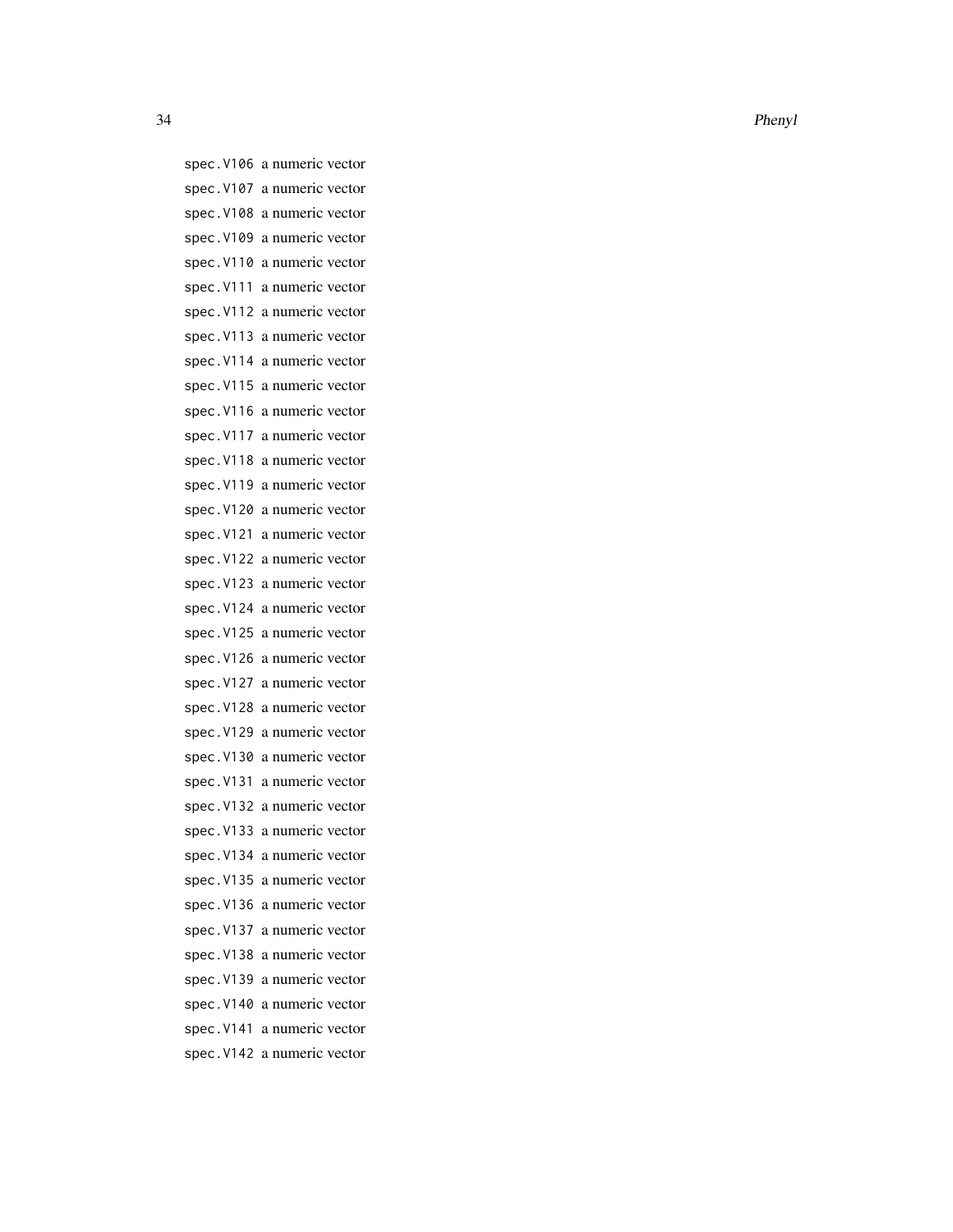spec.V143 a numeric vector spec.V144 a numeric vector spec.V145 a numeric vector spec.V146 a numeric vector spec.V147 a numeric vector spec.V148 a numeric vector spec.V149 a numeric vector spec.V150 a numeric vector spec.V151 a numeric vector spec.V152 a numeric vector spec.V153 a numeric vector spec.V154 a numeric vector spec.V155 a numeric vector spec.V156 a numeric vector spec.V157 a numeric vector spec.V158 a numeric vector spec.V159 a numeric vector spec.V160 a numeric vector spec.V161 a numeric vector spec.V162 a numeric vector spec.V163 a numeric vector spec.V164 a numeric vector spec.V165 a numeric vector spec.V166 a numeric vector spec.V167 a numeric vector spec.V168 a numeric vector spec.V169 a numeric vector spec.V170 a numeric vector spec.V171 a numeric vector spec.V172 a numeric vector spec.V173 a numeric vector spec.V174 a numeric vector spec.V175 a numeric vector spec.V176 a numeric vector spec.V177 a numeric vector spec.V178 a numeric vector spec.V179 a numeric vector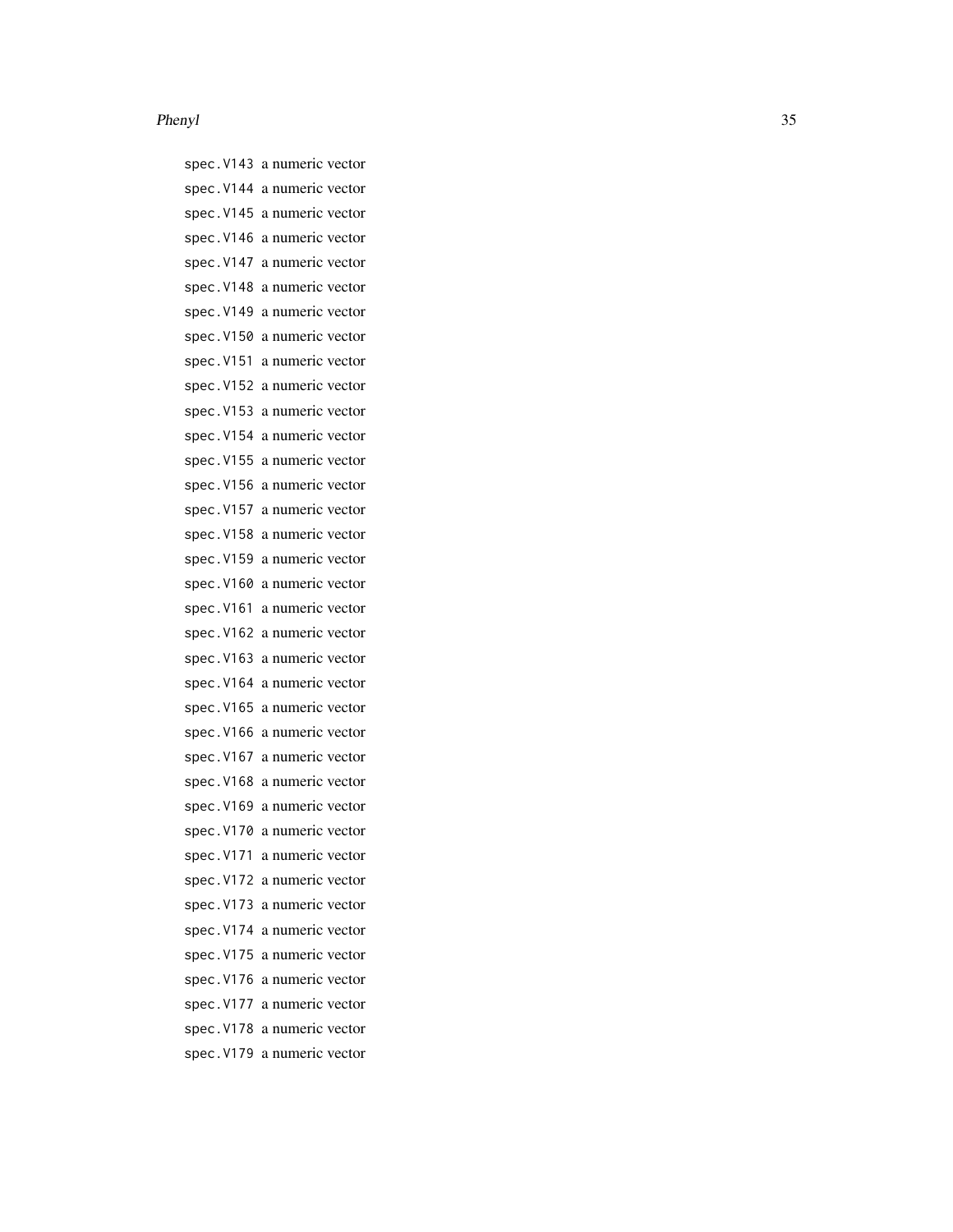spec.V180 a numeric vector spec.V181 a numeric vector spec.V182 a numeric vector spec.V183 a numeric vector spec.V184 a numeric vector spec.V185 a numeric vector spec.V186 a numeric vector spec.V187 a numeric vector spec.V188 a numeric vector spec.V189 a numeric vector spec.V190 a numeric vector spec.V191 a numeric vector spec.V192 a numeric vector spec.V193 a numeric vector spec.V194 a numeric vector spec.V195 a numeric vector spec.V196 a numeric vector spec.V197 a numeric vector spec.V198 a numeric vector spec.V199 a numeric vector spec.V200 a numeric vector spec.V201 a numeric vector spec.V202 a numeric vector spec.V203 a numeric vector spec.V204 a numeric vector spec.V205 a numeric vector spec.V206 a numeric vector spec.V207 a numeric vector spec.V208 a numeric vector spec.V209 a numeric vector spec.V210 a numeric vector spec.V211 a numeric vector spec.V212 a numeric vector spec.V213 a numeric vector spec.V214 a numeric vector spec.V215 a numeric vector spec.V216 a numeric vector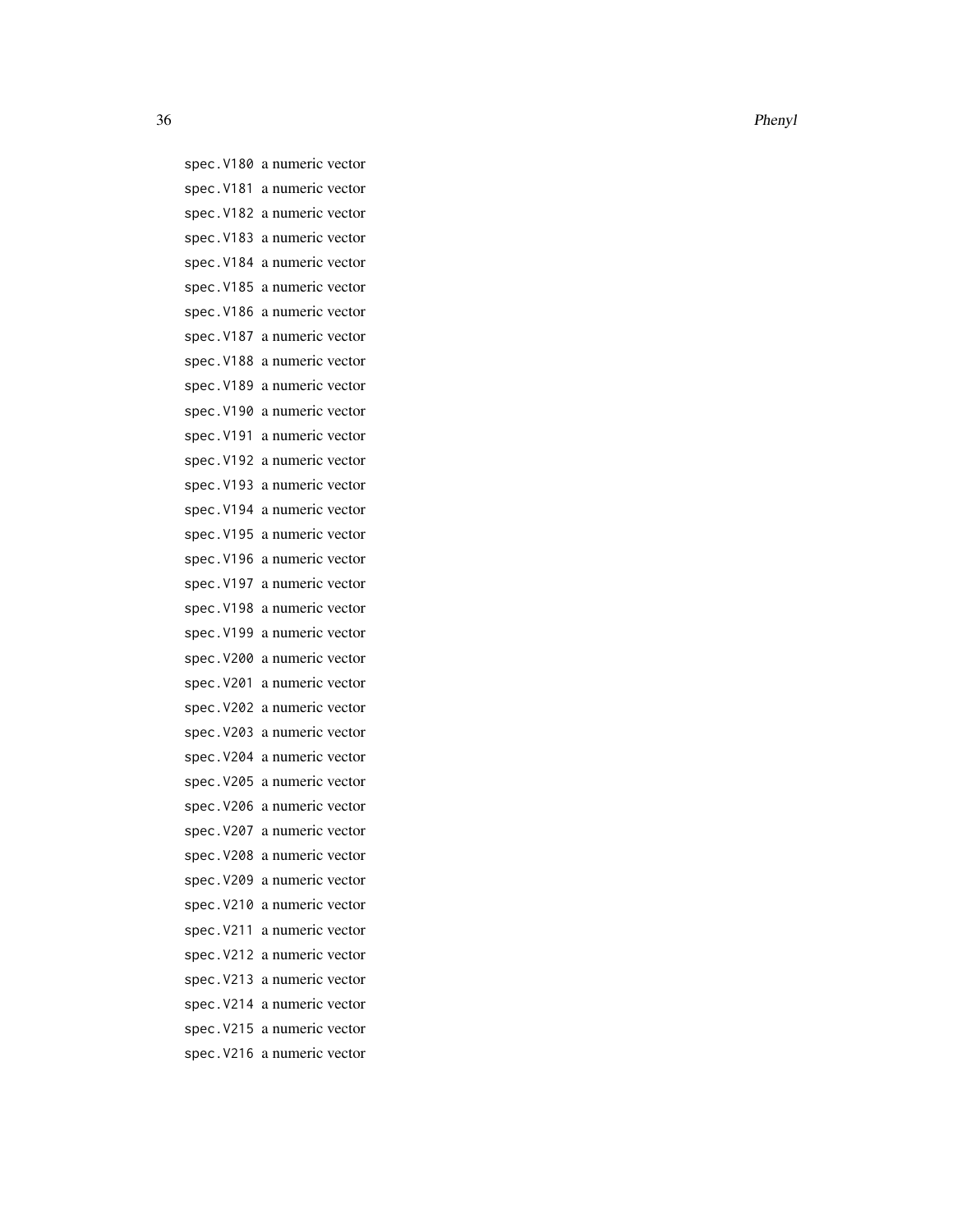spec.V217 a numeric vector spec.V218 a numeric vector spec.V219 a numeric vector spec.V220 a numeric vector spec.V221 a numeric vector spec.V222 a numeric vector spec.V223 a numeric vector spec.V224 a numeric vector spec.V225 a numeric vector spec.V226 a numeric vector spec.V227 a numeric vector spec.V228 a numeric vector spec.V229 a numeric vector spec.V230 a numeric vector spec.V231 a numeric vector spec.V232 a numeric vector spec.V233 a numeric vector spec.V234 a numeric vector spec.V235 a numeric vector spec.V236 a numeric vector spec.V237 a numeric vector spec.V238 a numeric vector spec.V239 a numeric vector spec.V240 a numeric vector spec.V241 a numeric vector spec.V242 a numeric vector spec.V243 a numeric vector spec.V244 a numeric vector spec.V245 a numeric vector spec.V246 a numeric vector spec.V247 a numeric vector spec.V248 a numeric vector spec.V249 a numeric vector spec.V250 a numeric vector spec.V251 a numeric vector spec.V252 a numeric vector spec.V253 a numeric vector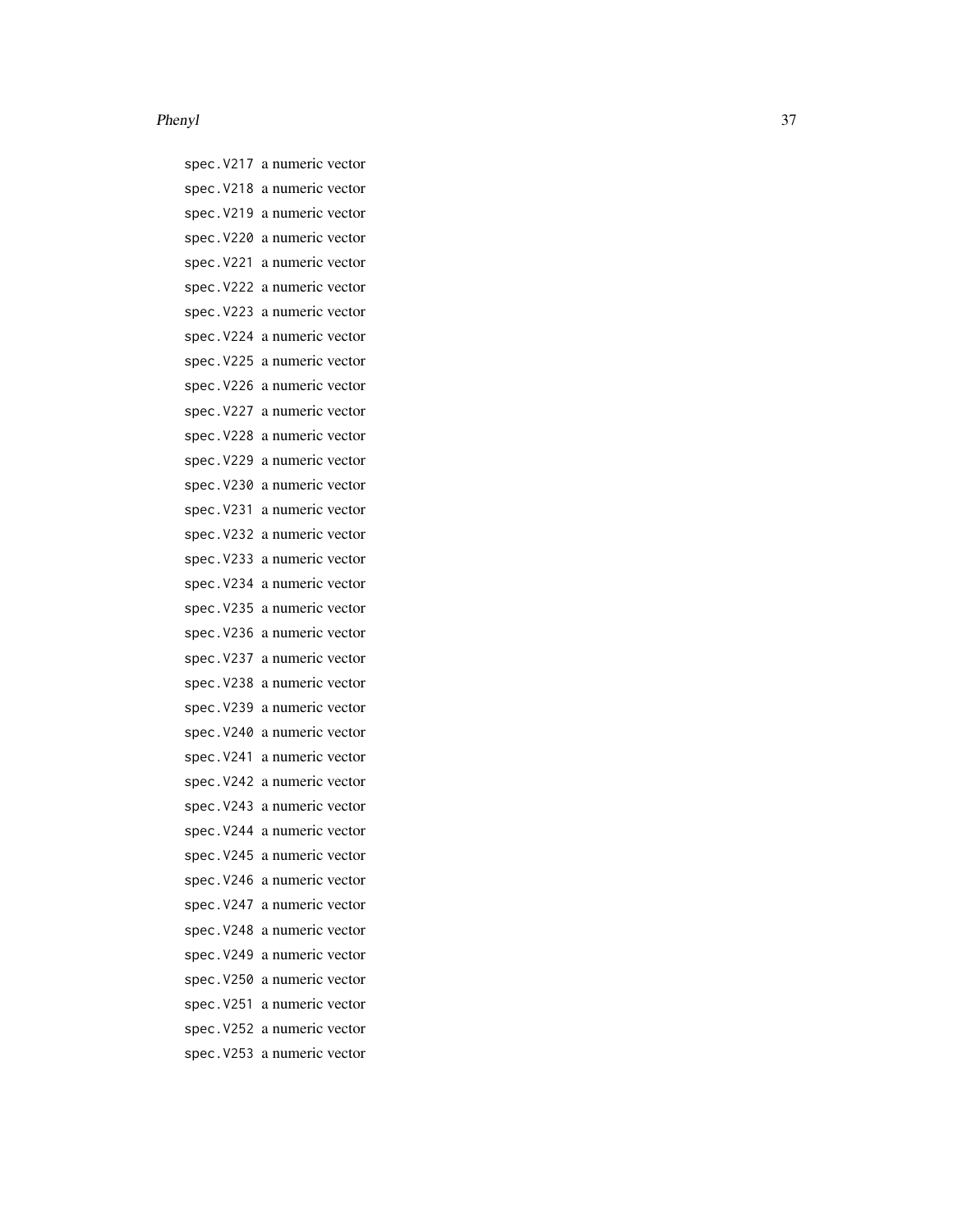spec.V254 a numeric vector spec.V255 a numeric vector spec.V256 a numeric vector spec.V257 a numeric vector spec.V258 a numeric vector spec.V259 a numeric vector spec.V260 a numeric vector spec.V261 a numeric vector spec.V262 a numeric vector spec.V263 a numeric vector spec.V264 a numeric vector spec.V265 a numeric vector spec.V266 a numeric vector spec.V267 a numeric vector spec.V268 a numeric vector spec.V269 a numeric vector spec.V270 a numeric vector spec.V271 a numeric vector spec.V272 a numeric vector spec.V273 a numeric vector spec.V274 a numeric vector spec.V275 a numeric vector spec.V276 a numeric vector spec.V277 a numeric vector spec.V278 a numeric vector spec.V279 a numeric vector spec.V280 a numeric vector spec.V281 a numeric vector spec.V282 a numeric vector spec.V283 a numeric vector spec.V284 a numeric vector spec.V285 a numeric vector spec.V286 a numeric vector spec.V287 a numeric vector spec.V288 a numeric vector spec.V289 a numeric vector spec.V290 a numeric vector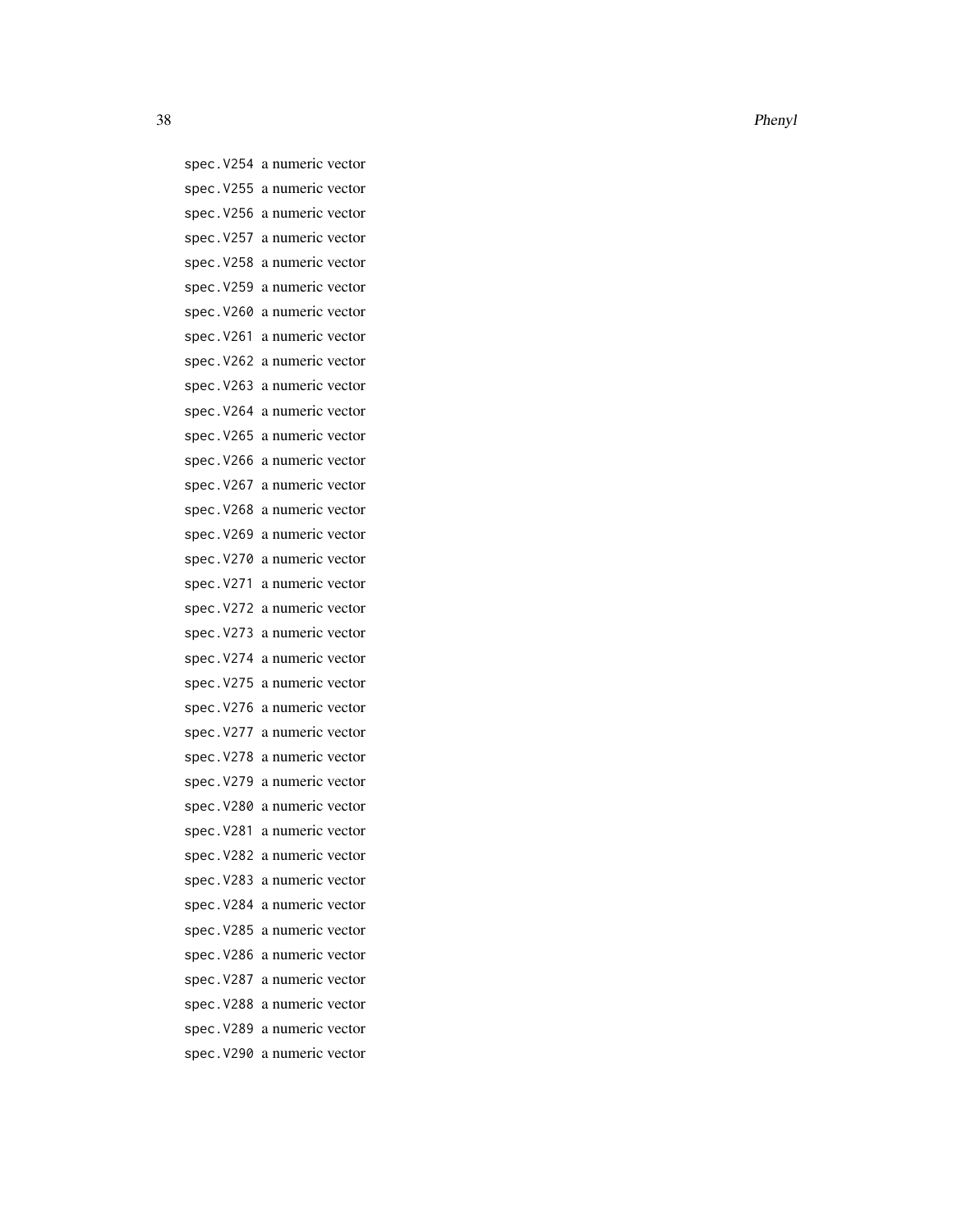spec.V291 a numeric vector spec.V292 a numeric vector spec.V293 a numeric vector spec.V294 a numeric vector spec.V295 a numeric vector spec.V296 a numeric vector spec.V297 a numeric vector spec.V298 a numeric vector spec.V299 a numeric vector spec.V300 a numeric vector spec.V301 a numeric vector spec.V302 a numeric vector spec.V303 a numeric vector spec.V304 a numeric vector spec.V305 a numeric vector spec.V306 a numeric vector spec.V307 a numeric vector spec.V308 a numeric vector spec.V309 a numeric vector spec.V310 a numeric vector spec.V311 a numeric vector spec.V312 a numeric vector spec.V313 a numeric vector spec.V314 a numeric vector spec.V315 a numeric vector spec.V316 a numeric vector spec.V317 a numeric vector spec.V318 a numeric vector spec.V319 a numeric vector spec.V320 a numeric vector spec.V321 a numeric vector spec.V322 a numeric vector spec.V323 a numeric vector spec.V324 a numeric vector spec.V325 a numeric vector spec.V326 a numeric vector spec.V327 a numeric vector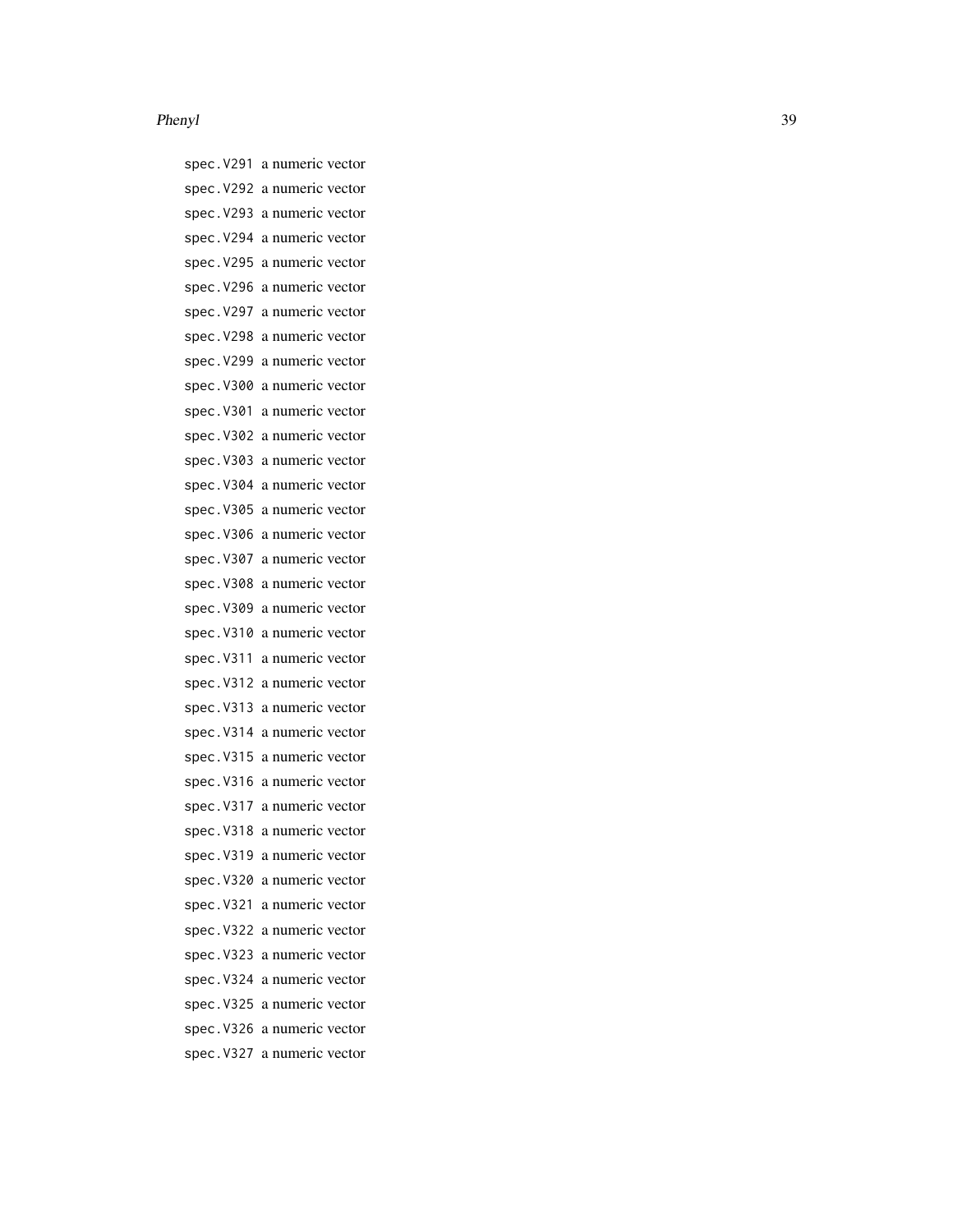spec.V328 a numeric vector spec.V329 a numeric vector spec.V330 a numeric vector spec.V331 a numeric vector spec.V332 a numeric vector spec.V333 a numeric vector spec.V334 a numeric vector spec.V335 a numeric vector spec.V336 a numeric vector spec.V337 a numeric vector spec.V338 a numeric vector spec.V339 a numeric vector spec.V340 a numeric vector spec.V341 a numeric vector spec.V342 a numeric vector spec.V343 a numeric vector spec.V344 a numeric vector spec.V345 a numeric vector spec.V346 a numeric vector spec.V347 a numeric vector spec.V348 a numeric vector spec.V349 a numeric vector spec.V350 a numeric vector spec.V351 a numeric vector spec.V352 a numeric vector spec.V353 a numeric vector spec.V354 a numeric vector spec.V355 a numeric vector spec.V356 a numeric vector spec.V357 a numeric vector spec.V358 a numeric vector spec.V359 a numeric vector spec.V360 a numeric vector spec.V361 a numeric vector spec.V362 a numeric vector spec.V363 a numeric vector spec.V364 a numeric vector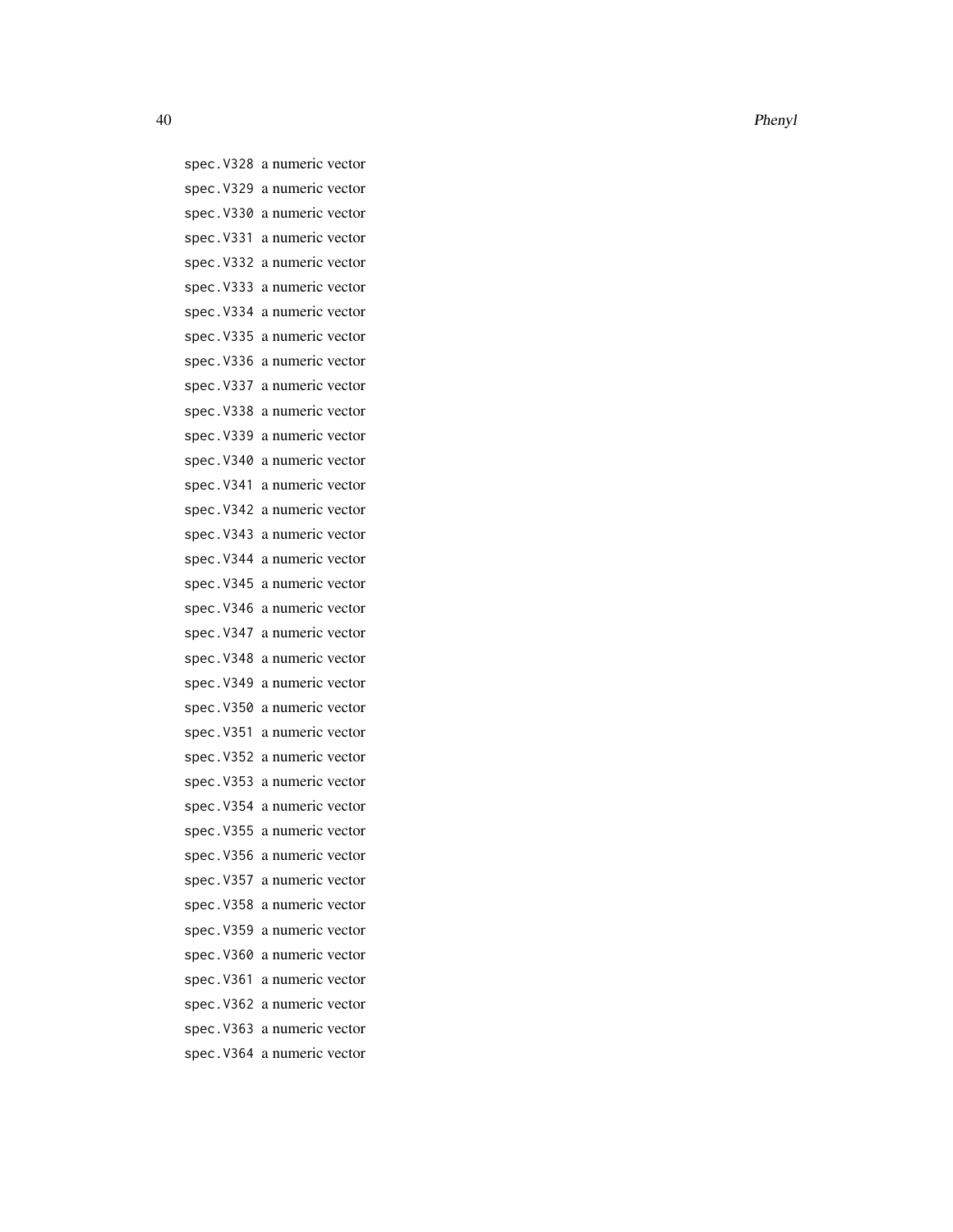spec.V365 a numeric vector spec.V366 a numeric vector spec.V367 a numeric vector spec.V368 a numeric vector spec.V369 a numeric vector spec.V370 a numeric vector spec.V371 a numeric vector spec.V372 a numeric vector spec.V373 a numeric vector spec.V374 a numeric vector spec.V375 a numeric vector spec.V376 a numeric vector spec.V377 a numeric vector spec.V378 a numeric vector spec.V379 a numeric vector spec.V380 a numeric vector spec.V381 a numeric vector spec.V382 a numeric vector spec.V383 a numeric vector spec.V384 a numeric vector spec.V385 a numeric vector spec.V386 a numeric vector spec.V387 a numeric vector spec.V388 a numeric vector spec.V389 a numeric vector spec.V390 a numeric vector spec.V391 a numeric vector spec.V392 a numeric vector spec.V393 a numeric vector spec.V394 a numeric vector spec.V395 a numeric vector spec.V396 a numeric vector spec.V397 a numeric vector spec.V398 a numeric vector spec.V399 a numeric vector spec.V400 a numeric vector spec.V401 a numeric vector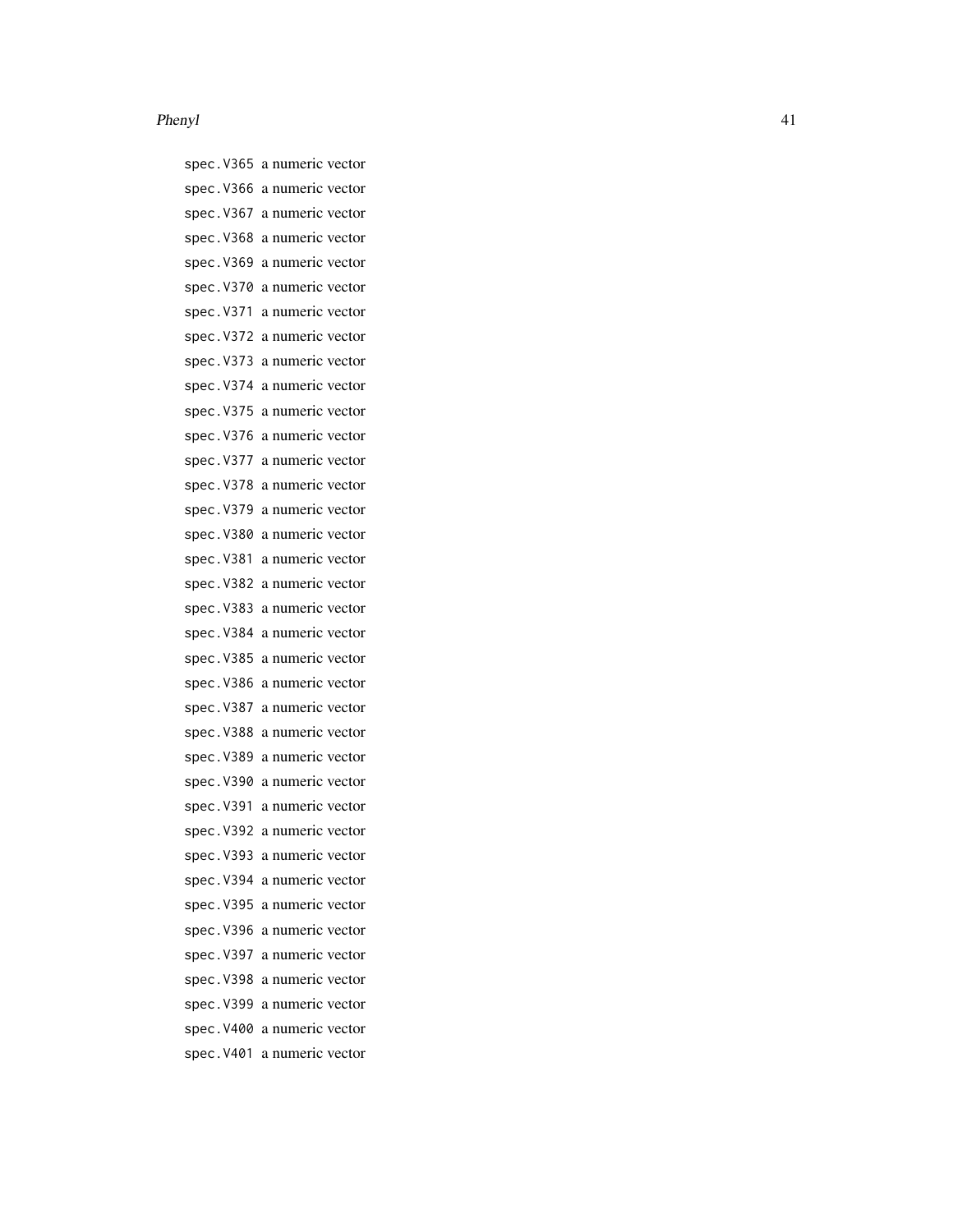spec.V402 a numeric vector spec.V403 a numeric vector spec.V404 a numeric vector spec.V405 a numeric vector spec.V406 a numeric vector spec.V407 a numeric vector spec.V408 a numeric vector spec.V409 a numeric vector spec.V410 a numeric vector spec.V411 a numeric vector spec.V412 a numeric vector spec.V413 a numeric vector spec.V414 a numeric vector spec.V415 a numeric vector spec.V416 a numeric vector spec.V417 a numeric vector spec.V418 a numeric vector spec.V419 a numeric vector spec.V420 a numeric vector spec.V421 a numeric vector spec.V422 a numeric vector spec.V423 a numeric vector spec.V424 a numeric vector spec.V425 a numeric vector spec.V426 a numeric vector spec.V427 a numeric vector spec.V428 a numeric vector spec.V429 a numeric vector spec.V430 a numeric vector spec.V431 a numeric vector spec.V432 a numeric vector spec.V433 a numeric vector spec.V434 a numeric vector spec.V435 a numeric vector spec.V436 a numeric vector spec.V437 a numeric vector spec.V438 a numeric vector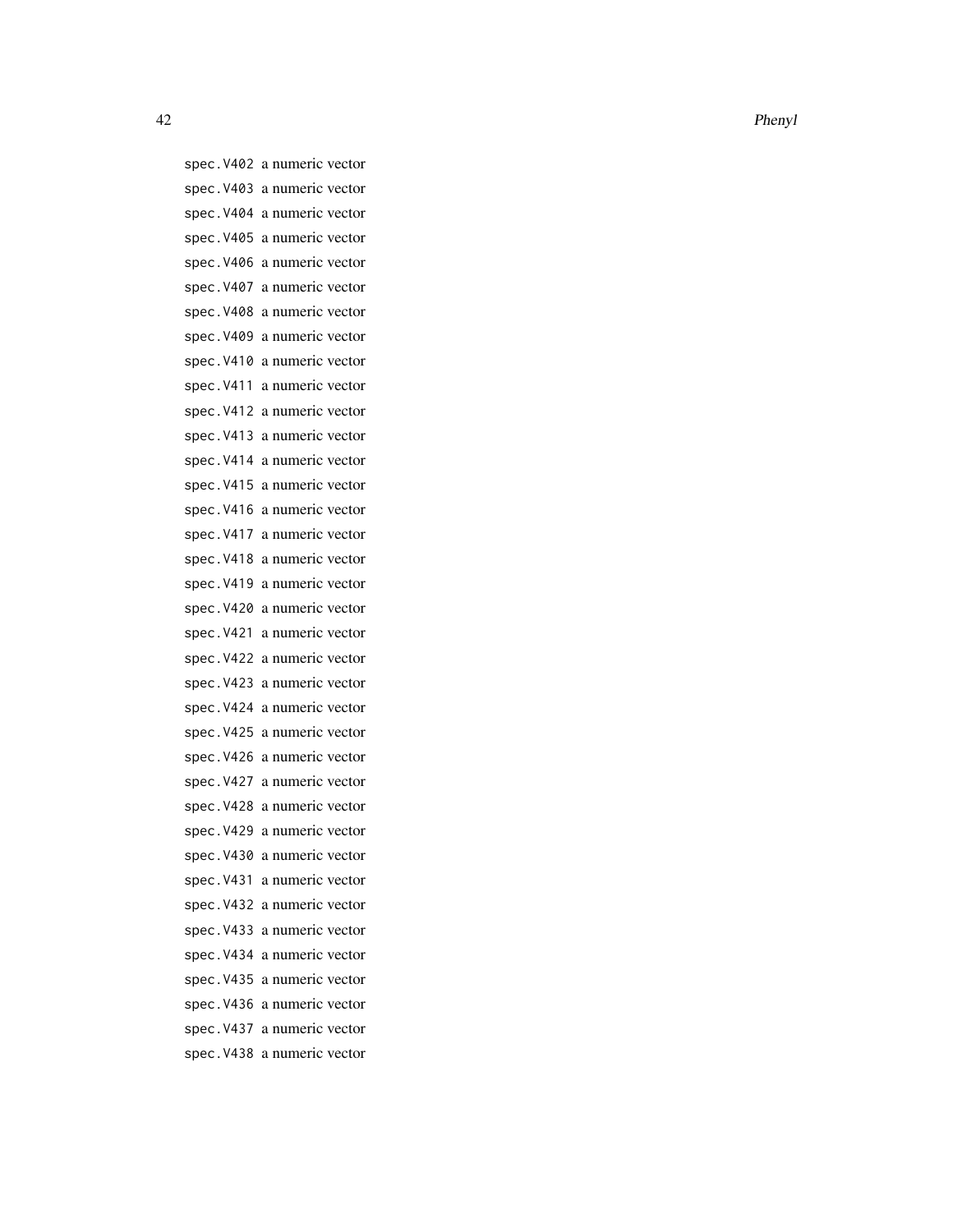#### Phenyl and the set of the set of the set of the set of the set of the set of the set of the set of the set of the set of the set of the set of the set of the set of the set of the set of the set of the set of the set of th

spec.V439 a numeric vector spec.V440 a numeric vector spec.V441 a numeric vector spec.V442 a numeric vector spec.V443 a numeric vector spec.V444 a numeric vector spec.V445 a numeric vector spec.V446 a numeric vector spec.V447 a numeric vector spec.V448 a numeric vector spec.V449 a numeric vector spec.V450 a numeric vector spec.V451 a numeric vector spec.V452 a numeric vector spec.V453 a numeric vector spec.V454 a numeric vector spec.V455 a numeric vector spec.V456 a numeric vector spec.V457 a numeric vector spec.V458 a numeric vector spec.V459 a numeric vector spec.V460 a numeric vector spec.V461 a numeric vector spec.V462 a numeric vector spec.V463 a numeric vector spec.V464 a numeric vector spec.V465 a numeric vector spec.V466 a numeric vector spec.V467 a numeric vector spec.V468 a numeric vector spec.V469 a numeric vector spec.V470 a numeric vector spec.V471 a numeric vector spec.V472 a numeric vector spec.V473 a numeric vector spec.V474 a numeric vector spec.V475 a numeric vector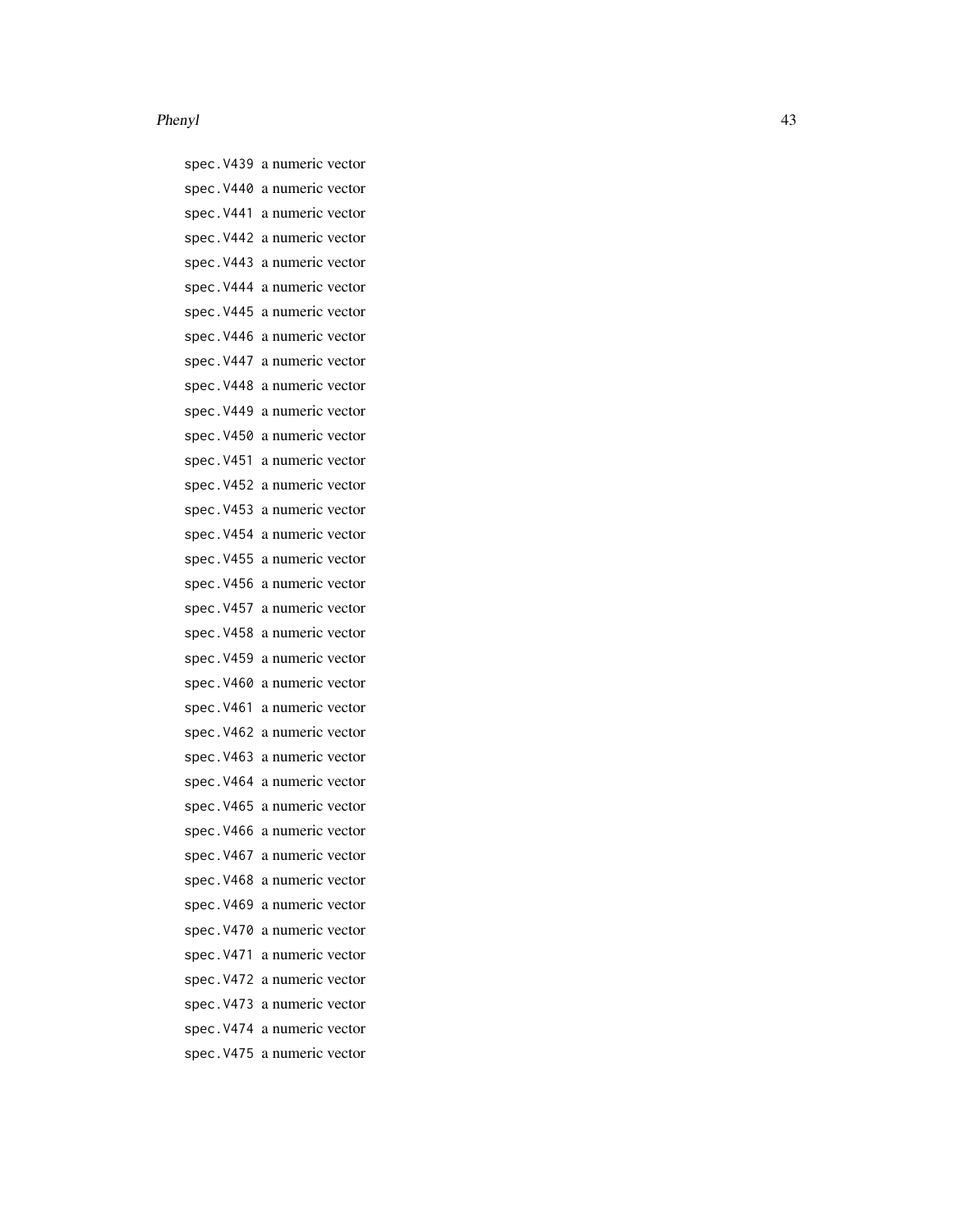spec.V476 a numeric vector spec.V477 a numeric vector spec.V478 a numeric vector spec.V479 a numeric vector spec.V480 a numeric vector spec.V481 a numeric vector spec.V482 a numeric vector spec.V483 a numeric vector spec.V484 a numeric vector spec.V485 a numeric vector spec.V486 a numeric vector spec.V487 a numeric vector spec.V488 a numeric vector spec.V489 a numeric vector spec.V490 a numeric vector spec.V491 a numeric vector spec.V492 a numeric vector spec.V493 a numeric vector spec.V494 a numeric vector spec.V495 a numeric vector spec.V496 a numeric vector spec.V497 a numeric vector spec.V498 a numeric vector spec.V499 a numeric vector spec.V500 a numeric vector spec.V501 a numeric vector spec.V502 a numeric vector spec.V503 a numeric vector spec.V504 a numeric vector spec.V505 a numeric vector spec.V506 a numeric vector spec.V507 a numeric vector spec.V508 a numeric vector spec.V509 a numeric vector spec.V510 a numeric vector spec.V511 a numeric vector spec.V512 a numeric vector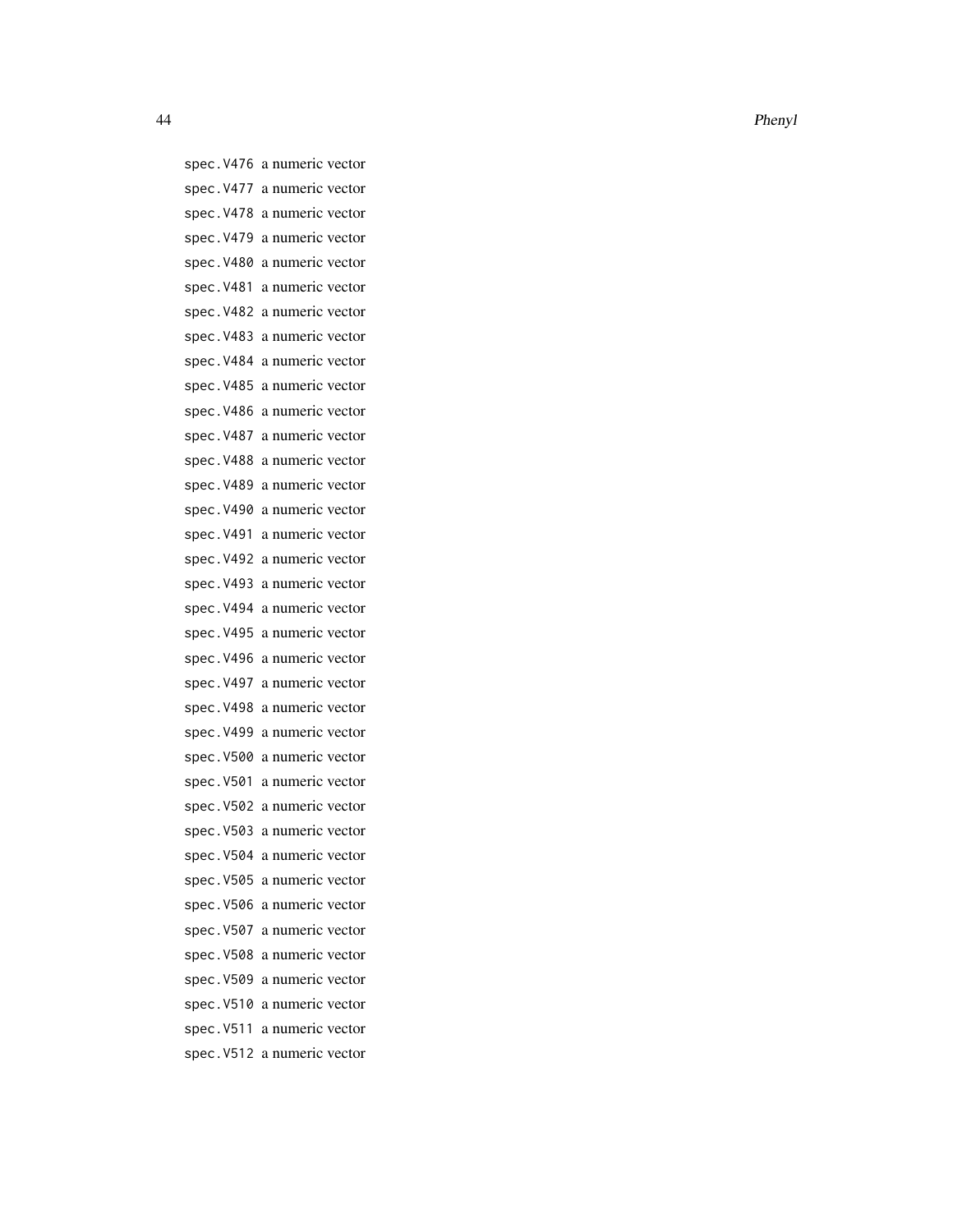#### Phenyl and the set of the set of the set of the set of the set of the set of the set of the set of the set of the set of the set of the set of the set of the set of the set of the set of the set of the set of the set of th

spec.V513 a numeric vector spec.V514 a numeric vector spec.V515 a numeric vector spec.V516 a numeric vector spec.V517 a numeric vector spec.V518 a numeric vector spec.V519 a numeric vector spec.V520 a numeric vector spec.V521 a numeric vector spec.V522 a numeric vector spec.V523 a numeric vector spec.V524 a numeric vector spec.V525 a numeric vector spec.V526 a numeric vector spec.V527 a numeric vector spec.V528 a numeric vector spec.V529 a numeric vector spec.V530 a numeric vector spec.V531 a numeric vector spec.V532 a numeric vector spec.V533 a numeric vector spec.V534 a numeric vector spec.V535 a numeric vector spec.V536 a numeric vector spec.V537 a numeric vector spec.V538 a numeric vector spec.V539 a numeric vector spec.V540 a numeric vector spec.V541 a numeric vector spec.V542 a numeric vector spec.V543 a numeric vector spec.V544 a numeric vector spec.V545 a numeric vector spec.V546 a numeric vector spec.V547 a numeric vector spec.V548 a numeric vector spec.V549 a numeric vector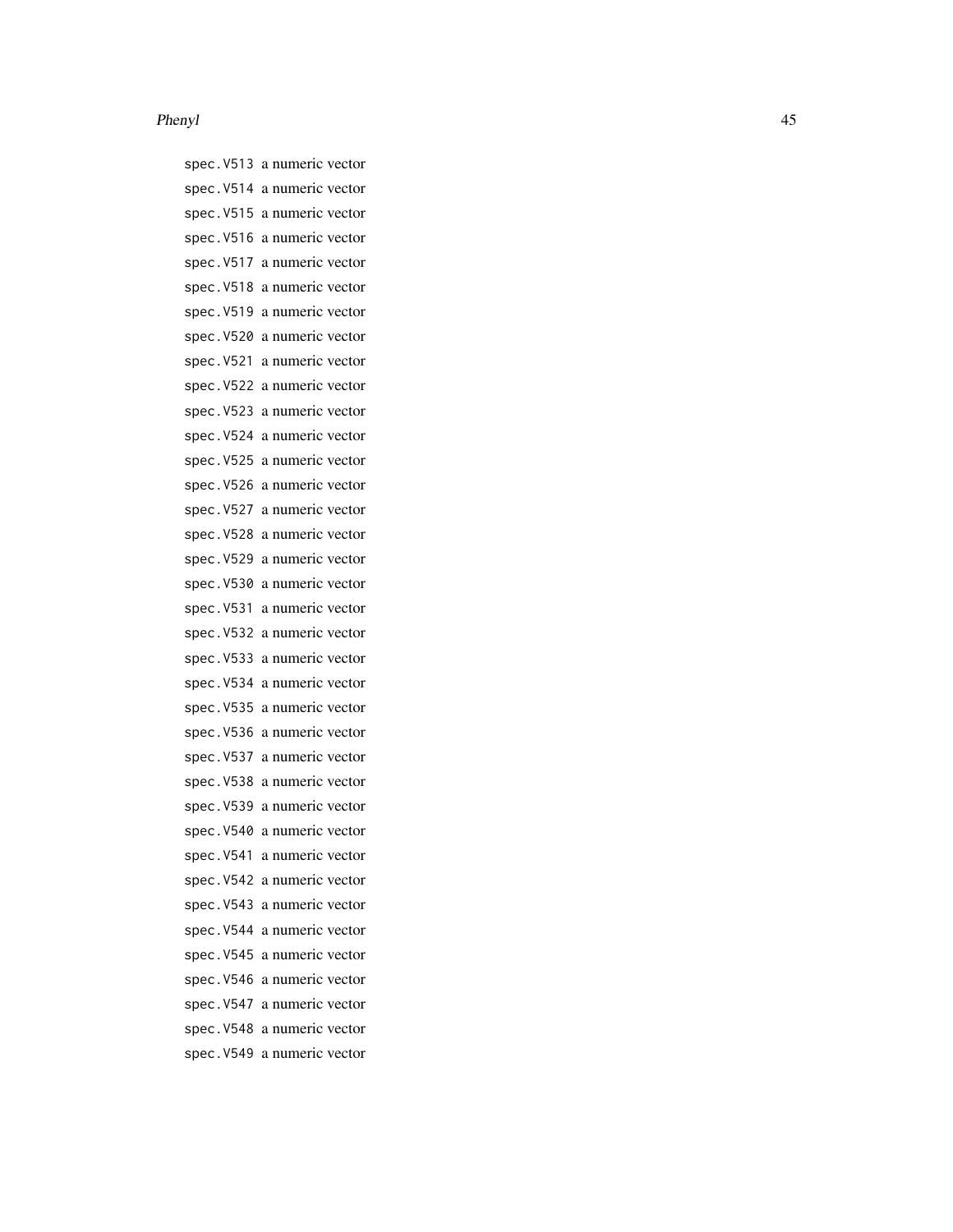spec.V550 a numeric vector spec.V551 a numeric vector spec.V552 a numeric vector spec.V553 a numeric vector spec.V554 a numeric vector spec.V555 a numeric vector spec.V556 a numeric vector spec.V557 a numeric vector spec.V558 a numeric vector spec.V559 a numeric vector spec.V560 a numeric vector spec.V561 a numeric vector spec.V562 a numeric vector spec.V563 a numeric vector spec.V564 a numeric vector spec.V565 a numeric vector spec.V566 a numeric vector spec.V567 a numeric vector spec.V568 a numeric vector spec.V569 a numeric vector spec.V570 a numeric vector spec.V571 a numeric vector spec.V572 a numeric vector spec.V573 a numeric vector spec.V574 a numeric vector spec.V575 a numeric vector spec.V576 a numeric vector spec.V577 a numeric vector spec.V578 a numeric vector spec.V579 a numeric vector spec.V580 a numeric vector spec.V581 a numeric vector spec.V582 a numeric vector spec.V583 a numeric vector spec.V584 a numeric vector spec.V585 a numeric vector spec.V586 a numeric vector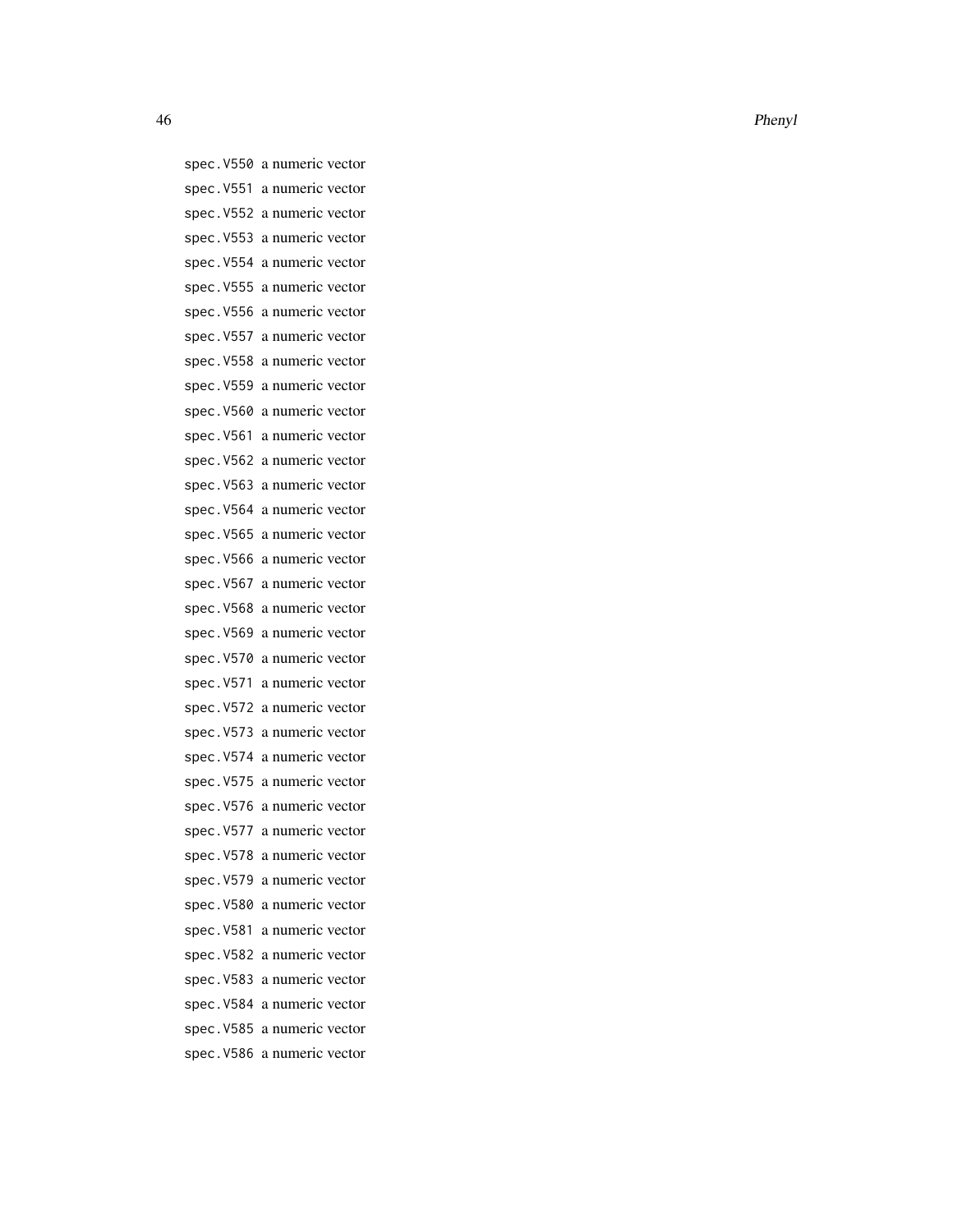#### Phenyl and the set of the set of the set of the set of the set of the set of the set of the set of the set of the set of the set of the set of the set of the set of the set of the set of the set of the set of the set of th

spec.V587 a numeric vector spec.V588 a numeric vector spec.V589 a numeric vector spec.V590 a numeric vector spec.V591 a numeric vector spec.V592 a numeric vector spec.V593 a numeric vector spec.V594 a numeric vector spec.V595 a numeric vector spec.V596 a numeric vector spec.V597 a numeric vector spec.V598 a numeric vector spec.V599 a numeric vector spec.V600 a numeric vector spec.V601 a numeric vector spec.V602 a numeric vector spec.V603 a numeric vector spec.V604 a numeric vector spec.V605 a numeric vector spec.V606 a numeric vector spec.V607 a numeric vector spec.V608 a numeric vector spec.V609 a numeric vector spec.V610 a numeric vector spec.V611 a numeric vector spec.V612 a numeric vector spec.V613 a numeric vector spec.V614 a numeric vector spec.V615 a numeric vector spec.V616 a numeric vector spec.V617 a numeric vector spec.V618 a numeric vector spec.V619 a numeric vector spec.V620 a numeric vector spec.V621 a numeric vector spec.V622 a numeric vector spec.V623 a numeric vector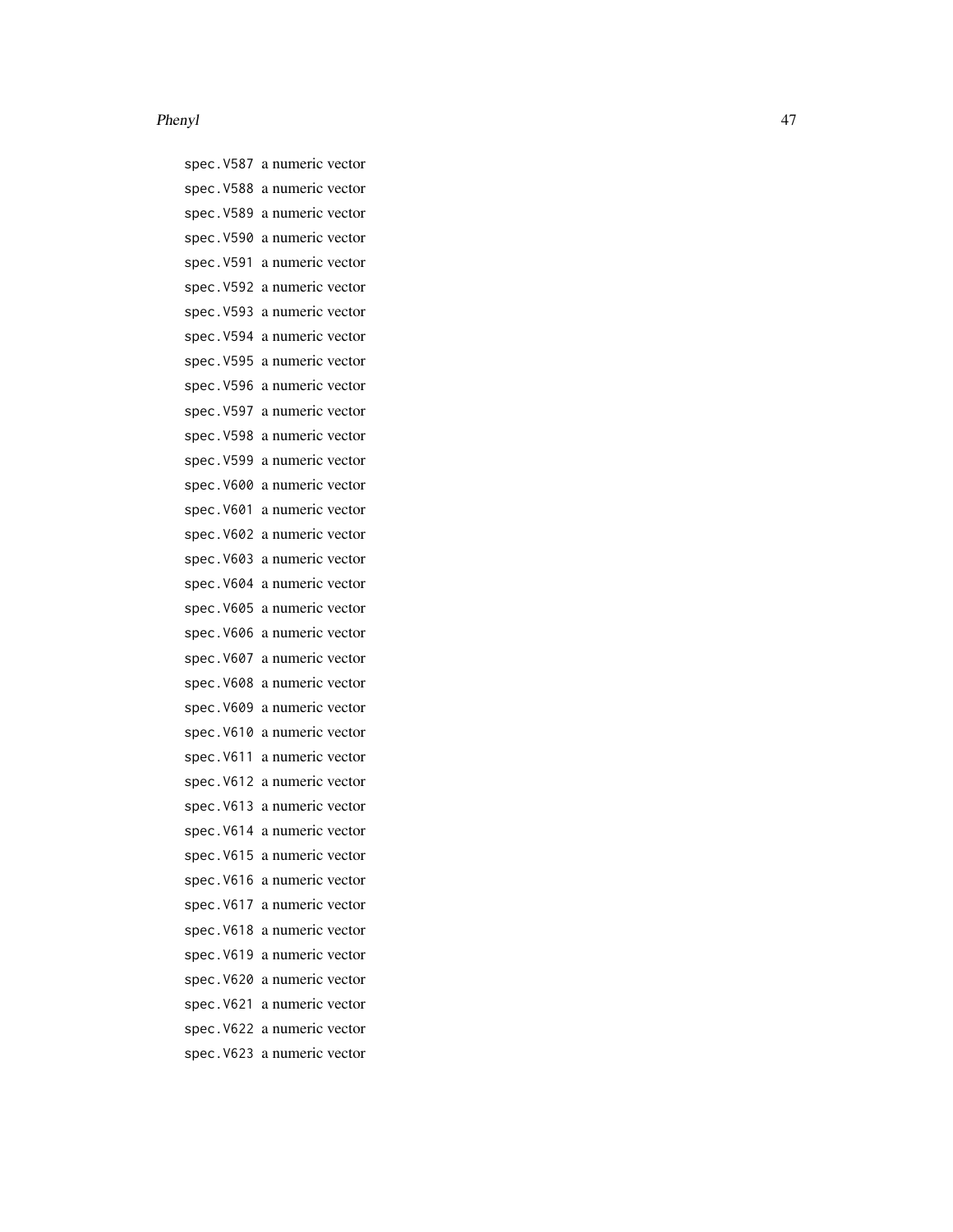spec.V624 a numeric vector spec.V625 a numeric vector spec.V626 a numeric vector spec.V627 a numeric vector spec.V628 a numeric vector spec.V629 a numeric vector spec.V630 a numeric vector spec.V631 a numeric vector spec.V632 a numeric vector spec.V633 a numeric vector spec.V634 a numeric vector spec.V635 a numeric vector spec.V636 a numeric vector spec.V637 a numeric vector spec.V638 a numeric vector spec.V639 a numeric vector spec.V640 a numeric vector spec.V641 a numeric vector spec.V642 a numeric vector spec.V643 a numeric vector spec.V644 a numeric vector spec.V645 a numeric vector spec.V646 a numeric vector spec.V647 a numeric vector spec.V648 a numeric vector spec.V649 a numeric vector spec.V650 a numeric vector spec.V651 a numeric vector spec.V652 a numeric vector spec.V653 a numeric vector spec.V654 a numeric vector spec.V655 a numeric vector spec.V656 a numeric vector spec.V657 a numeric vector spec.V658 a numeric vector

# Details

The data set can be used for classification in high dimensions.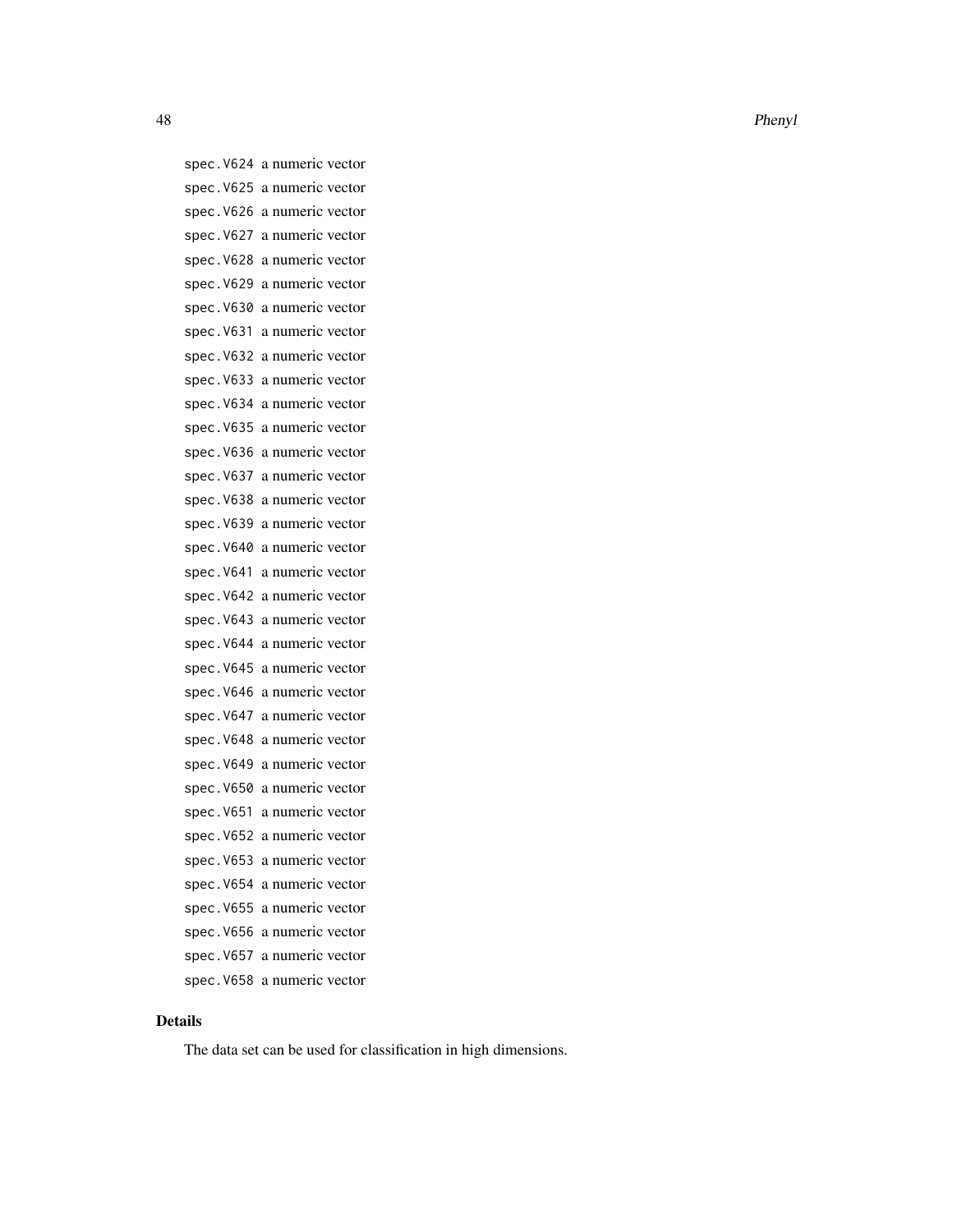# plotcompmvr 49

# Source

K. Varmuza and P. Filzmoser: Introduction to Multivariate Statistical Analysis in Chemometrics. CRC Press, Boca Raton, FL, 2009.

## References

K. Varmuza and P. Filzmoser: Introduction to Multivariate Statistical Analysis in Chemometrics. CRC Press, Boca Raton, FL, 2009.

# Examples

data(Phenyl) str(Phenyl)

plotcompmvr *Component plot for repeated DCV*

## Description

Generate plot showing optimal number of components for Repeated Double Cross-Validation

## Usage

```
plotcompmvr(mvrdcvobj, ...)
```
#### Arguments

| mvrdcvobi | object from repeated double-CV, see mvr_dcv |
|-----------|---------------------------------------------|
| $\cdots$  | additional plot arguments                   |

# Details

After running repeated double-CV, this plot helps to decide on the final number of components.

#### Value

| optcomp     | optimal number of components                     |
|-------------|--------------------------------------------------|
| compdistrib | frequencies for the optimal number of components |

# Author(s)

Peter Filzmoser <P.Filzmoser@tuwien.ac.at>

## References

K. Varmuza and P. Filzmoser: Introduction to Multivariate Statistical Analysis in Chemometrics. CRC Press, Boca Raton, FL, 2009.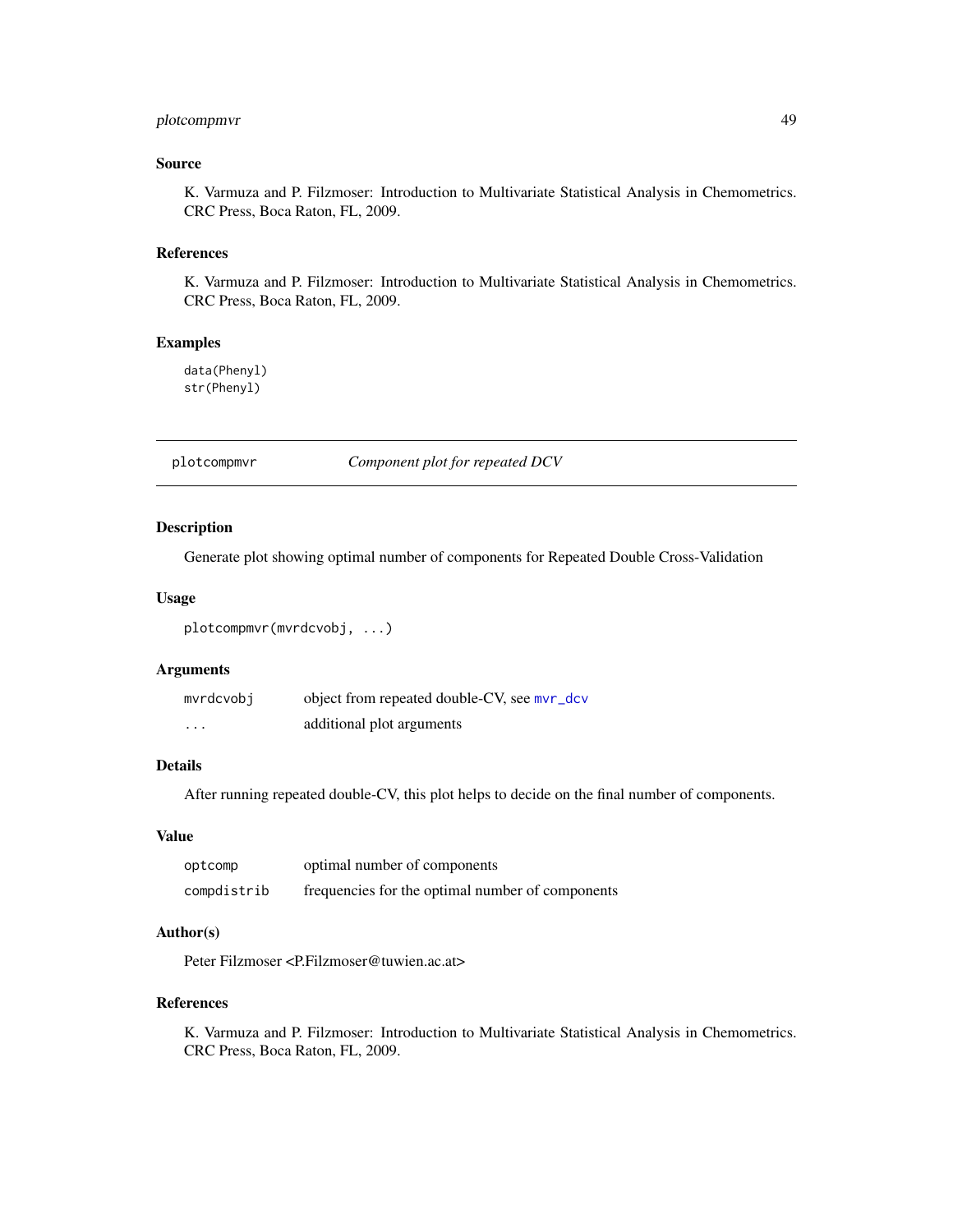## See Also

[mvr](#page-0-0)

#### Examples

```
data(NIR)
X <- NIR$xNIR[1:30,] # first 30 observations - for illustration
y <- NIR$yGlcEtOH[1:30,1] # only variable Glucose
NIR.Glc <- data.frame(X=X, y=y)
res <- mvr_dcv(y~.,data=NIR.Glc,ncomp=10,method="simpls",repl=10)
plot2 <- plotcompmvr(res)
```
plotcompprm *Component plot for repeated DCV of PRM*

# Description

Generate plot showing optimal number of components for Repeated Double Cross-Validation of Partial Robust M-regression

## Usage

```
plotcompprm(prmdcvobj, ...)
```
# Arguments

| prmdcvobj         | object from repeated double-CV of PRM, see prm_dcv |
|-------------------|----------------------------------------------------|
| $\cdot\cdot\cdot$ | additional plot arguments                          |

## Details

After running repeated double-CV for PRM, this plot helps to decide on the final number of components.

#### Value

| optcomp     | optimal number of components                     |
|-------------|--------------------------------------------------|
| compdistrib | frequencies for the optimal number of components |

# Author(s)

Peter Filzmoser <P.Filzmoser@tuwien.ac.at>

# References

K. Varmuza and P. Filzmoser: Introduction to Multivariate Statistical Analysis in Chemometrics. CRC Press, Boca Raton, FL, 2009.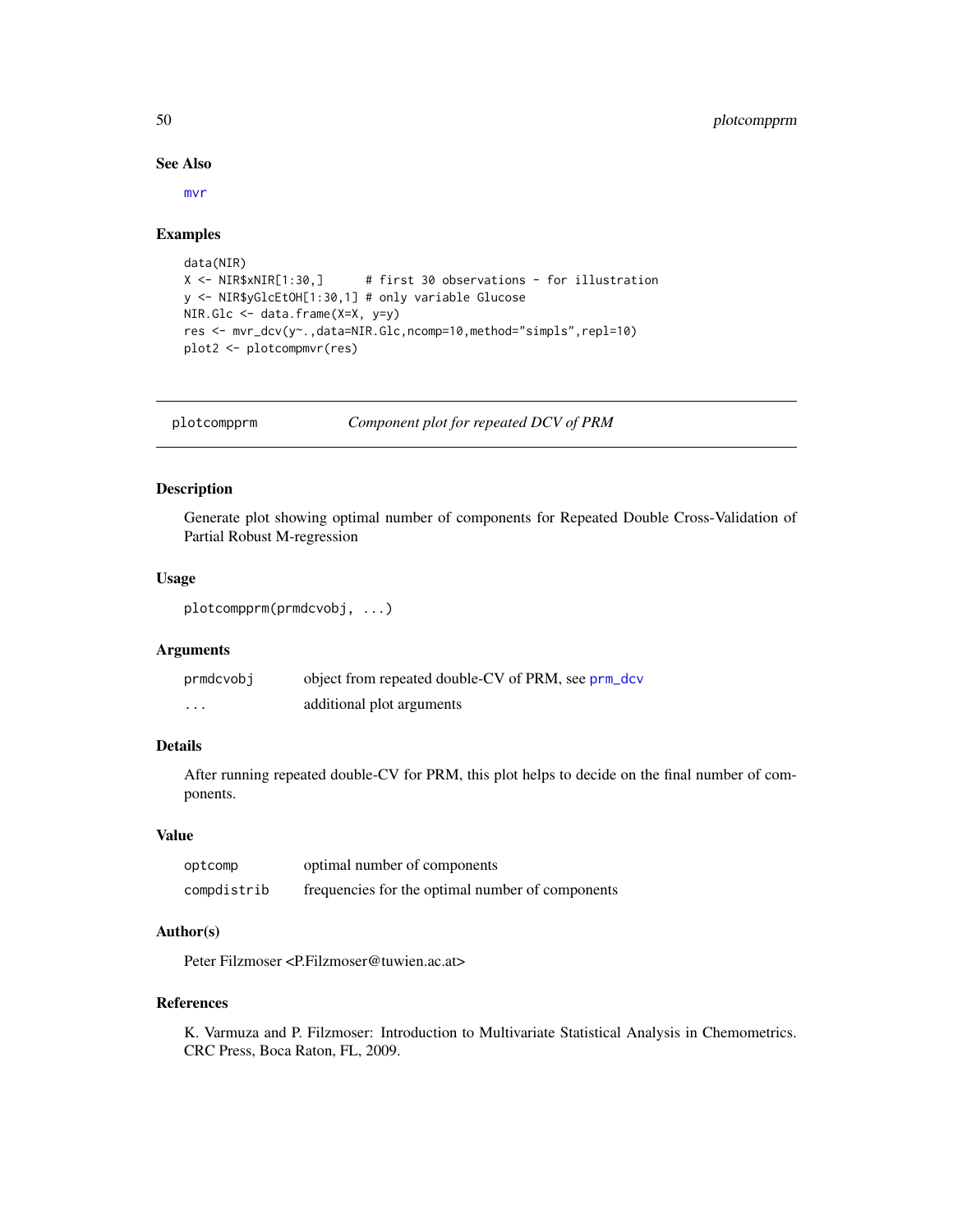# plotpredmvr 51

## See Also

[prm](#page-63-0)

# Examples

```
data(NIR)
X <- NIR$xNIR[1:30,] # first 30 observations - for illustration
y <- NIR$yGlcEtOH[1:30,1] # only variable Glucose
NIR.Glc <- data.frame(X=X, y=y)
res <- prm_dcv(X,y,a=4,repl=2)
plot2 <- plotcompprm(res)
```
plotpredmvr *Plot predictions from repeated DCV*

# Description

Generate plot showing predicted values for Repeated Double Cross Validation

## Usage

```
plotpredmvr(mvrdcvobj, optcomp, y, X, method = "simpls", ...)
```
## Arguments

| mvrdcvobi | object from repeated double-CV, see mvr_dcv            |
|-----------|--------------------------------------------------------|
| optcomp   | optimal number of components                           |
| y         | data from response variable                            |
| X         | data with explanatory variables                        |
| method    | the multivariate regression method to be used, see mvr |
|           | additional plot arguments                              |

# Details

After running repeated double-CV, this plot visualizes the predicted values.

# Value

A plot is generated.

## Author(s)

Peter Filzmoser <P.Filzmoser@tuwien.ac.at>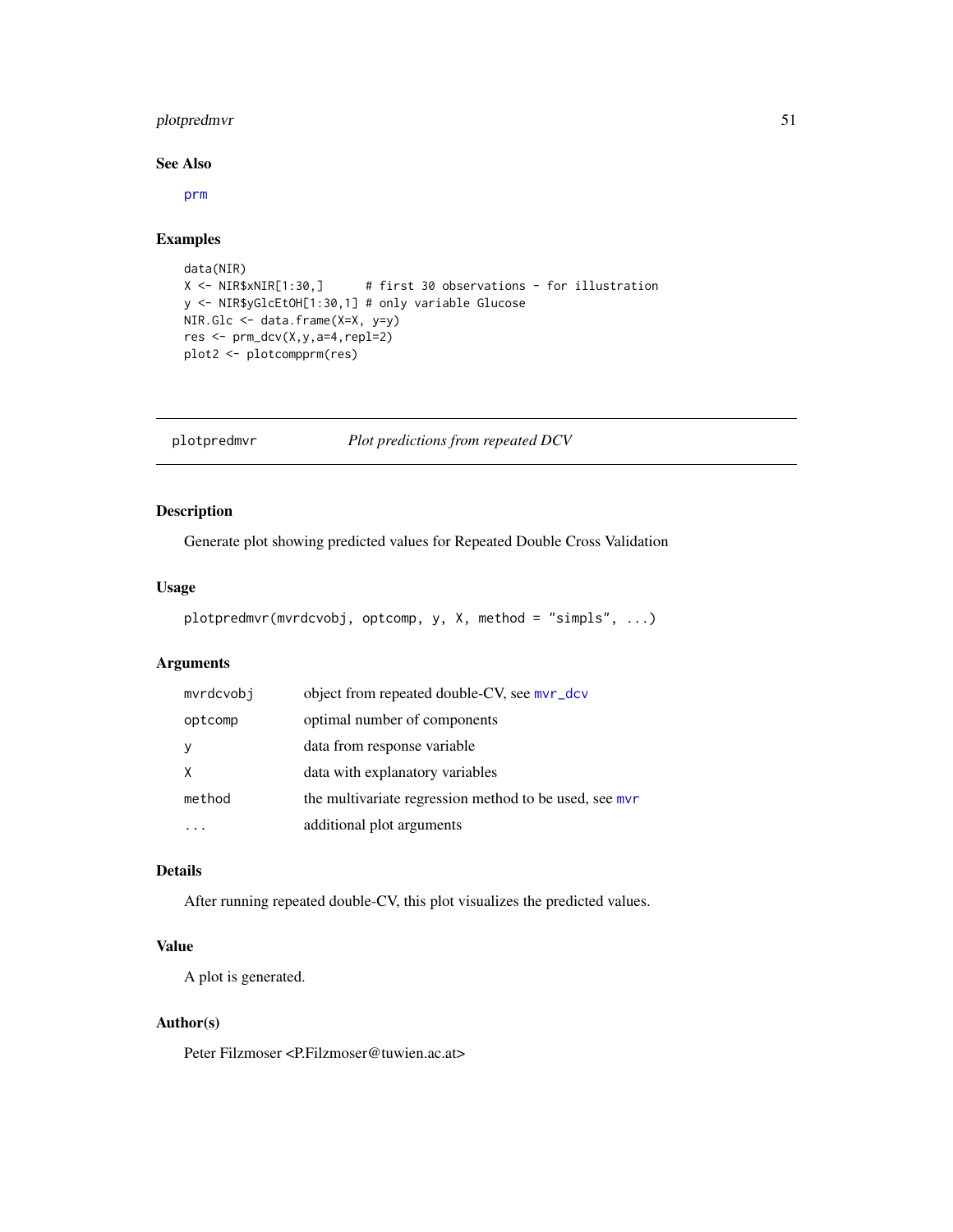# References

K. Varmuza and P. Filzmoser: Introduction to Multivariate Statistical Analysis in Chemometrics. CRC Press, Boca Raton, FL, 2009.

## See Also

[mvr](#page-0-0)

## Examples

```
data(NIR)
X <- NIR$xNIR[1:30,] # first 30 observations - for illustration
y <- NIR$yGlcEtOH[1:30,1] # only variable Glucose
NIR.Glc <- data.frame(X=X, y=y)
res <- mvr_dcv(y~.,data=NIR.Glc,ncomp=10,method="simpls",repl=10)
plot3 <- plotpredmvr(res,opt=7,y,X,method="simpls")
```
plotpredprm *Plot predictions from repeated DCV of PRM*

## Description

Generate plot showing predicted values for Repeated Double Cross Validation of Partial Robust M-regression

#### Usage

```
plotpredprm(prmdcvobj, optcomp, y, X, ...)
```
# Arguments

| prmdcvobj | object from repeated double-CV of PRM, see prm_dcv |
|-----------|----------------------------------------------------|
| optcomp   | optimal number of components                       |
| у         | data from response variable                        |
| Χ         | data with explanatory variables                    |
|           | additional plot arguments                          |

## Details

After running repeated double-CV for PRM, this plot visualizes the predicted values. The result is compared with predicted values obtained via usual CV of PRM.

# Value

A plot is generated.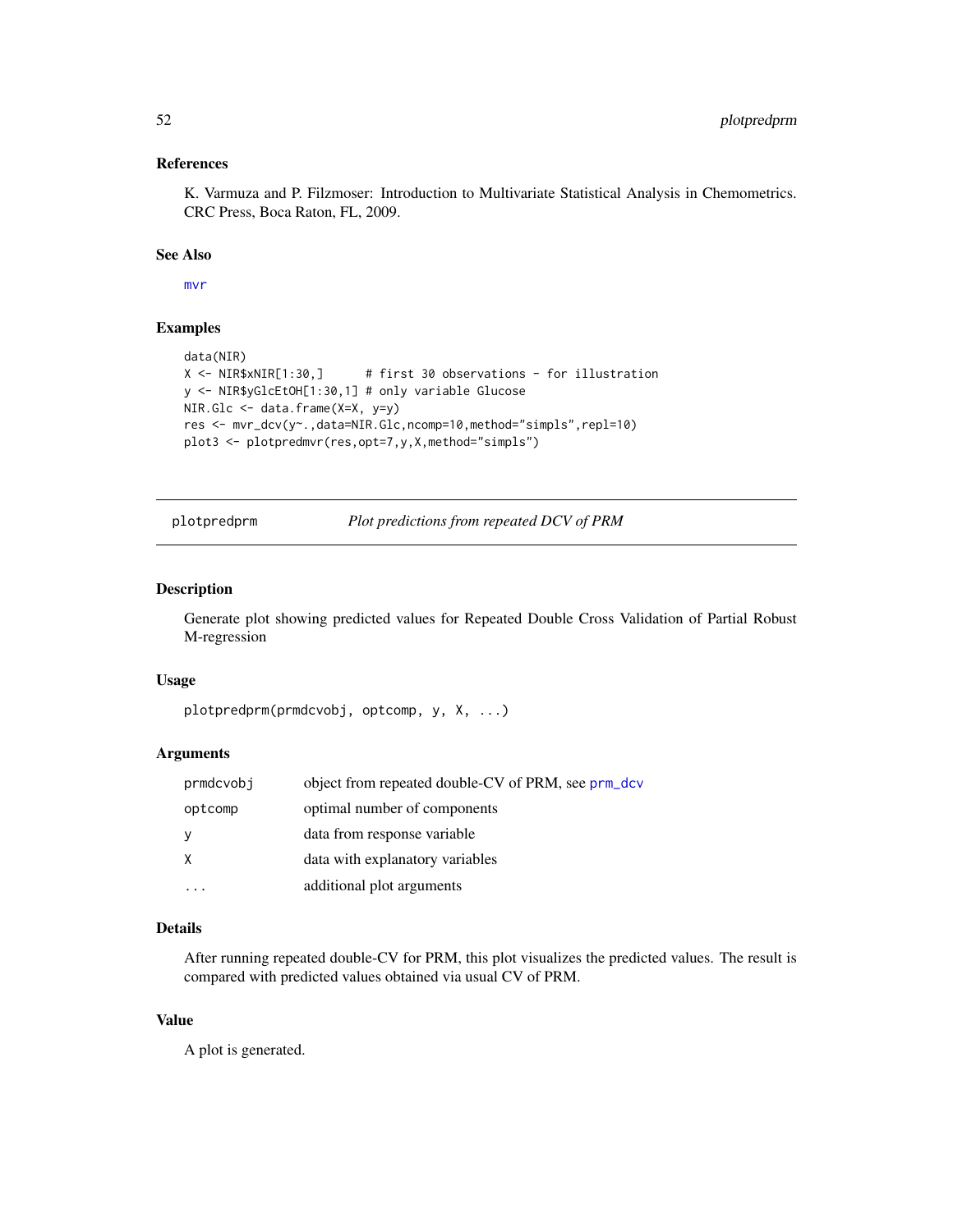#### plotprm 53

## Author(s)

Peter Filzmoser <P.Filzmoser@tuwien.ac.at>

#### References

K. Varmuza and P. Filzmoser: Introduction to Multivariate Statistical Analysis in Chemometrics. CRC Press, Boca Raton, FL, 2009.

#### See Also

[prm](#page-63-0)

# Examples

```
data(NIR)
X <- NIR$xNIR[1:30,] # first 30 observations - for illustration
y <- NIR$yGlcEtOH[1:30,1] # only variable Glucose
NIR.Glc <- data.frame(X=X, y=y)
res <- prm_dcv(X,y,a=4,repl=2)
plot3 <- plotpredprm(res,opt=res$afinal,y,X)
```
plotprm *Plot results from robust PLS*

## Description

The predicted values and the residuals are shown for robust PLS using the optimal number of components.

#### Usage

plotprm(prmobj, y, ...)

## Arguments

| prmobj                  | resulting object from CV of robust PLS, see prm_cv |
|-------------------------|----------------------------------------------------|
| ۷                       | vector with values of response variable            |
| $\cdot$ $\cdot$ $\cdot$ | additional plot arguments                          |

#### Details

Robust PLS based on partial robust M-regression is available at [prm](#page-63-0). Here the function [prm\\_cv](#page-65-0) has to be used first, applying cross-validation with robust PLS. Then the result is taken by this routine and two plots are generated for the optimal number of PLS components: The measured versus the predicted y, and the predicted y versus the residuals.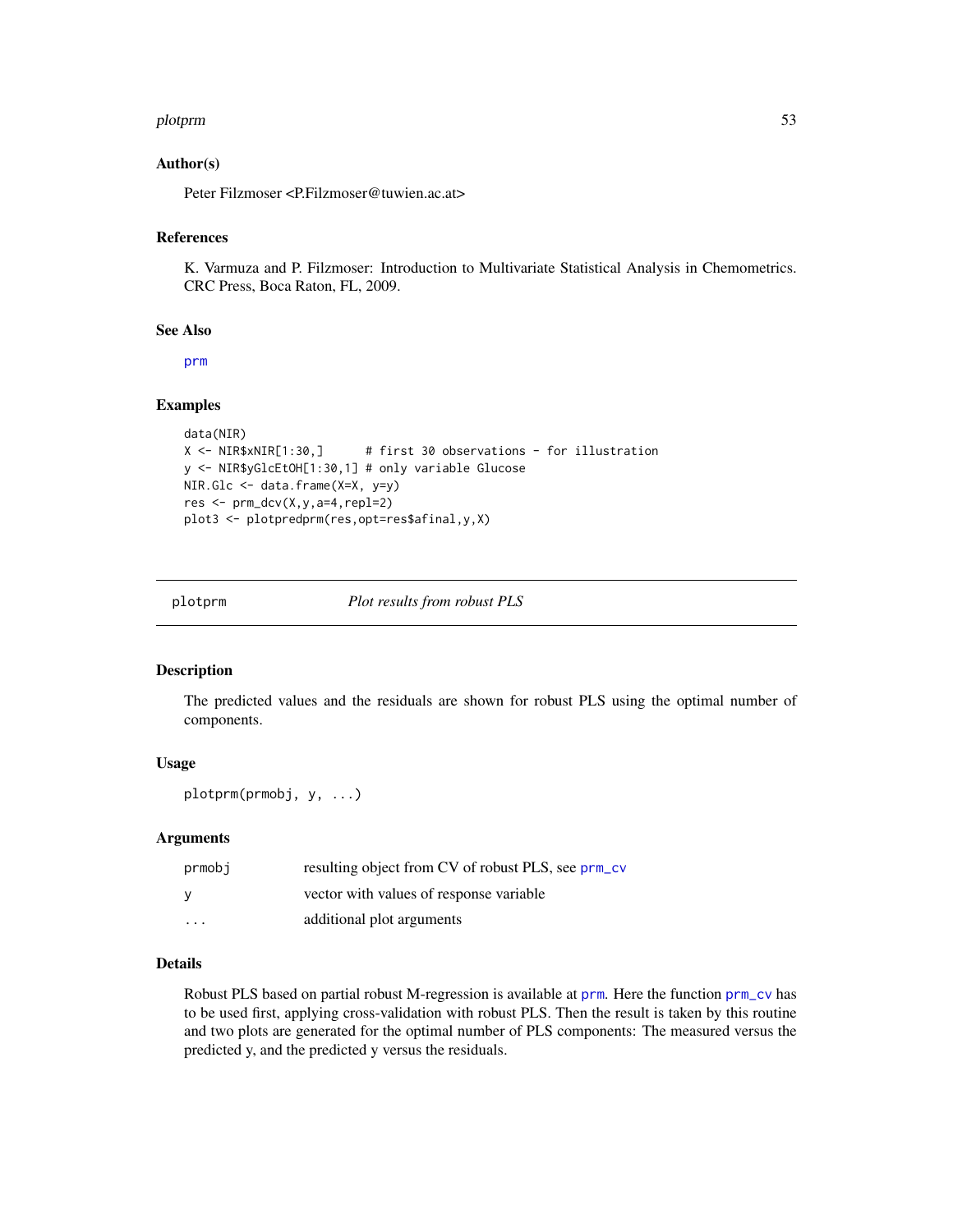# Value

A plot is generated.

## Author(s)

Peter Filzmoser <P.Filzmoser@tuwien.ac.at>

# References

K. Varmuza and P. Filzmoser: Introduction to Multivariate Statistical Analysis in Chemometrics. CRC Press, Boca Raton, FL, 2009.

## See Also

[prm](#page-63-0)

## Examples

```
data(cereal)
set.seed(123)
res <- prm_cv(cereal$X,cereal$Y[,1],a=5,segments=4,plot.opt=FALSE)
plotprm(res,cereal$Y[,1])
```

| plotresmvr | Plot residuals from repeated DCV |  |
|------------|----------------------------------|--|
|            |                                  |  |

# Description

Generate plot showing residuals for Repeated Double Cross Validation

## Usage

```
plotresmvr(mvrdcvobj, optcomp, y, X, method = "simpls", ...)
```
# Arguments

| mvrdcvobj | object from repeated double-CV, see mvr_dcv            |
|-----------|--------------------------------------------------------|
| optcomp   | optimal number of components                           |
|           | data from response variable                            |
| X         | data with explanatory variables                        |
| method    | the multivariate regression method to be used, see mvr |
|           | additional plot arguments                              |

# Details

After running repeated double-CV, this plot visualizes the residuals.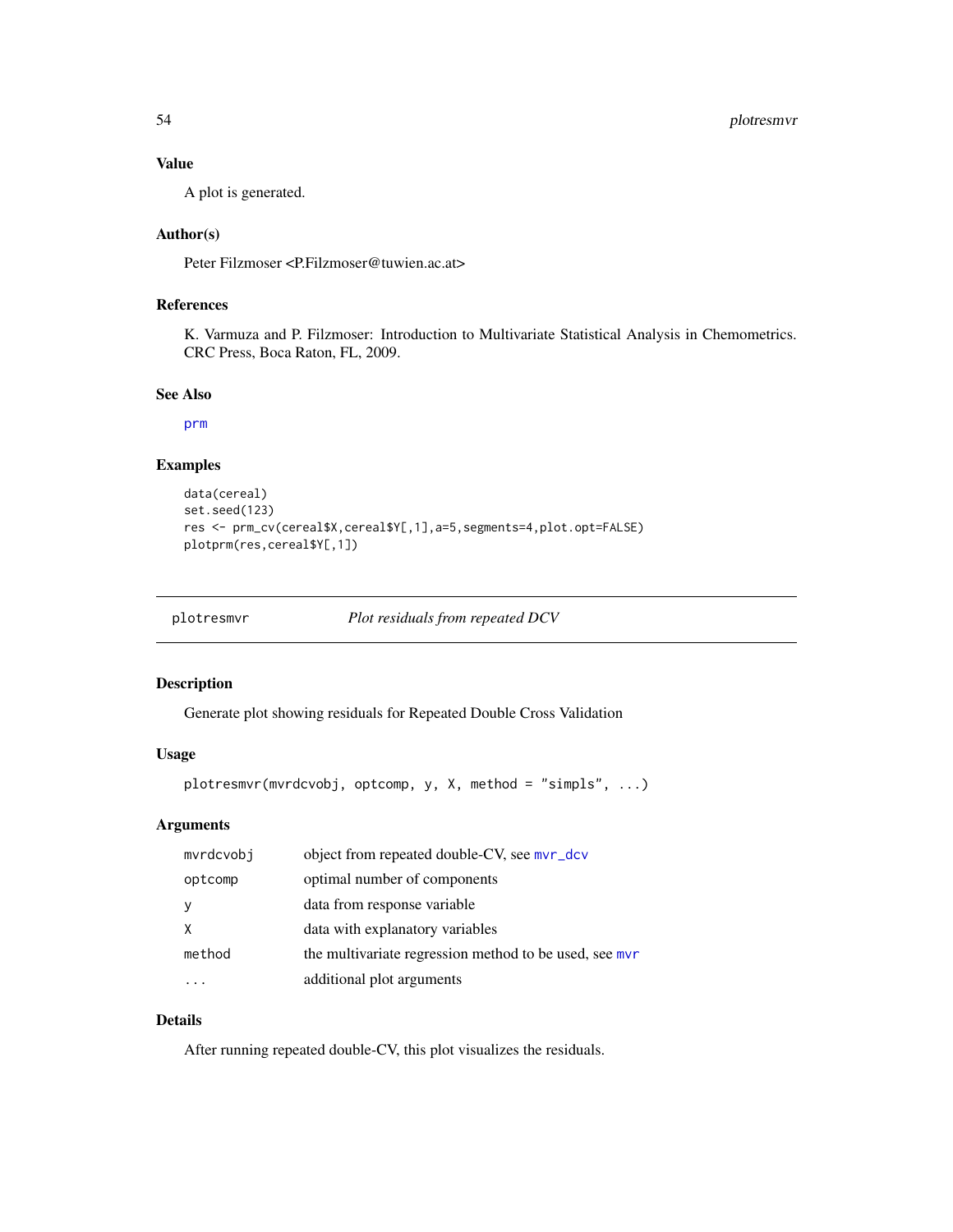# plotresprm 55

## Value

A plot is generated.

## Author(s)

Peter Filzmoser <P.Filzmoser@tuwien.ac.at>

## References

K. Varmuza and P. Filzmoser: Introduction to Multivariate Statistical Analysis in Chemometrics. CRC Press, Boca Raton, FL, 2009.

## See Also

[mvr](#page-0-0)

# Examples

```
data(NIR)
X <- NIR$xNIR[1:30,] # first 30 observations - for illustration
y <- NIR$yGlcEtOH[1:30,1] # only variable Glucose
NIR.Glc <- data.frame(X=X, y=y)
res <- mvr_dcv(y~.,data=NIR.Glc,ncomp=10,method="simpls",repl=10)
plot4 <- plotresmvr(res,opt=7,y,X,method="simpls")
```

| plotresprm | Plot residuals from repeated DCV of PRM |  |
|------------|-----------------------------------------|--|
|            |                                         |  |

# Description

Generate plot showing residuals for Repeated Double Cross Validation for Partial Robust M-regression

# Usage

plotresprm(prmdcvobj, optcomp, y, X, ...)

# Arguments

| prmdcvobj | object from repeated double-CV of PRM, see prm_dcv |
|-----------|----------------------------------------------------|
| optcomp   | optimal number of components                       |
| - y       | data from response variable                        |
|           | data with explanatory variables                    |
|           | additional plot arguments                          |

# Details

After running repeated double-CV for PRM, this plot visualizes the residuals. The result is compared with predicted values obtained via usual CV of PRM.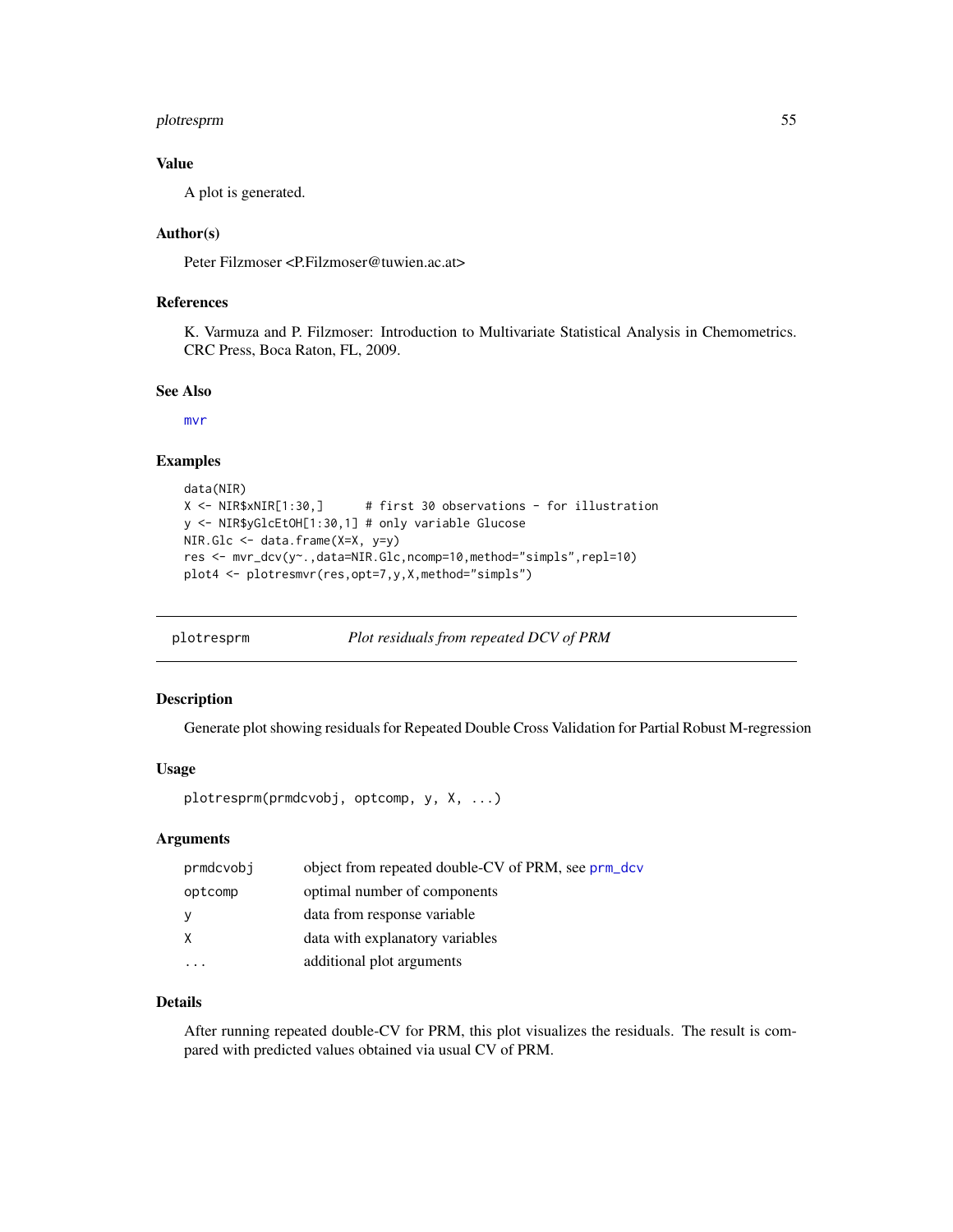56 plotRidge

## Value

A plot is generated.

# Author(s)

Peter Filzmoser <P.Filzmoser@tuwien.ac.at>

# References

K. Varmuza and P. Filzmoser: Introduction to Multivariate Statistical Analysis in Chemometrics. CRC Press, Boca Raton, FL, 2009.

# See Also

[prm](#page-63-0)

## Examples

```
data(NIR)
X <- NIR$xNIR[1:30,] # first 30 observations - for illustration
y <- NIR$yGlcEtOH[1:30,1] # only variable Glucose
NIR.Glc <- data.frame(X=X, y=y)
res <- prm_dcv(X,y,a=4,repl=2)
plot4 <- plotresprm(res,opt=res$afinal,y,X)
```
<span id="page-55-0"></span>plotRidge *Plot results of Ridge regression*

# Description

Two plots from Ridge regression are generated: The MSE resulting from Generalized Cross Validation (GCV) versus the Ridge parameter lambda, and the regression coefficients versus lambda. The optimal choice for lambda is indicated.

# Usage

```
plotRidge(formula, data, lambda = seq(0.5, 50, by = 0.05), ...)
```
## Arguments

| formula   | formula, like $y \sim X$ , i.e., dependent~response variables |
|-----------|---------------------------------------------------------------|
| data      | data frame to be analyzed                                     |
| lambda    | possible values for the Ridge parameter to evaluate           |
| $\ddotsc$ | additional plot arguments                                     |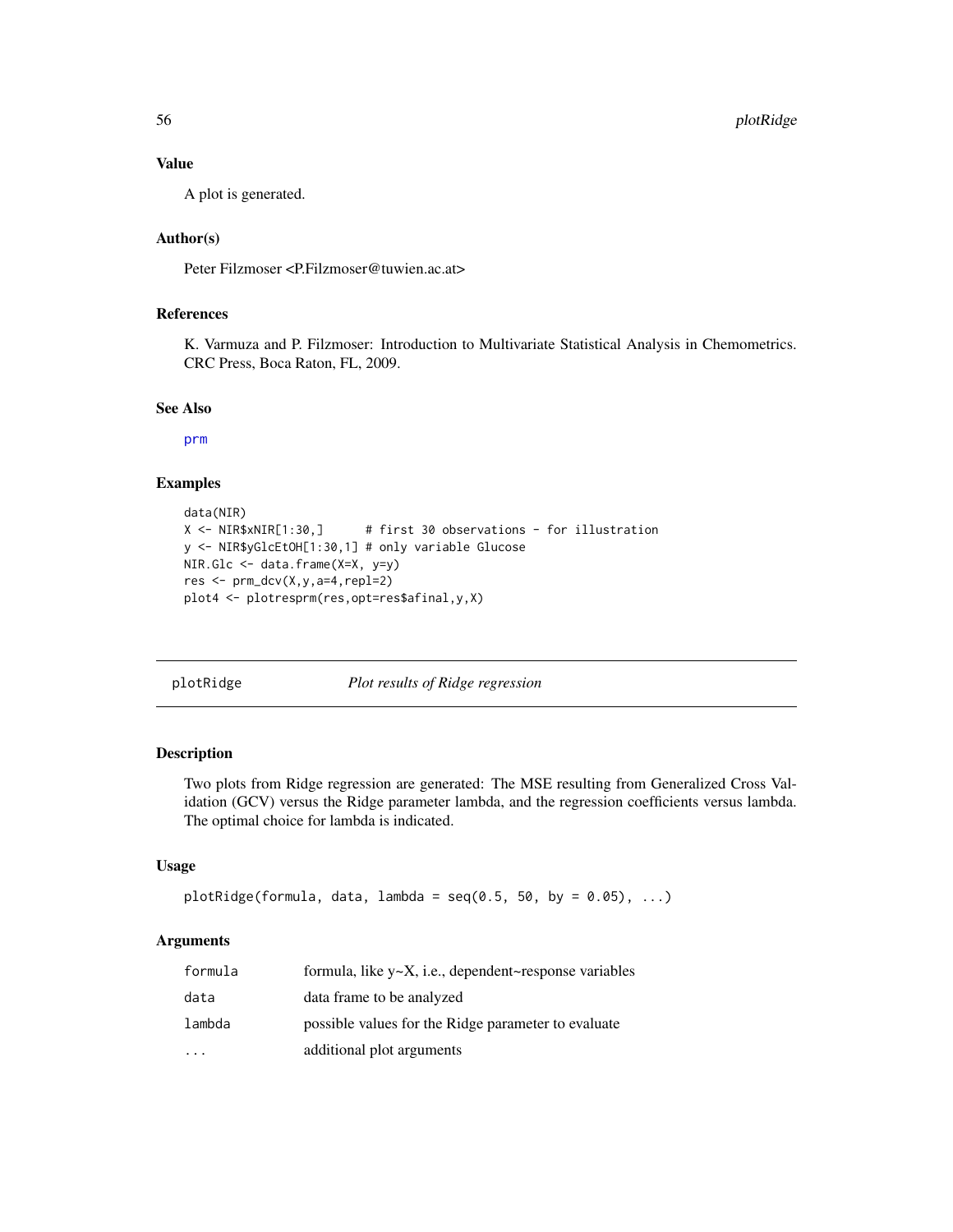# plotSEPmvr 57

# Details

For all values provided in lambda the results for Ridge regression are computed. The function [lm.ridge](#page-0-0) is used for cross-validation and Ridge regression.

## Value

| predicted | predicted values for the optimal lambda |
|-----------|-----------------------------------------|
| lambdaopt | optimal Ridge parameter lambda from GCV |

# Author(s)

Peter Filzmoser <P.Filzmoser@tuwien.ac.at>

# References

K. Varmuza and P. Filzmoser: Introduction to Multivariate Statistical Analysis in Chemometrics. CRC Press, Boca Raton, FL, 2009.

# See Also

[lm.ridge](#page-0-0), [plotRidge](#page-55-0)

## Examples

```
data(PAC)
res=plotRidge(y~X,data=PAC,lambda=seq(1,20,by=0.5))
```
plotSEPmvr *Plot SEP from repeated DCV*

# Description

Generate plot showing SEP values for Repeated Double Cross Validation

## Usage

```
plotSEPmvr(mvrdcvobj, optcomp, y, X, method = "simpls", complete = TRUE, ...)
```
# Arguments

| mvrdcvobi | object from repeated double-CV, see mvr_dcv            |
|-----------|--------------------------------------------------------|
| optcomp   | optimal number of components                           |
| у         | data from response variable                            |
| X.        | data with explanatory variables                        |
| method    | the multivariate regression method to be used, see mvr |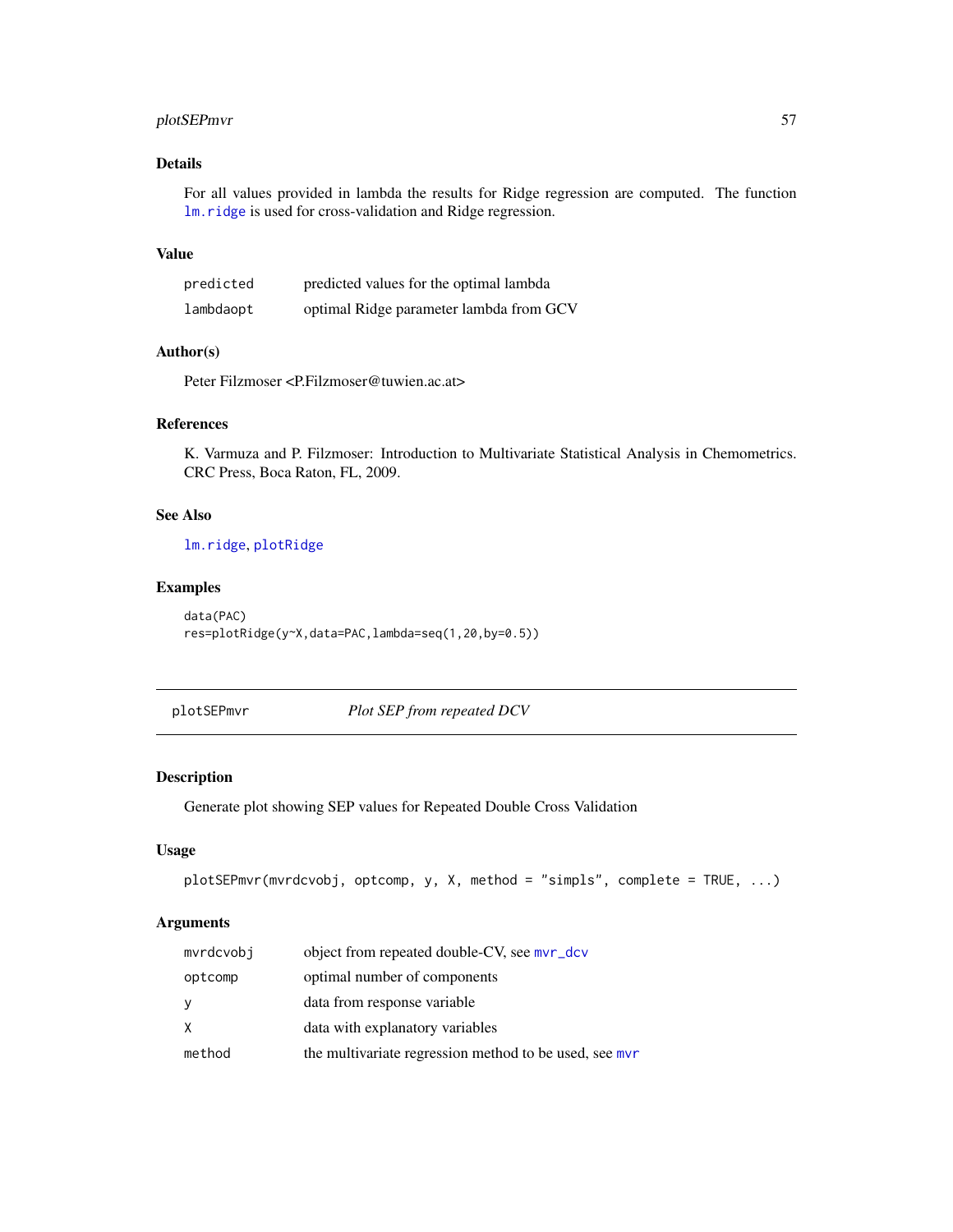| complete                | if TRUE the SEPcy values are drawn and computed for the same range of com- |
|-------------------------|----------------------------------------------------------------------------|
|                         | ponents as included in the myrdcvobi object; if FALSE only optcomp compo-  |
|                         | nents are computed and their results are displayed                         |
| $\cdot$ $\cdot$ $\cdot$ | additional plot arguments                                                  |

# Details

After running repeated double-CV, this plot visualizes the distribution of the SEP values.

#### Value

| SEPdcv | all SEP values from repeated double-CV |
|--------|----------------------------------------|
| SEPcy  | SEP values from classical CV           |

# Author(s)

Peter Filzmoser <P.Filzmoser@tuwien.ac.at>

# References

K. Varmuza and P. Filzmoser: Introduction to Multivariate Statistical Analysis in Chemometrics. CRC Press, Boca Raton, FL, 2009.

## See Also

[mvr](#page-0-0)

## Examples

```
data(NIR)
X <- NIR$xNIR[1:30,] # first 30 observations - for illustration
y <- NIR$yGlcEtOH[1:30,1] # only variable Glucose
NIR.Glc <- data.frame(X=X, y=y)
res <- mvr_dcv(y~.,data=NIR.Glc,ncomp=10,method="simpls",repl=10)
plot1 <- plotSEPmvr(res,opt=7,y,X,method="simpls")
```
plotSEPprm *Plot trimmed SEP from repeated DCV of PRM*

## Description

Generate plot showing trimmed SEP values for Repeated Double Cross Validation for Partial RObust M-Regression (PRM)

## Usage

```
plotSEPprm(prmdcvobj, optcomp, y, X, complete = TRUE, ...)
```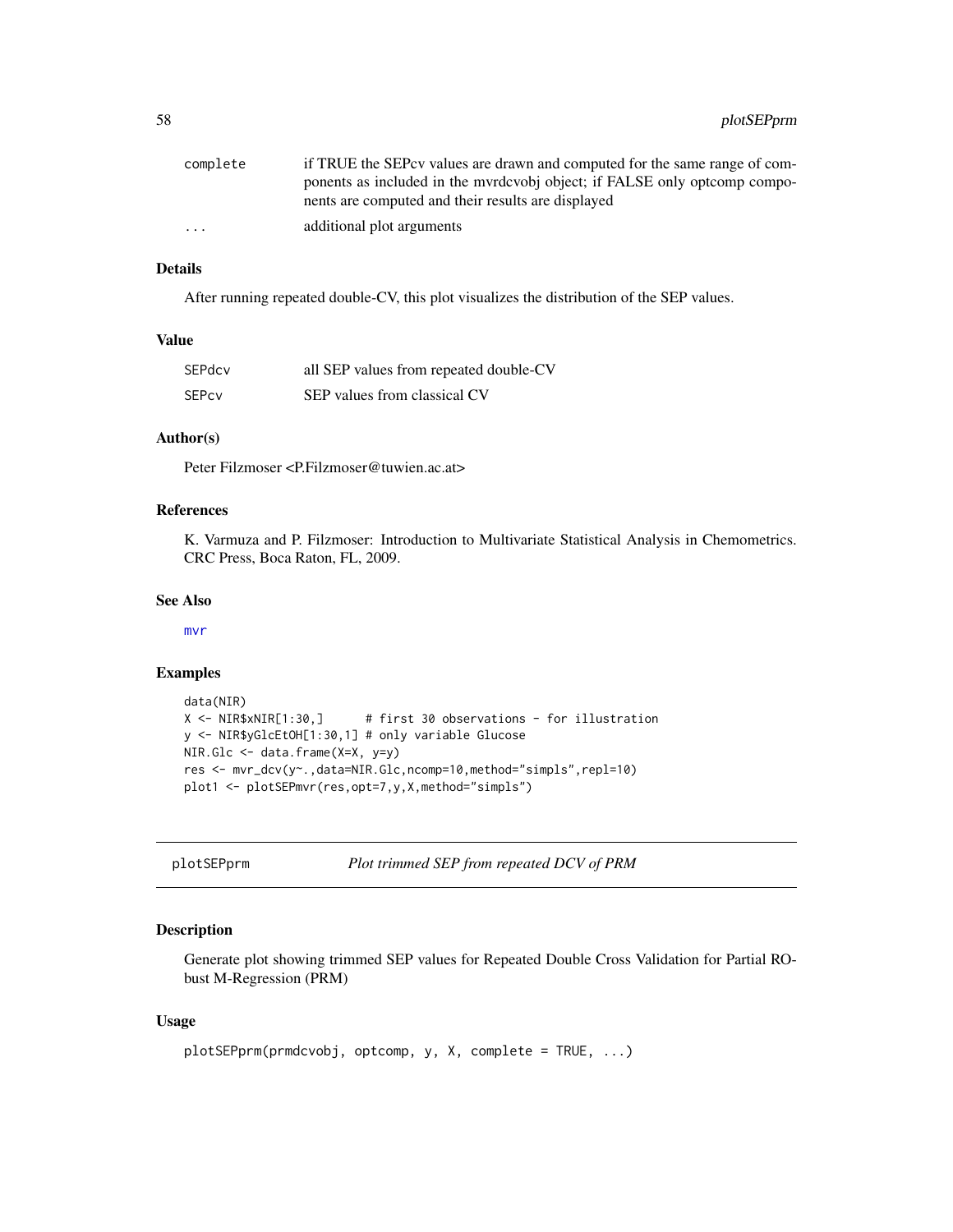# plotSEPprm 59

# Arguments

| prmdcvobj | object from repeated double-CV of PRM, see prm_dcv                                                                                                                                                                            |
|-----------|-------------------------------------------------------------------------------------------------------------------------------------------------------------------------------------------------------------------------------|
| optcomp   | optimal number of components                                                                                                                                                                                                  |
| y         | data from response variable                                                                                                                                                                                                   |
| $\times$  | data with explanatory variables                                                                                                                                                                                               |
| complete  | if TRUE the trimmed SEPcv values are drawn and computed from prm_cv for<br>the same range of components as included in the prmdcvobj object; if FALSE<br>only optcomp components are computed and their results are displayed |
| $\ddotsc$ | additional arguments of prm_cv                                                                                                                                                                                                |

# Details

After running repeated double-CV for PRM, this plot visualizes the distribution of the SEP values. While the gray lines represent the resulting trimmed SEP values from repreated double CV, the black line is the result for standard CV with PRM, and it is usually too optimistic.

# Value

| SEPdcv | all trimmed SEP values from repeated double-CV |
|--------|------------------------------------------------|
| SEPcy  | trimmed SEP values from usual CV               |

# Author(s)

Peter Filzmoser <P.Filzmoser@tuwien.ac.at>

# References

K. Varmuza and P. Filzmoser: Introduction to Multivariate Statistical Analysis in Chemometrics. CRC Press, Boca Raton, FL, 2009.

## See Also

[prm](#page-63-0)

# Examples

```
data(NIR)
X <- NIR$xNIR[1:30,] # first 30 observations - for illustration
y <- NIR$yGlcEtOH[1:30,1] # only variable Glucose
NIR.Glc <- data.frame(X=X, y=y)
res <- prm_dcv(X,y,a=4,repl=2)
plot1 <- plotSEPprm(res,opt=res$afinal,y,X)
```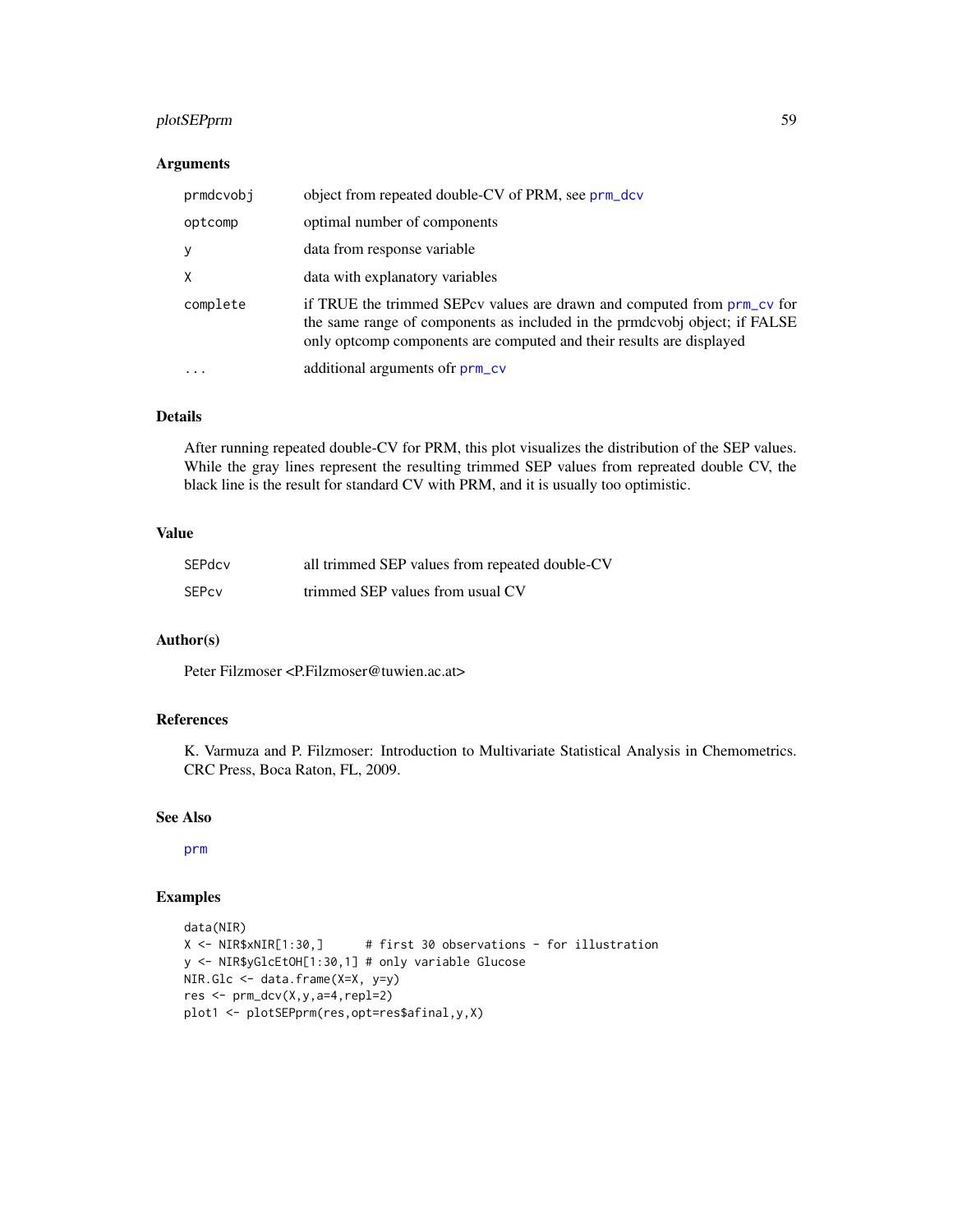# Description

Plot results of Self Organizing Maps (SOM).

# Usage

```
plotsom(obj, grp, type = c("num", "bar"), margins = c(3,2,2,2), ...)
```
# Arguments

| obj     | result object from som                          |
|---------|-------------------------------------------------|
| grp     | numeric vector or factor with group information |
| type    | type of presentation for output, see details    |
| margins | plot margins for output, see par                |
|         | additional graphics parameters, see par         |

# Details

The results of Self Organizing Maps (SOM) are plotted either in a table with numbers (type="num") or with barplots (type="bar"). There is a limitation to at most 9 groups. A summary table is returned.

## Value

sumtab Summary table

# Author(s)

Peter Filzmoser <P.Filzmoser@tuwien.ac.at>

# References

K. Varmuza and P. Filzmoser: Introduction to Multivariate Statistical Analysis in Chemometrics. CRC Press, Boca Raton, FL, 2009.

# See Also

[som](#page-0-0)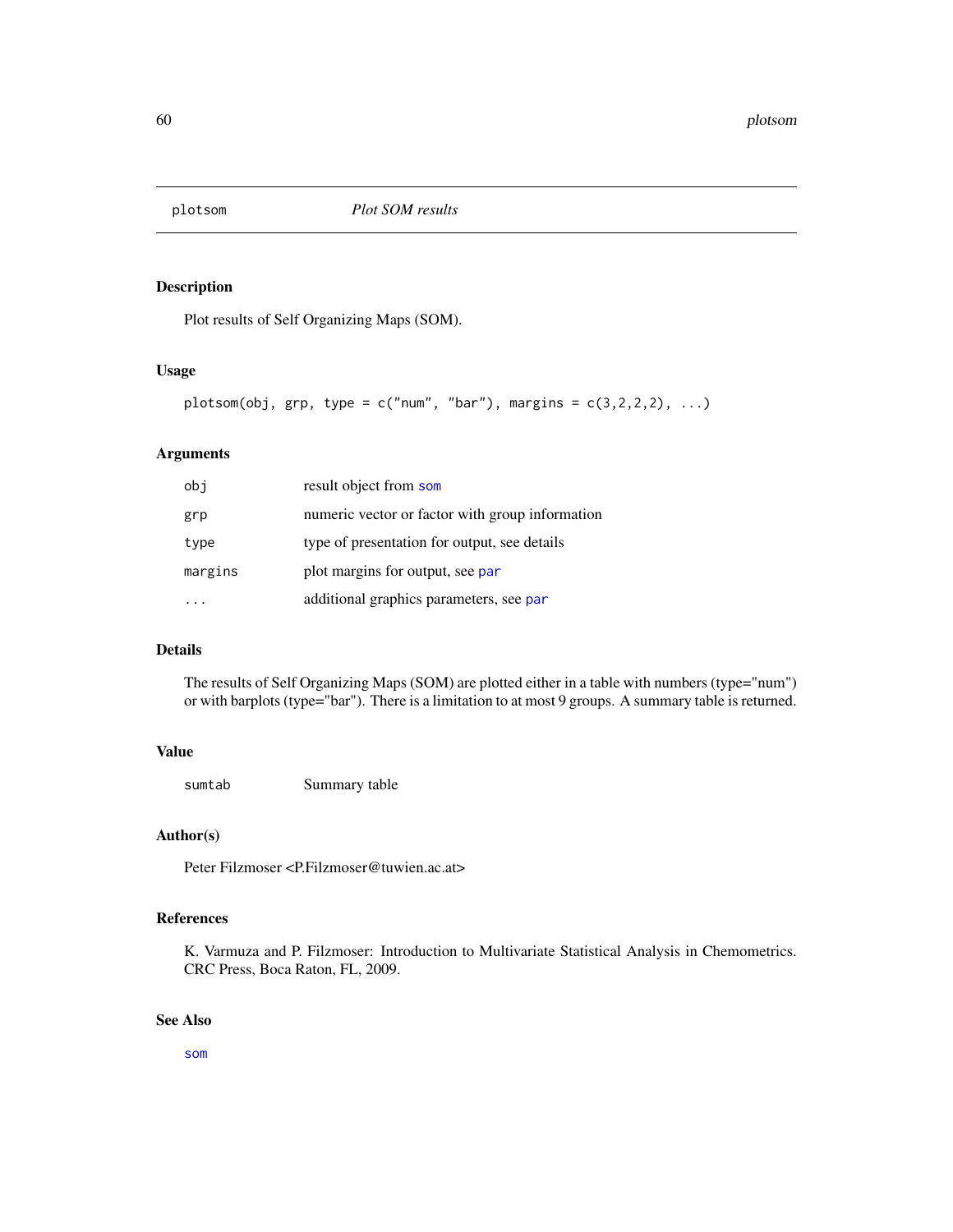# pls1\_nipals 61

# Examples

```
data(glass)
require(som)
Xs <- scale(glass)
Xn <- Xs/sqrt(apply(Xs^2,1,sum))
X_SOM <- som(Xn,xdim=4,ydim=4) # 4x4 fields
data(glass.grp)
res <- plotsom(X_SOM,glass.grp,type="bar")
```
## <span id="page-60-0"></span>pls1\_nipals *PLS1 by NIPALS*

## Description

NIPALS algorithm for PLS1 regression (y is univariate)

## Usage

 $pls1_nipals(X, y, a, it = 50, tol = 1e-08, scale = FALSE)$ 

## Arguments

| X     | original X data matrix                                                                                         |
|-------|----------------------------------------------------------------------------------------------------------------|
| У     | original y-data                                                                                                |
| a     | number of PLS components                                                                                       |
| it    | number of iterations                                                                                           |
| tol   | tolerance for convergence                                                                                      |
| scale | if TRUE the X and y data will be scaled in addition to centering, if FALSE only<br>mean centering is performed |

# Details

The NIPALS algorithm is the originally proposed algorithm for PLS. Here, the y-data are only allowed to be univariate. This simplifies the algorithm.

# Value

|    | matrix with loadings for X    |
|----|-------------------------------|
|    | matrix with scores for X      |
| W  | weights for X                 |
| C. | weights for Y                 |
|    | final regression coefficients |

# Author(s)

Peter Filzmoser <P.Filzmoser@tuwien.ac.at>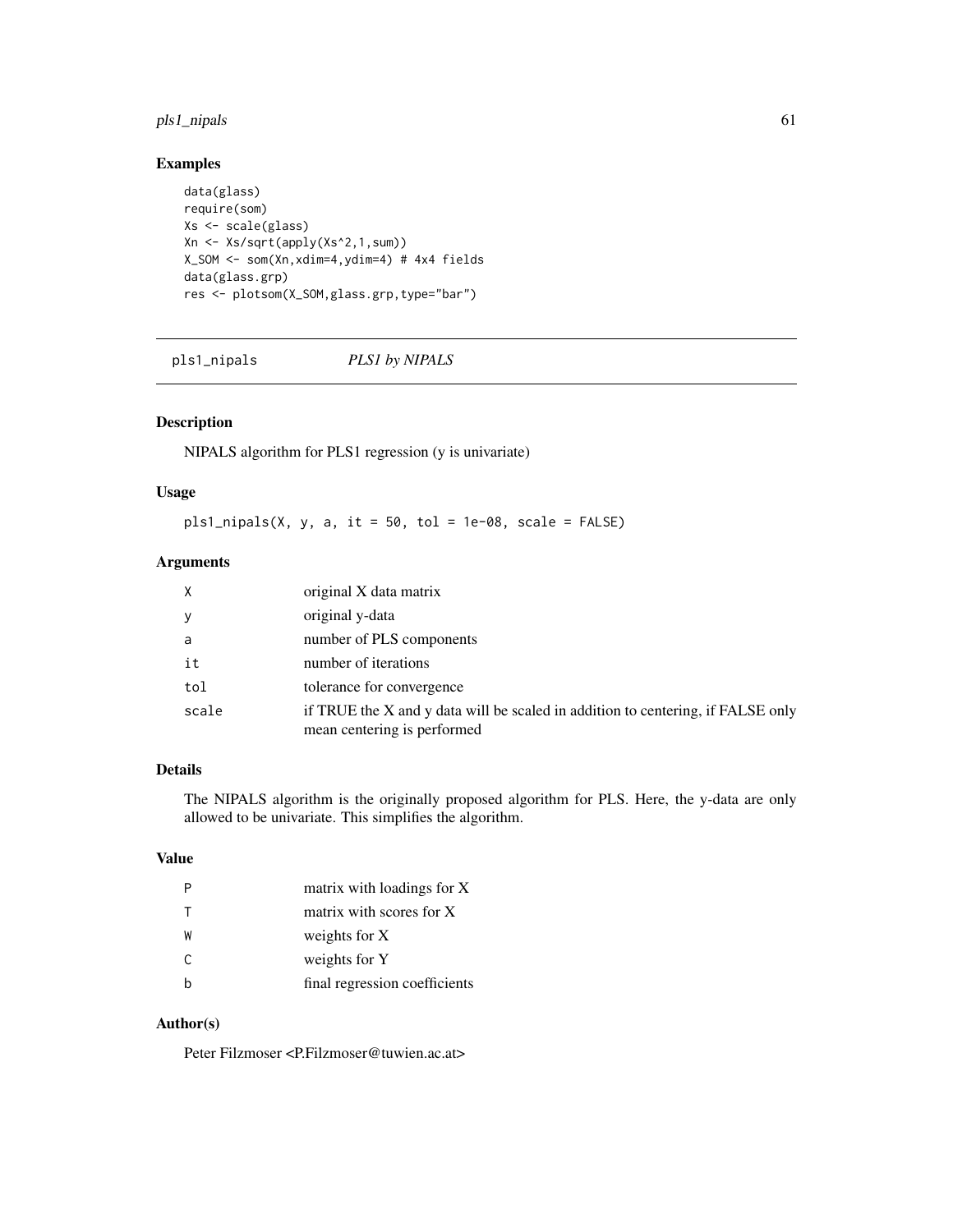# References

K. Varmuza and P. Filzmoser: Introduction to Multivariate Statistical Analysis in Chemometrics. CRC Press, Boca Raton, FL, 2009.

# See Also

[mvr](#page-0-0), [pls2\\_nipals](#page-61-0)

# Examples

```
data(PAC)
res <- pls1_nipals(PAC$X,PAC$y,a=5)
```
<span id="page-61-0"></span>pls2\_nipals *PLS2 by NIPALS*

# Description

NIPALS algorithm for PLS2 regression (y is multivariate)

## Usage

 $pls2_nipals(X, Y, a, it = 50, tol = 1e-08, scale = FALSE)$ 

## Arguments

| X     | original X data matrix                                                                                         |
|-------|----------------------------------------------------------------------------------------------------------------|
| Υ     | original Y-data matrix                                                                                         |
| a     | number of PLS components                                                                                       |
| it    | number of iterations                                                                                           |
| tol   | tolerance for convergence                                                                                      |
| scale | if TRUE the X and y data will be scaled in addition to centering, if FALSE only<br>mean centering is performed |

# Details

The NIPALS algorithm is the originally proposed algorithm for PLS. Here, the Y-data matrix is multivariate.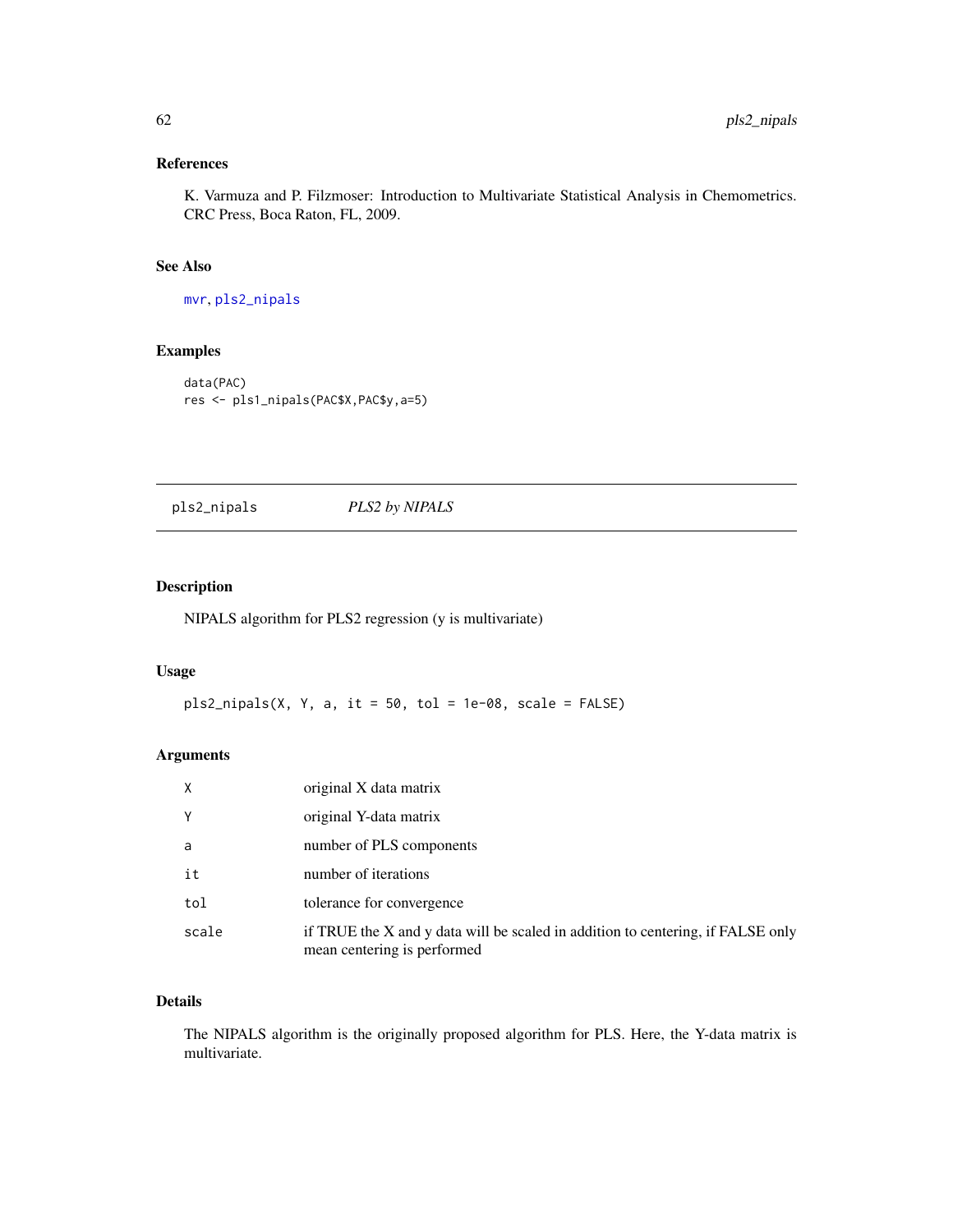#### pls\_eigen 63

# Value

|   | matrix with loadings for X    |
|---|-------------------------------|
|   | matrix with scores for X      |
|   | matrix with loadings for Y    |
| U | matrix with scores for Y      |
|   | D-matrix within the algorithm |
| W | weights for X                 |
| C | weights for Y                 |
|   | final regression coefficients |

# Author(s)

Peter Filzmoser <P.Filzmoser@tuwien.ac.at>

## References

K. Varmuza and P. Filzmoser: Introduction to Multivariate Statistical Analysis in Chemometrics. CRC Press, Boca Raton, FL, 2009.

## See Also

[mvr](#page-0-0), [pls1\\_nipals](#page-60-0)

# Examples

data(cereal) res <- pls2\_nipals(cereal\$X,cereal\$Y,a=5)

pls\_eigen *Eigenvector algorithm for PLS*

# Description

Computes the PLS solution by eigenvector decompositions.

# Usage

pls\_eigen(X, Y, a)

# Arguments

| X        | X input data, centered (and scaled) |
|----------|-------------------------------------|
| <b>Y</b> | Y input data, centered (and scaled) |
| <b>a</b> | number of PLS components            |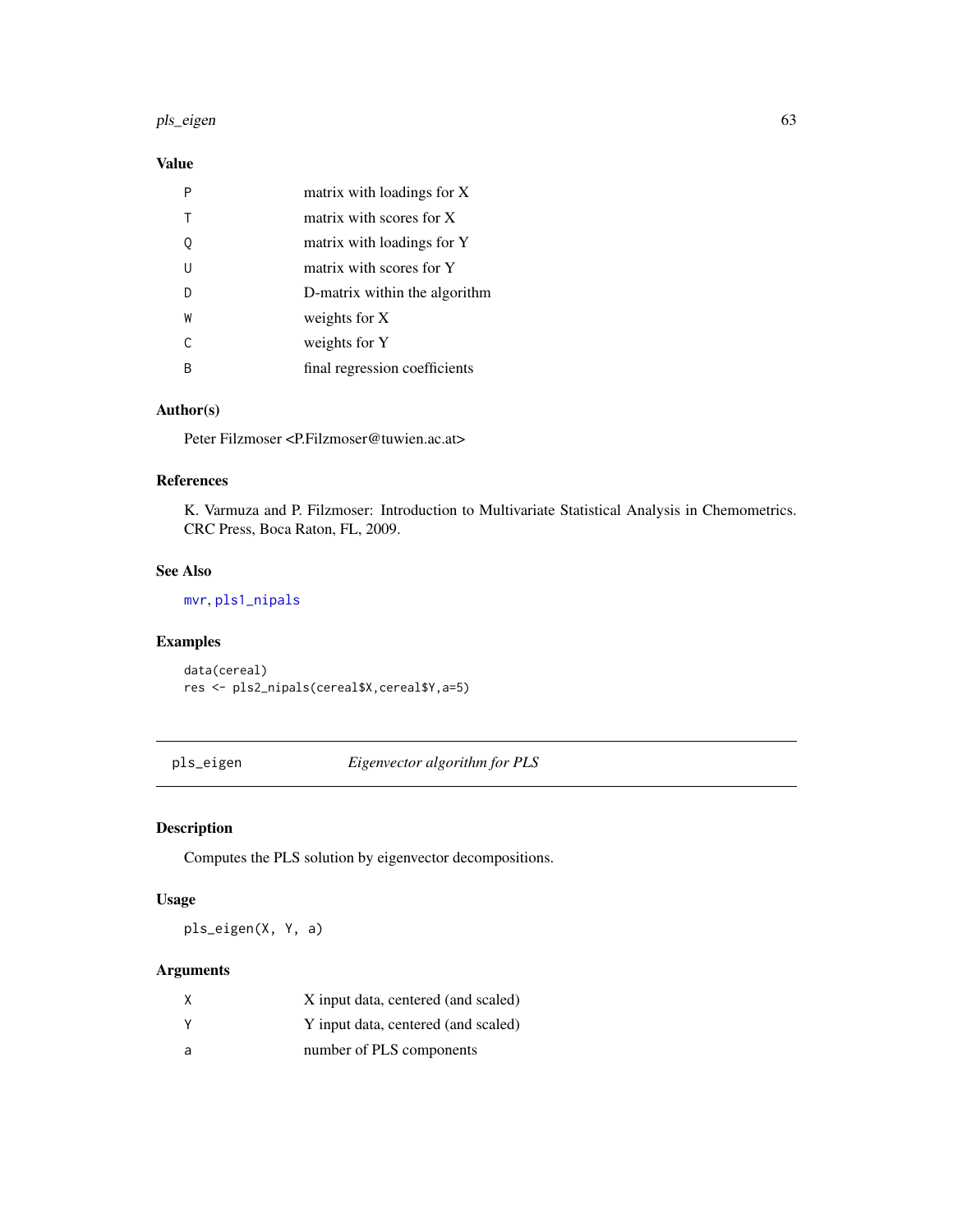# Details

The X loadings (P) and scores (T) are found by the eigendecomposition of X'YY'X. The Y loadings (Q) and scores (U) come from the eigendecomposition of Y'XX'Y. The resulting P and Q are orthogonal. The first score vectors are the same as for standard PLS, subsequent score vectors different.

## Value

| P | matrix with loadings for X |
|---|----------------------------|
| Т | matrix with scores for X   |
| 0 | matrix with loadings for Y |
| U | matrix with scores for Y   |

# Author(s)

Peter Filzmoser <P.Filzmoser@tuwien.ac.at>

## References

K. Varmuza and P. Filzmoser: Introduction to Multivariate Statistical Analysis in Chemometrics. CRC Press, Boca Raton, FL, 2009.

## See Also

[mvr](#page-0-0)

# Examples

```
data(cereal)
res <- pls_eigen(cereal$X,cereal$Y,a=5)
```
<span id="page-63-0"></span>prm *Robust PLS*

## Description

Robust PLS by partial robust M-regression.

# Usage

 $prm(X, y, a, fairct = 4, opt = "l1m", usesvd=FALSE)$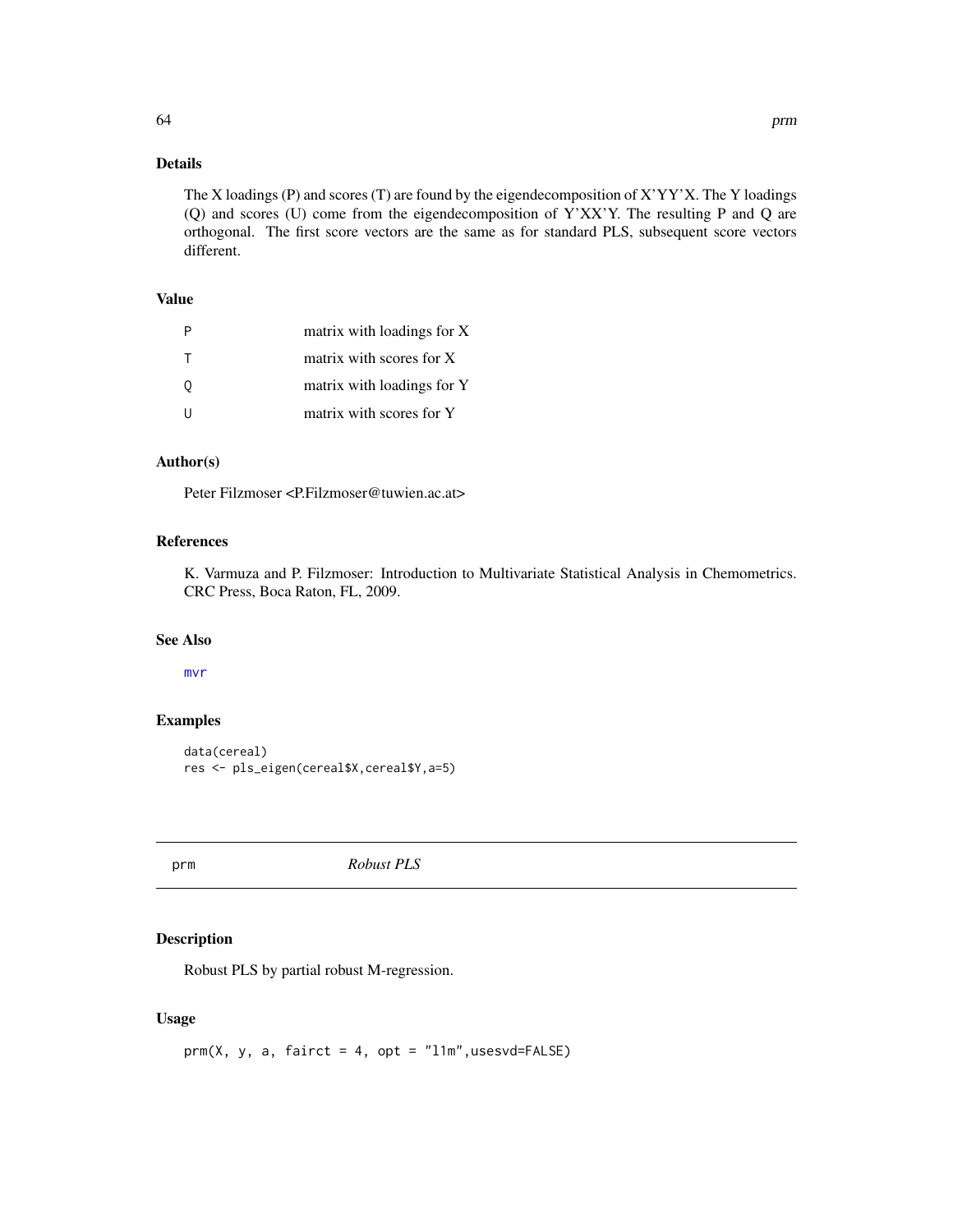#### prm 65

# Arguments

| $\times$ | predictor matrix                                                                                                   |
|----------|--------------------------------------------------------------------------------------------------------------------|
| У        | response variable                                                                                                  |
| a        | number of PLS components                                                                                           |
| fairct   | tuning constant, by default fairct=4                                                                               |
| opt      | if "11m" the mean centering is done by the 11-median, otherwise if "median" the<br>coordinate-wise median is taken |
| usesvd   | if TRUE, SVD will be used if X has more columns than rows                                                          |

# Details

M-regression is used to robustify PLS, with initial weights based on the FAIR weight function.

## Value

| coef          | vector with regression coefficients             |
|---------------|-------------------------------------------------|
| intercept     | coefficient for intercept                       |
| wy            | vector of $length(y)$ with residual weights     |
| wt            | vector of $length(y)$ with weights for leverage |
| W             | overall weights                                 |
| scores        | matrix with PLS X-scores                        |
| loadings      | matrix with PLS X-loadings                      |
| fitted.values | vector with fitted y-values                     |
| mx            | column means of X                               |
| my            | mean of y                                       |
|               |                                                 |

# Author(s)

Peter Filzmoser <P.Filzmoser@tuwien.ac.at>

# References

S. Serneels, C. Croux, P. Filzmoser, and P.J. Van Espen. Partial robust M-regression. Chemometrics and Intelligent Laboratory Systems, Vol. 79(1-2), pp. 55-64, 2005.

# See Also

[mvr](#page-0-0)

# Examples

```
data(PAC)
res <- prm(PAC$X,PAC$y,a=5)
```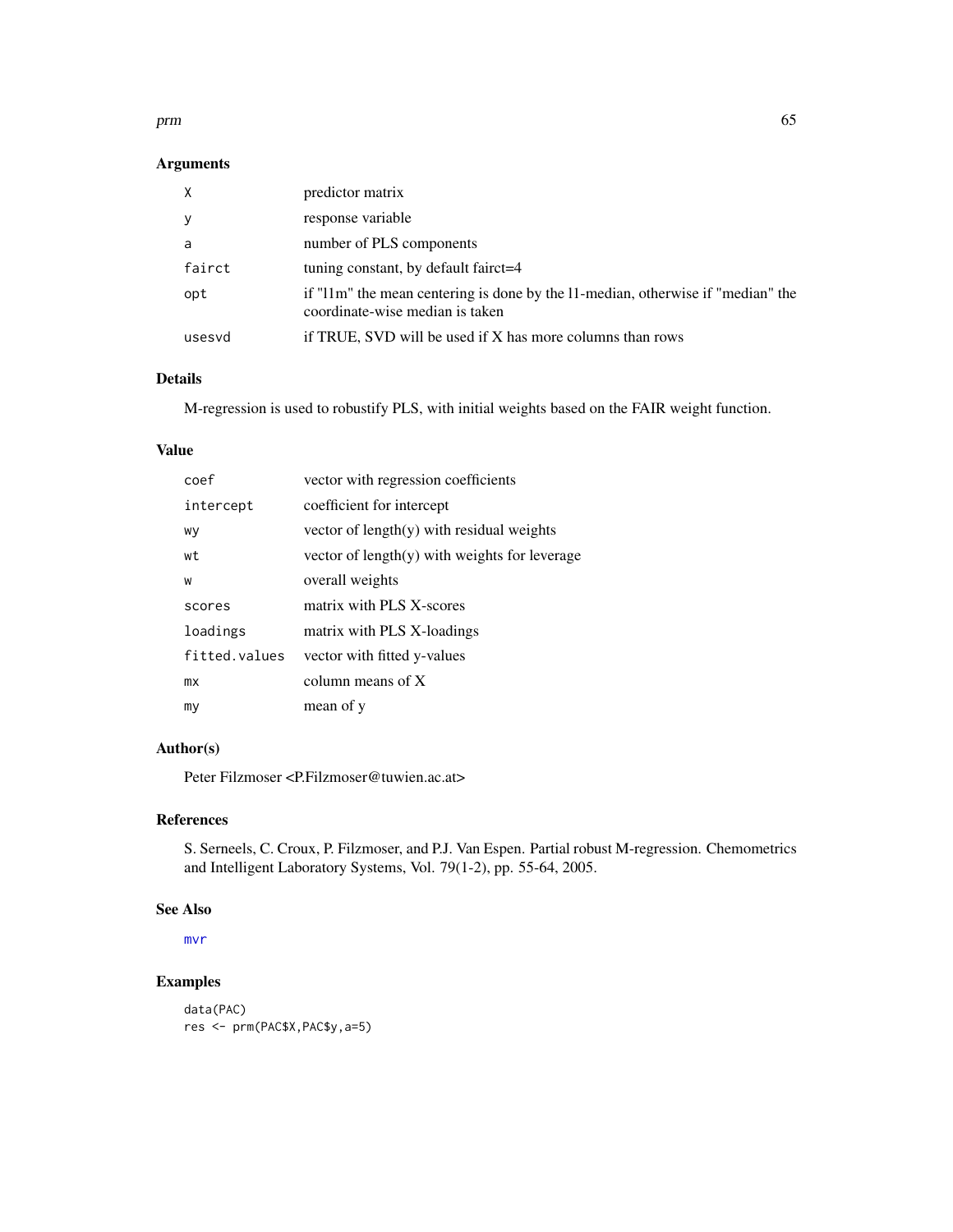<span id="page-65-0"></span>

## Description

Cross-validation (CV) is carried out with robust PLS based on partial robust M-regression. A plot with the choice for the optimal number of components is generated. This only works for univariate y-data.

#### Usage

```
prm_cv(X, y, a, fairct = 4, opt = "median", subset = NULL, segments = 10,segment.type = "random", trim = 0.2, sdfact = 2, plot.opt = TRUE)
```
## Arguments

| X            | predictor matrix                                                                                                                      |
|--------------|---------------------------------------------------------------------------------------------------------------------------------------|
| y            | response variable                                                                                                                     |
| a            | number of PLS components                                                                                                              |
| fairct       | tuning constant, by default fairct=4                                                                                                  |
| opt          | if "11m" the mean centering is done by the 11-median, otherwise by the coordinate-<br>wise median                                     |
| subset       | optional vector defining a subset of objects                                                                                          |
| segments     | the number of segments to use or a list with segments (see $mvrCv$ )                                                                  |
| segment.type | the type of segments to use. Ignored if 'segments' is a list                                                                          |
| trim         | trimming percentage for the computation of the SEP                                                                                    |
| sdfact       | factor for the multiplication of the standard deviation for the determination of<br>the optimal number of components, see mvr_dcv     |
| plot.opt     | if TRUE a plot will be generated that shows the selection of the optimal number<br>of components for each step of the CV, see mvr_dcv |

#### Details

A function for robust PLS based on partial robust M-regression is available at [prm](#page-63-0). The optimal number of robust PLS components is chosen according to the following criterion: Within the CV scheme, the mean of the trimmed SEPs SEPtrimave is computed for each number of components, as well as their standard errors SEPtrimse. Then one searches for the minimum of the SEPtrimave values and adds sdfact\*SEPtrimse. The optimal number of components is the most parsimonious model that is below this bound.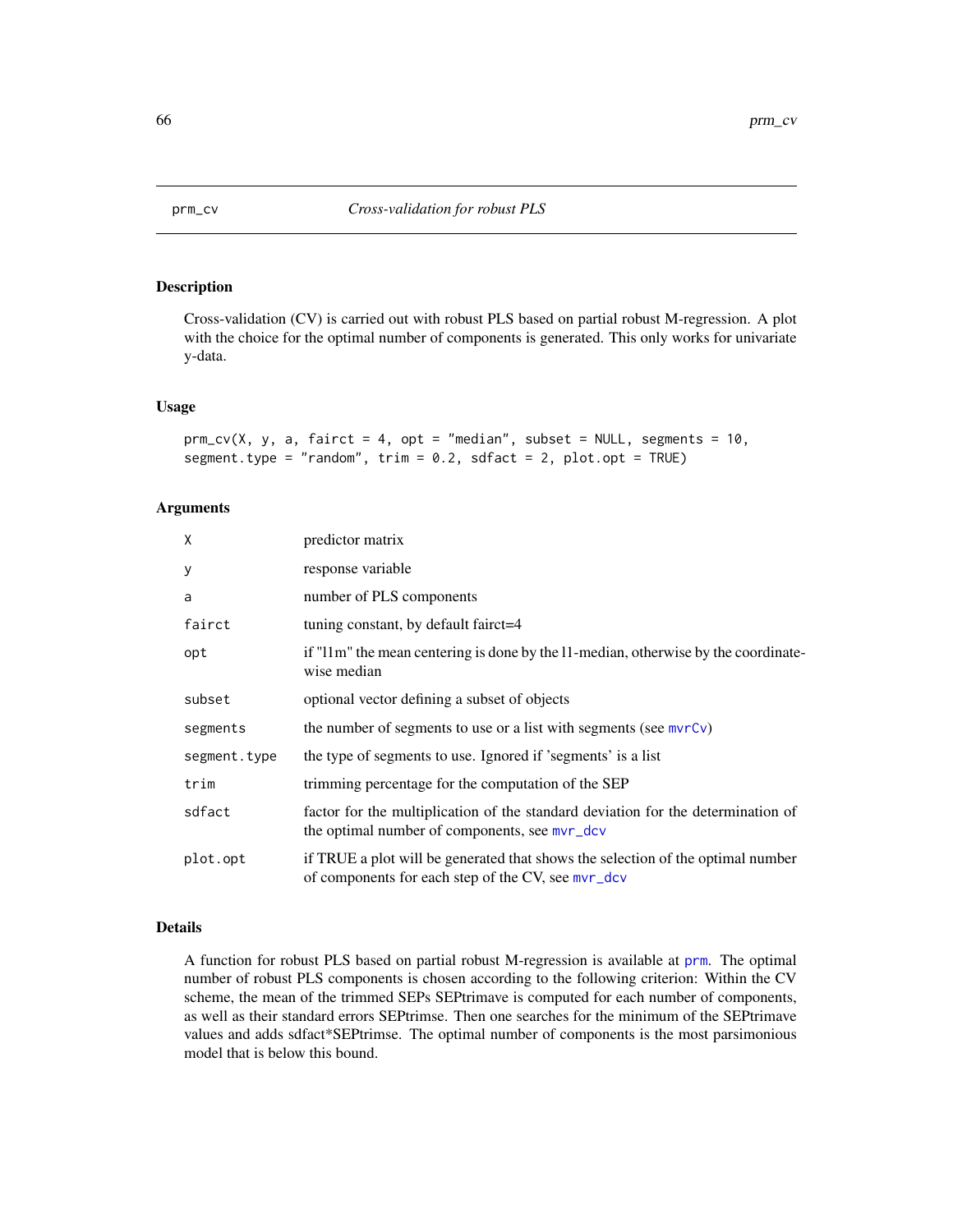#### prm\_dcv 67

# Value

| predicted     | matrix with $length(y)$ rows and a columns with predicted values                                               |
|---------------|----------------------------------------------------------------------------------------------------------------|
| <b>SEPall</b> | vector of length a with SEP values for each number of components                                               |
| SEPtrim       | vector of length a with trimmed SEP values for each number of components                                       |
| SEPi          | matrix with segments rows and a columns with SEP values within the CV for<br>each number of components         |
| SEPtrimi      | matrix with segments rows and a columns with trimmed SEP values within the<br>CV for each number of components |
| optcomp       | final optimal number of PLS components                                                                         |
| SEPopt        | trimmed SEP value for final optimal number of PLS components                                                   |
|               |                                                                                                                |

# Author(s)

Peter Filzmoser <P.Filzmoser@tuwien.ac.at>

# References

K. Varmuza and P. Filzmoser: Introduction to Multivariate Statistical Analysis in Chemometrics. CRC Press, Boca Raton, FL, 2009.

## See Also

[prm](#page-63-0)

# Examples

```
data(cereal)
set.seed(123)
res <- prm_cv(cereal$X,cereal$Y[,1],a=5,segments=4,plot.opt=TRUE)
```
<span id="page-66-0"></span>prm\_dcv *Repeated double-cross-validation for robust PLS*

# Description

Performs a careful evaluation by repeated double-CV for robust PLS, called PRM (partial robust M-estimation).

# Usage

```
prm_dcv(X,Y,a=10,repl=10,segments0=4,segments=7,segment0.type="random",
 segment.type="random",sdfact=2,fairct=4,trim=0.2,opt="median",plot.opt=FALSE, ...)
```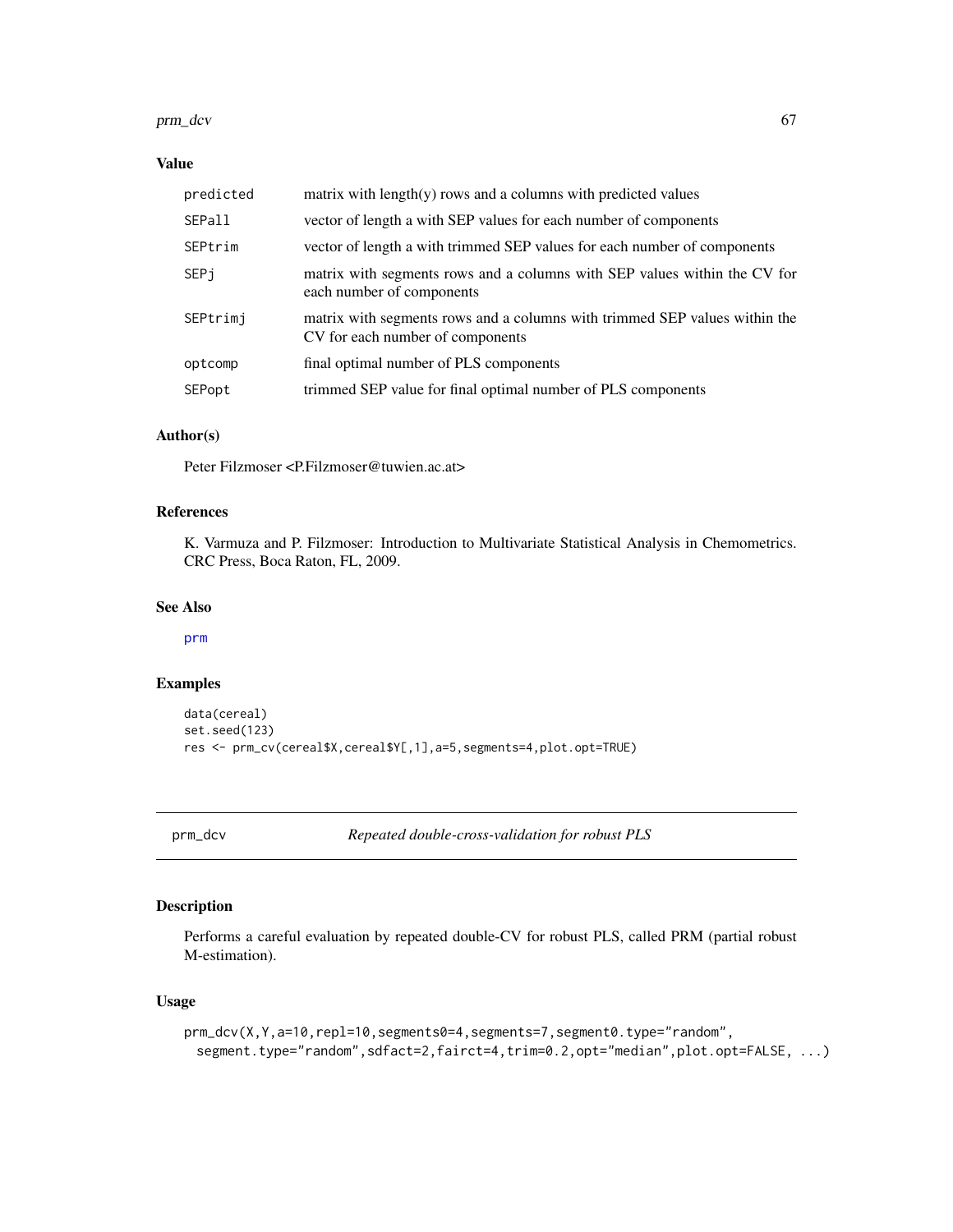# Arguments

| χ             | predictor matrix                                                                                                                  |
|---------------|-----------------------------------------------------------------------------------------------------------------------------------|
| Υ             | response variable                                                                                                                 |
| a             | number of PLS components                                                                                                          |
| repl          | Number of replicattion for the double-CV                                                                                          |
| segments0     | the number of segments to use for splitting into training and test data, or a list<br>with segments (see $mvrCv$ )                |
| segments      | the number of segments to use for selecting the optimal number if components,<br>or a list with segments (see $mvrCv$ )           |
| segment0.type | the type of segments to use. Ignored if 'segments0' is a list                                                                     |
| segment.type  | the type of segments to use. Ignored if 'segments' is a list                                                                      |
| sdfact        | factor for the multiplication of the standard deviation for the determination of<br>the optimal number of components, see mvr_dcv |
| fairct        | tuning constant, by default fairct=4                                                                                              |
| trim          | trimming percentage for the computation of the SEP                                                                                |
| opt           | if "11m" the mean centering is done by the 11-median, otherwise if "median", by<br>the coordinate-wise median                     |
| plot.opt      | if TRUE a plot will be generated that shows the selection of the optimal number<br>of components for each step of the CV          |
| $\cdots$      | additional parameters                                                                                                             |

# Details

In this cross-validation (CV) scheme, the optimal number of components is determined by an additional CV in the training set, and applied to the test set. The procedure is repeated repl times. The optimal number of components is the model with the smallest number of components which is still in the range of the MSE+sdfact\*sd(MSE), where MSE and sd are taken from the minimum.

# Value

| b         | estimated regression coefficients                                                                                      |
|-----------|------------------------------------------------------------------------------------------------------------------------|
| intercept | estimated regression intercept                                                                                         |
| resopt    | array $[now(Y) x neol(Y) x repl] with residuals using optimum number of com-$<br>ponents                               |
| predopt   | array $[now(Y) x neol(Y) x rep1]$ with predicted Y using optimum number of<br>components                               |
| optcomp   | matrix [segments0 x repl] optimum number of components for each training set                                           |
| residcomp | $\alpha$ array $\lceil nrow(Y) \times ncomp \times rep1 \rceil$ with residuals using optimum number of com-<br>ponents |
| pred      | array $[now(Y) x ncol(Y) x ncomp x rep1]$ with predicted Y for all numbers of<br>components                            |
| SEPall    | matrix [ncomp x repl] with SEP values                                                                                  |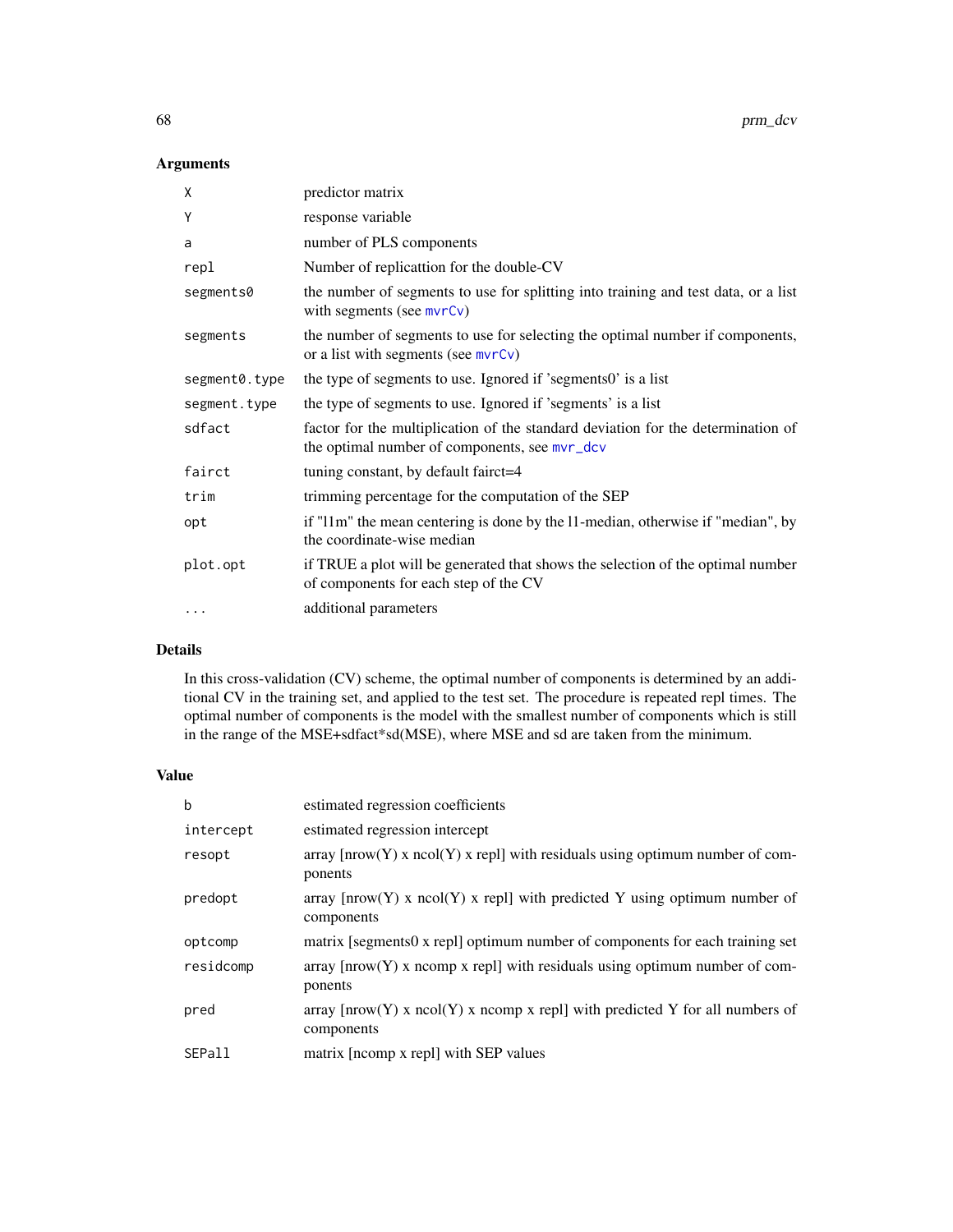#### ridgeCV 69

| SEPtrim | matrix [neomp x repl] with trimmed SEP values                                                        |
|---------|------------------------------------------------------------------------------------------------------|
| SEPcomp | vector of length norm with trimmed SEP values; use the element afinal for the<br>optimal trimmed SEP |
| afinal  | final optimal number of components                                                                   |
| SEPopt  | trimmed SEP over all residuals using optimal number of components                                    |

## Author(s)

Peter Filzmoser <P.Filzmoser@tuwien.ac.at>

# References

K. Varmuza and P. Filzmoser: Introduction to Multivariate Statistical Analysis in Chemometrics. CRC Press, Boca Raton, FL, 2009.

# See Also

[mvr](#page-0-0)

# Examples

```
data(NIR)
X <- NIR$xNIR[1:30,] # first 30 observations - for illustration
y <- NIR$yGlcEtOH[1:30,1] # only variable Glucose
NIR.Glc <- data.frame(X=X, y=y)
res <- prm_dcv(X,y,a=3,repl=2)
```
## ridgeCV *Repeated CV for Ridge regression*

## Description

Performs repeated cross-validation (CV) to evaluate the result of Ridge regression where the optimal Ridge parameter lambda was chosen on a fast evaluation scheme.

## Usage

```
ridgeCV(formula, data, lambdaopt, repl = 5, segments = 10,
   segment.type = c("random", "consecutive", "interleaved"), length.seg,
   trace = FALSE, plot.opt = TRUE, ...)
```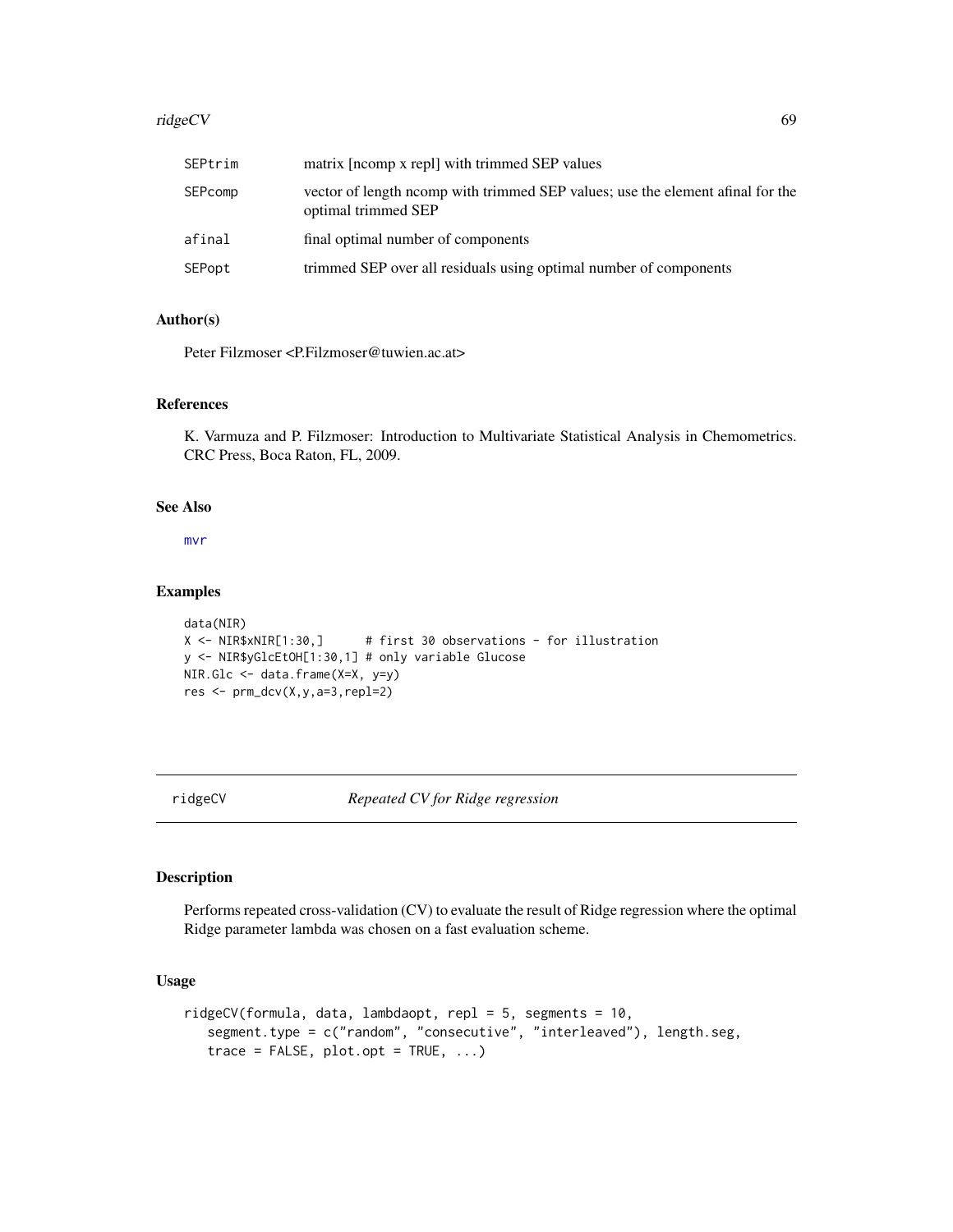# Arguments

| formula      | formula, like y~X, i.e., dependent~response variables                                                                       |
|--------------|-----------------------------------------------------------------------------------------------------------------------------|
| data         | data frame to be analyzed                                                                                                   |
| lambdaopt    | optimal Ridge parameter lambda                                                                                              |
| repl         | number of replications for the CV                                                                                           |
| segments     | the number of segments to use for CV, or a list with segments (see mvrCv)                                                   |
| segment.type | the type of segments to use. Ignored if 'segments' is a list                                                                |
| length.seg   | Positive integer. The length of the segments to use. If specified, it overrides<br>'s egments' unless 's egments' is a list |
| trace        | logical; if 'TRUE', the segment number is printed for each segment                                                          |
| plot.opt     | if TRUE a plot will be generated that shows the predicted versus the observed<br>y-values                                   |
| $\cdots$     | additional plot arguments                                                                                                   |

# Details

Generalized Cross Validation (GCV) is used by the function [lm.ridge](#page-0-0) to get a quick answer for the optimal Ridge parameter. This function should make a careful evaluation once the optimal parameter lambda has been selected. Measures for the prediction quality are computed and optionally plots are shown.

## Value

| residuals     | matrix of size length $(y)$ x repl with residuals                    |
|---------------|----------------------------------------------------------------------|
| predicted     | matrix of size length $(y)$ x repl with predicted values             |
| <b>SEP</b>    | Standard Error of Prediction computed for each column of "residuals" |
| <b>SEPm</b>   | mean SEP value                                                       |
| sMAD          | MAD of Prediction computed for each column of "residuals"            |
| sMADm         | mean of MAD values                                                   |
| <b>RMSEP</b>  | Root MSEP value computed for each column of "residuals"              |
| <b>RMSEPm</b> | mean RMSEP value                                                     |

## Author(s)

Peter Filzmoser <P.Filzmoser@tuwien.ac.at>

# References

K. Varmuza and P. Filzmoser: Introduction to Multivariate Statistical Analysis in Chemometrics. CRC Press, Boca Raton, FL, 2009.

# See Also

[lm.ridge](#page-0-0), [plotRidge](#page-55-0)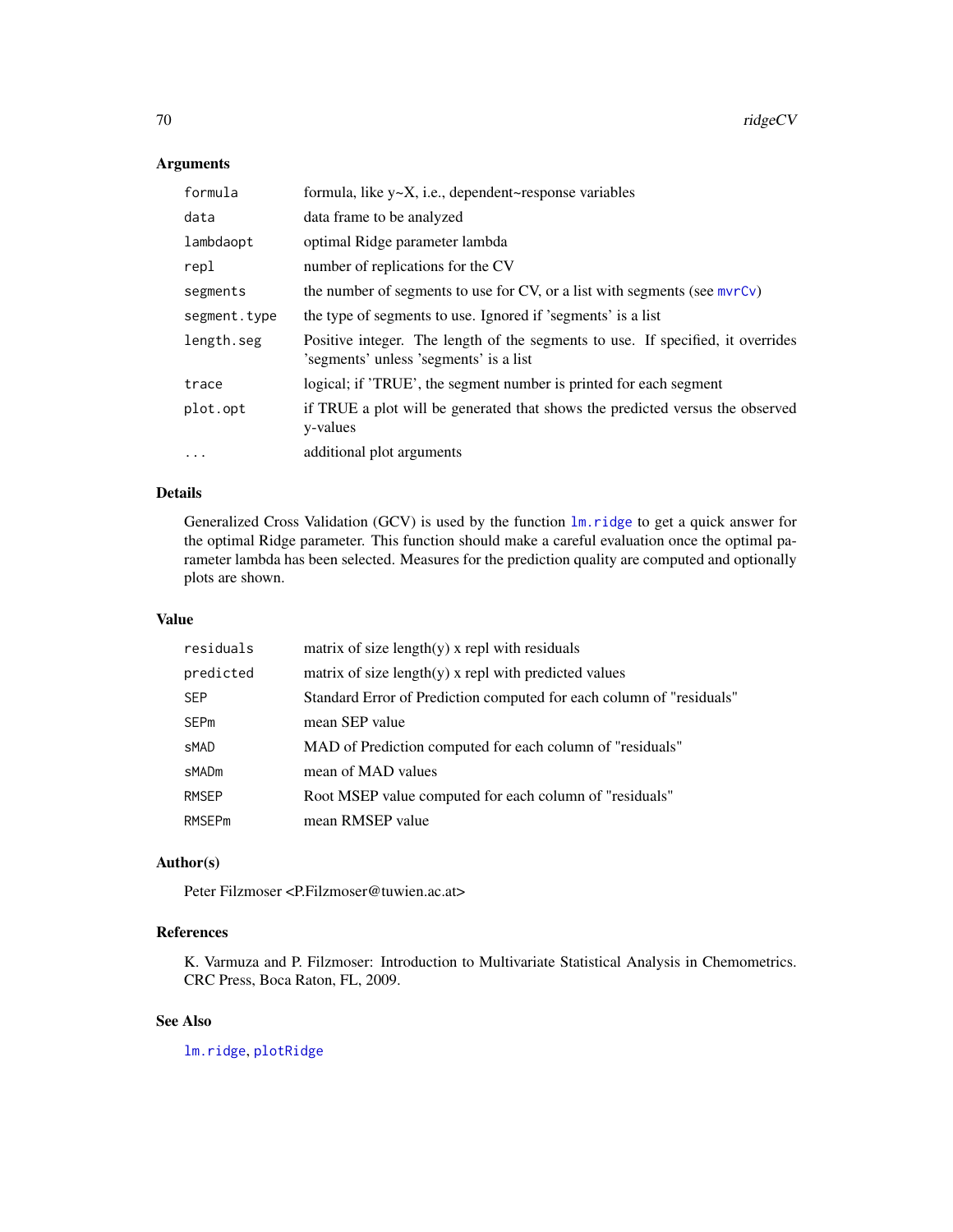#### RPvectors 71

# Examples

```
data(PAC)
res=ridgeCV(y~X,data=PAC,lambdaopt=4.3,repl=5,segments=5)
```
RPvectors *Generating random projection directions*

# Description

A matrix with pandom projection (RP) directions (columns) is generated according to a chosen distributions; optionally the random vectors are orthogonalized.

## Usage

```
RPvectors(a, m, ortho = "none", distr = "uniform", par_unif = c(-1, 1),
par\_norm = c(0, 1), par\_eq = c(-1, 0, 1), par\_uneq = c(-sqrt(3), 0, sqrt(3)),par_uneqprob = c(1/6, 2/3, 1/6))
```
# Arguments

| a            | number of generated vectors $(\geq=1)$                                                                                                                                                                                                                                                                                                                                                                                                                                                                                                                                                      |
|--------------|---------------------------------------------------------------------------------------------------------------------------------------------------------------------------------------------------------------------------------------------------------------------------------------------------------------------------------------------------------------------------------------------------------------------------------------------------------------------------------------------------------------------------------------------------------------------------------------------|
| m            | dimension of generated vectors $(>=2)$                                                                                                                                                                                                                                                                                                                                                                                                                                                                                                                                                      |
| ortho        | orthogonalization of vectors: "none"  no orthogonalization (default); "onfly"<br>orthogonalization on the fly after each generated vector; "end"  orthogonal-<br>ization at the end, after the whole random matrix was generated                                                                                                                                                                                                                                                                                                                                                            |
| distr        | distribution of generated random vector components: "uniform"  uniformly<br>distributed in range par_unif (see below); default $U[-1, +1]$ ; "normal"  nor-<br>mally distributed with parameters par_norm (see below); typical $N(0, 1)$ ; "ran-<br>deq"  random selection of values par_eq (see below) with equal probabilities;<br>typically $-1$ , $0$ , $+1$ ; "randuneq"  random selection of values par_uneq (see<br>below) with probabilties par_uneqprob (see below); typical -(3)^0.5 with prob-<br>ability $1/6$ ; 0 with probability $2/3$ ; $+(3)$ $0.5$ with probability $1/6$ |
| par_unif     | parameters for range for distr=="uniform"; default to $c(-1,1)$                                                                                                                                                                                                                                                                                                                                                                                                                                                                                                                             |
| par_norm     | parameters for mean and sdev for distr=="normal"; default to $c(0,1)$                                                                                                                                                                                                                                                                                                                                                                                                                                                                                                                       |
| par_eq       | values for distr=="randeq" which are replicated; default to $c(-1,0,1)$                                                                                                                                                                                                                                                                                                                                                                                                                                                                                                                     |
| par_uneq     | values for distr=="randuneq" which are replicated with probabilities par_uneqprob;<br>default to $c(-sqrt(3),0,sqrt(3))$                                                                                                                                                                                                                                                                                                                                                                                                                                                                    |
| par_unegprob | probabilities for distr=="randuneq" to replicate values par_uneq; default to $c(1/6,2/3,1/6)$                                                                                                                                                                                                                                                                                                                                                                                                                                                                                               |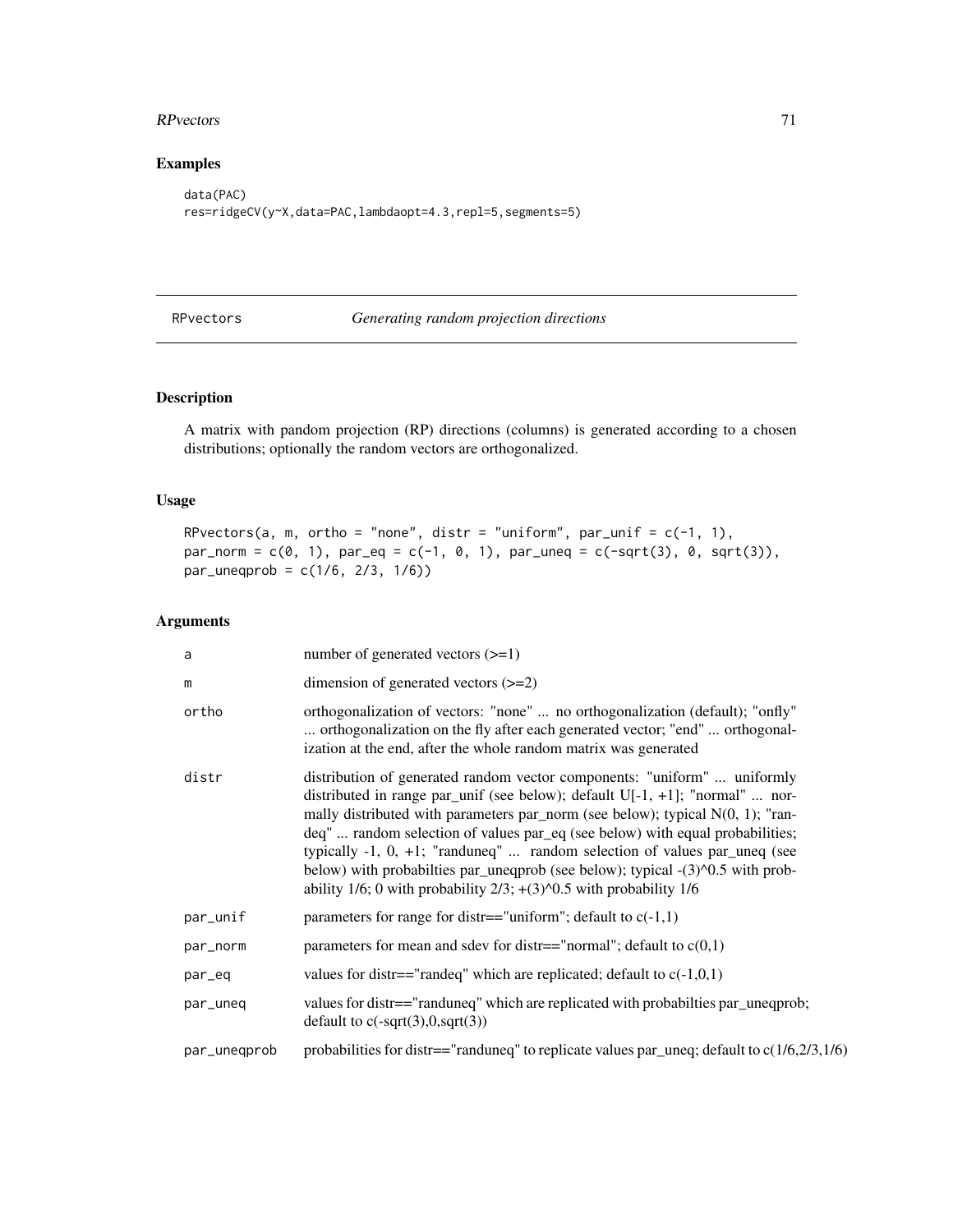# Details

The generated random projections can be used for dimension reduction of multivariate data. Suppose we have a data matrix  $X$  with n rows and m columns. Then the call  $B \leq R$  Pvectors $(a,m)$  will produce a matrix B with the random directions in its columns. The matrix product X times t(B) results in a matrix of lower dimension a. There are several options to generate the projection directions, like orthogonal directions, and different distributions with different parameters to generate the random numbers. Random Projection (RP) can have comparable performance for dimension reduction like PCA, but gives a big advantage in terms of computation time.

# Value

The value returned is the matrix B with a columns of length m, representing the random vectors

#### Author(s)

Peter Filzmoser <P.Filzmoser@tuwien.ac.at>

# References

K. Varmuza, P. Filzmoser, and B. Liebmann. Random projection experiments with chemometric data. Journal of Chemometrics. To appear.

#### Examples

B <- RPvectors(a=5,m=10) res  $<-t(B)$ 

sd\_trim *Trimmed standard deviation*

#### Description

The trimmed standard deviation as a robust estimator of scale is computed.

## Usage

sd\_trim(x,trim=0.2,const=TRUE)

## Arguments

| x     | numeric vector, data frame or matrix                    |
|-------|---------------------------------------------------------|
| trim  | trimming proportion; should be between $0$ and $0.5$    |
| const | if TRUE, the appropriate consistency correction is done |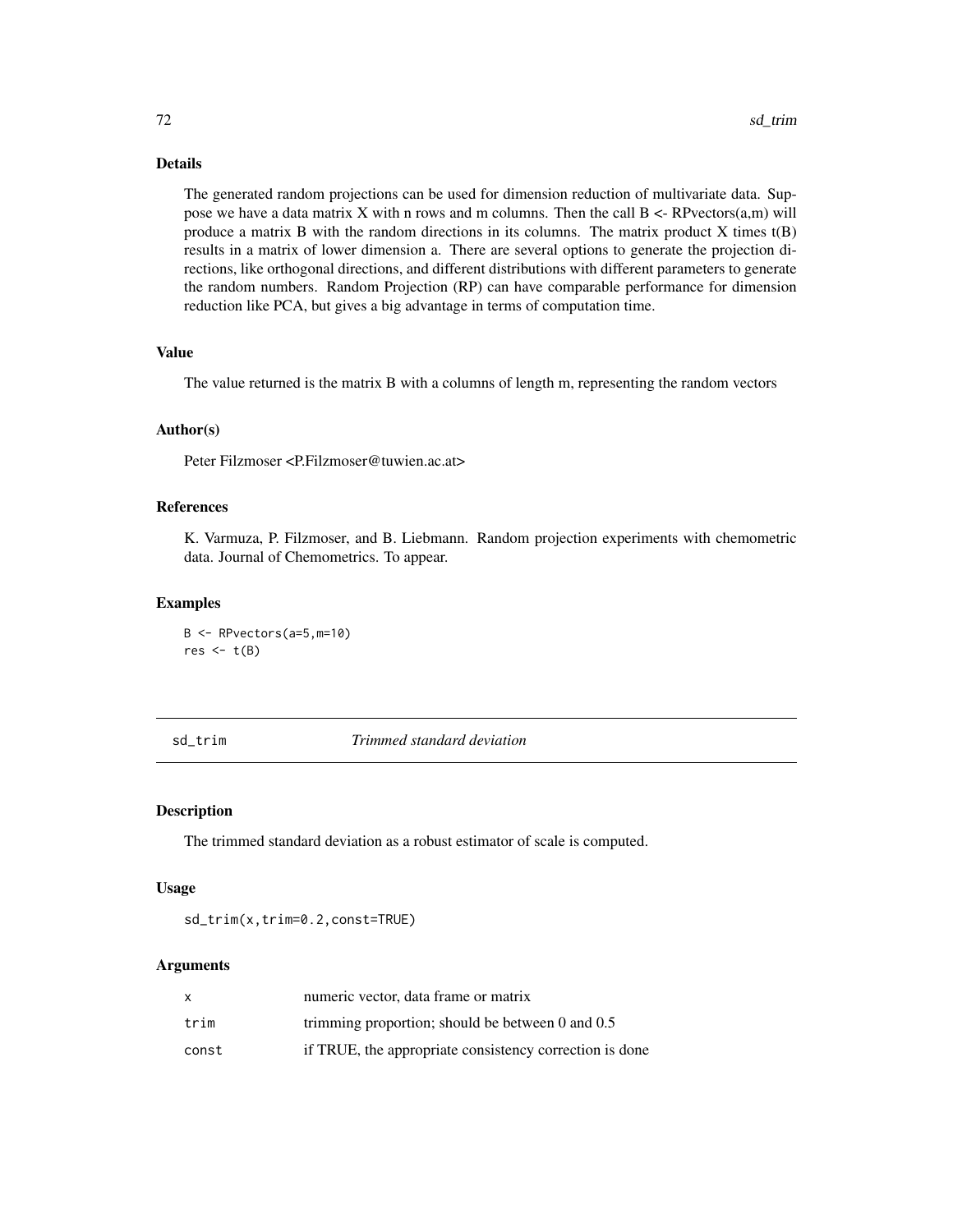#### <span id="page-72-0"></span>stepwise 73

## Details

The trimmed standard deviation is defined as the average trimmed sum of squared deviations around the trimmed mean. A consistency factor for normal distribution is included. However, this factor is only available now for trim equal to 0.1 or 0.2. For different trimming percentages the appropriate constant needs to be used. If the input is a data matrix, the trimmed standard deviation of the columns is computed.

## Value

Returns the trimmed standard deviations of the vector x, or in case of a matrix, of the columns of x.

## Author(s)

Peter Filzmoser <P.Filzmoser@tuwien.ac.at>

## References

K. Varmuza and P. Filzmoser: Introduction to Multivariate Statistical Analysis in Chemometrics. CRC Press, Boca Raton, FL, 2009.

## See Also

[sd](#page-0-0),[mean](#page-0-0)

# Examples

```
x \leq c(rnorm(100),100) # outlier 100 is included
sd(x) # classical standard deviation
sd_trim(x) # trimmed standard deviation
```
stepwise *Stepwise regression*

## Description

Stepwise regression, starting from the empty model, with scope to the full model

## Usage

```
stepwise(formula, data, k, startM, maxTime = 1800, direction = "both",
writeFile = FALSE, resname = "stepres00", maxsteps = 500, ...)
```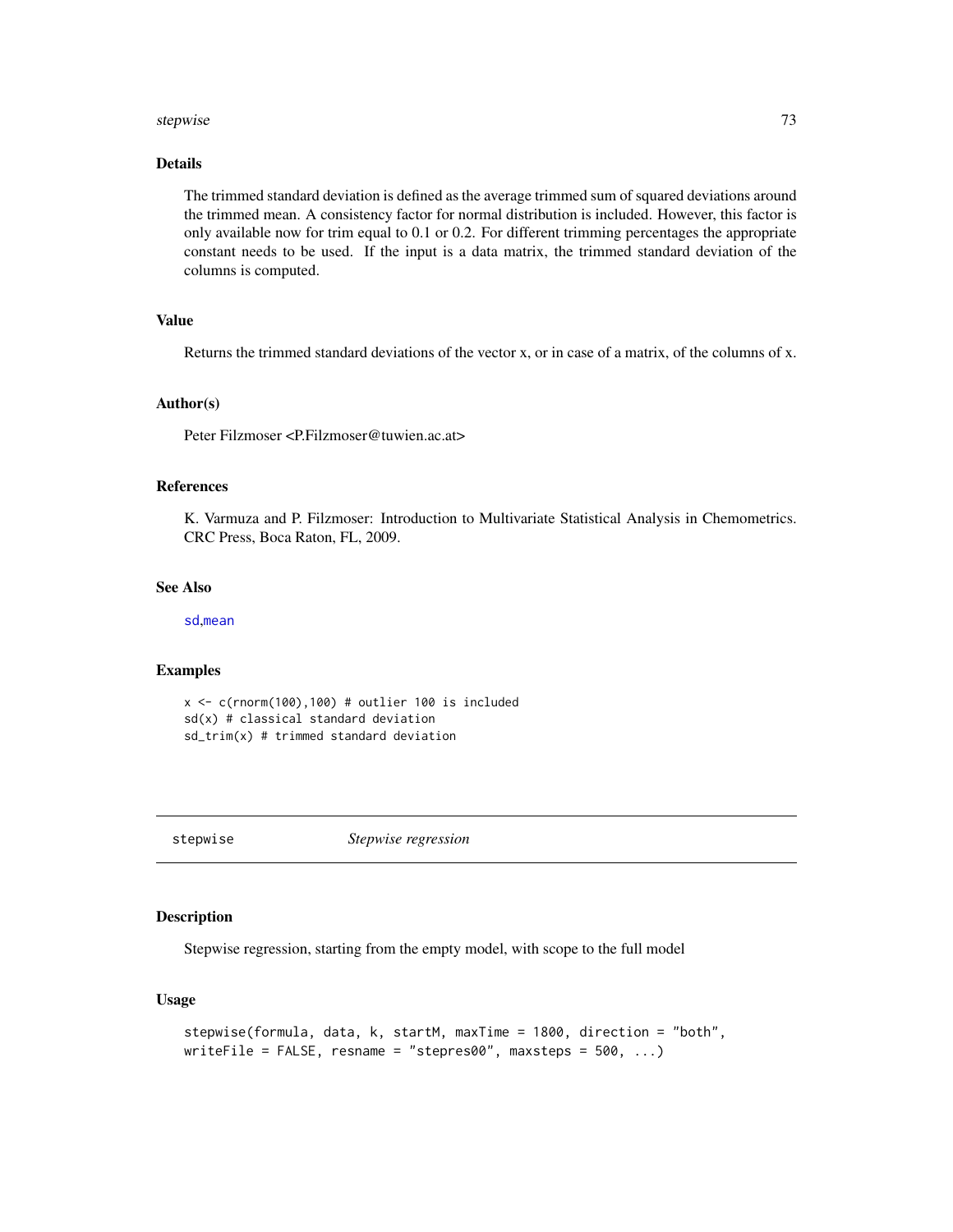74 stepwise

# Arguments

| formula   | formula, like $y \sim X$ , i.e., dependent~response variables                              |
|-----------|--------------------------------------------------------------------------------------------|
| data      | data frame to be analyzed                                                                  |
| k         | sensible values are $log(nrow(x))$ for BIC or 2 for AIC; if not provided $\rightarrow$ BIC |
| startM    | optional, the starting model; provide a binary vector                                      |
| maxTime   | maximal time to be used for algorithm                                                      |
| direction | either "forward" or "backward" or "both"                                                   |
| writeFile | if TRUE results are stored in the file "resname"                                           |
| resname   | filename where results are stored, only if write File is TRUE                              |
| maxsteps  | maximum number of steps                                                                    |
| $\cdots$  | additional plot arguments                                                                  |

## Details

This function is similar to the function [step](#page-0-0) for stepwise regression. It is especially designed for cases where the number of regressor variables is much higher than the number of objects. The formula for the full model (scope) is automatically generated.

# Value

| usedTime | time that has been used for algorithm                                                               |
|----------|-----------------------------------------------------------------------------------------------------|
| bic      | BIC values for different models                                                                     |
| models   | matrix with no. of models rows and no. of variables columns, and 0/1 entries<br>defining the models |

# Author(s)

Leonhard Seyfang and (marginally) Peter Filzmoser <P.Filzmoser@tuwien.ac.at>

## References

K. Varmuza and P. Filzmoser: Introduction to Multivariate Statistical Analysis in Chemometrics. CRC Press, Boca Raton, FL, 2009.

## See Also

[step](#page-0-0)

# Examples

```
data(NIR)
X <- NIR$xNIR[1:30,] # first 30 observations - for illustration
y <- NIR$yGlcEtOH[1:30,1] # only variable Glucose
NIR.Glc <- data.frame(X=X, y=y)
res=stepwise(y~.,data=NIR.Glc,maxsteps=2)
```
<span id="page-73-0"></span>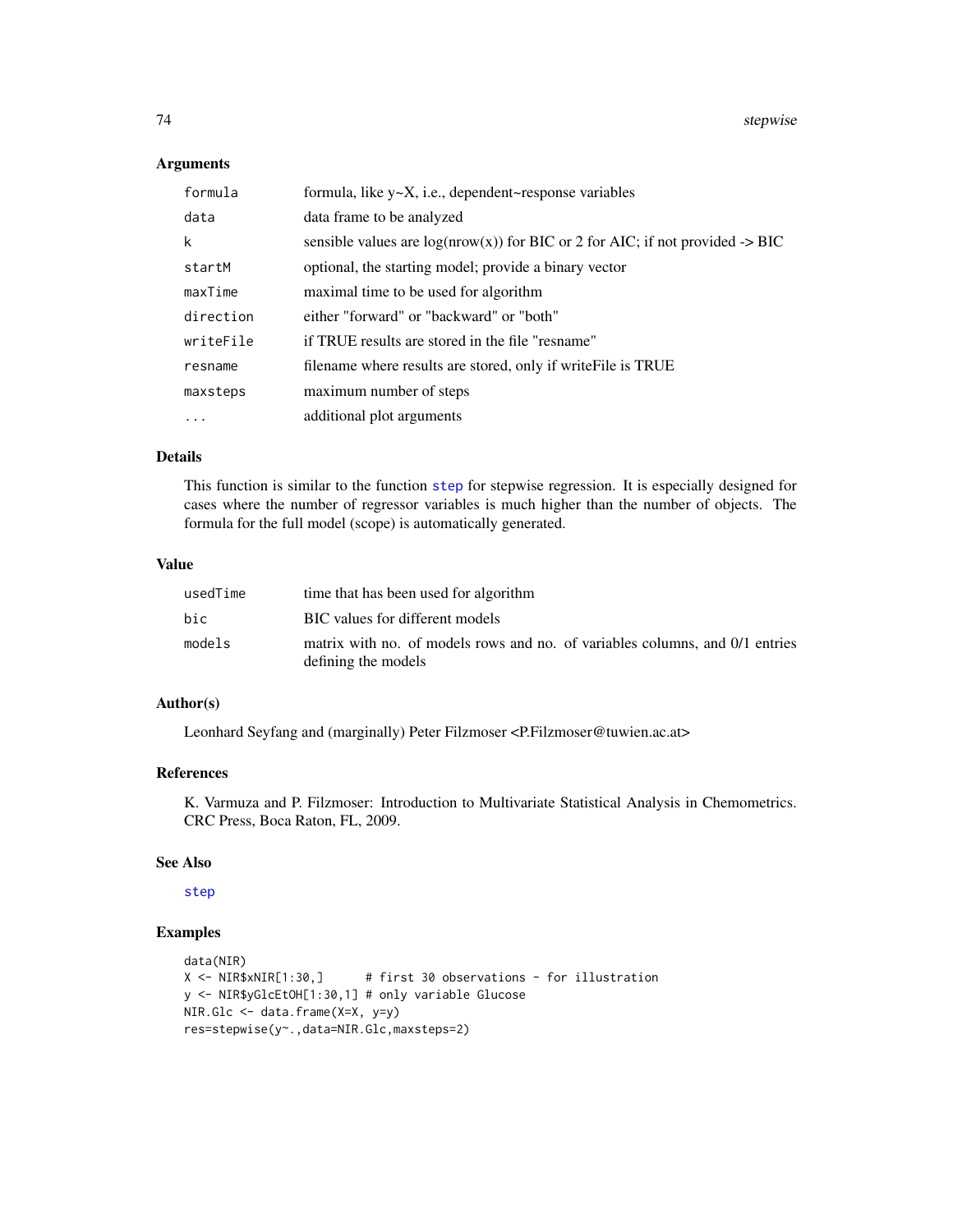<span id="page-74-0"></span>

## Description

Evaluation for Support Vector Machines (SVM) by cross-validation

## Usage

```
svmEval(X, grp, train, kfold = 10, gamvec = seq(0, 10, by = 1), kernel = "radial",
degree = 3, plotit = TRUE, legend = TRUE, legpos = "bottomright", ...)
```
## Arguments

| X      | standardized complete X data matrix (training and test data)                                                             |
|--------|--------------------------------------------------------------------------------------------------------------------------|
| grp    | factor with groups for complete data (training and test data)                                                            |
| train  | row indices of X indicating training data objects                                                                        |
| kfold  | number of folds for cross-validation                                                                                     |
| gamvec | range for gamma-values, see sym                                                                                          |
| kernel | kernel to be used for SVM, should be one of "radial", "linear", "polynomial",<br>"sigmoid", default to "radial", see sym |
| degree | degree of polynome if kernel is "polynomial", default to 3, see sym                                                      |
| plotit | if TRUE a plot will be generated                                                                                         |
| legend | if TRUE a legend will be added to the plot                                                                               |
| legpos | positioning of the legend in the plot                                                                                    |
| .      | additional plot arguments                                                                                                |
|        |                                                                                                                          |

# Details

The data are split into a calibration and a test data set (provided by "train"). Within the calibration set "kfold"-fold CV is performed by applying the classification method to "kfold"-1 parts and evaluation for the last part. The misclassification error is then computed for the training data, for the CV test data (CV error) and for the test data.

#### Value

| trainerr | training error rate                      |
|----------|------------------------------------------|
| testerr  | test error rate                          |
| cvMean   | mean of CV errors                        |
| cySe     | standard error of CV errors              |
| cverr    | all errors from CV                       |
| gamvec   | range for gamma-values, taken from input |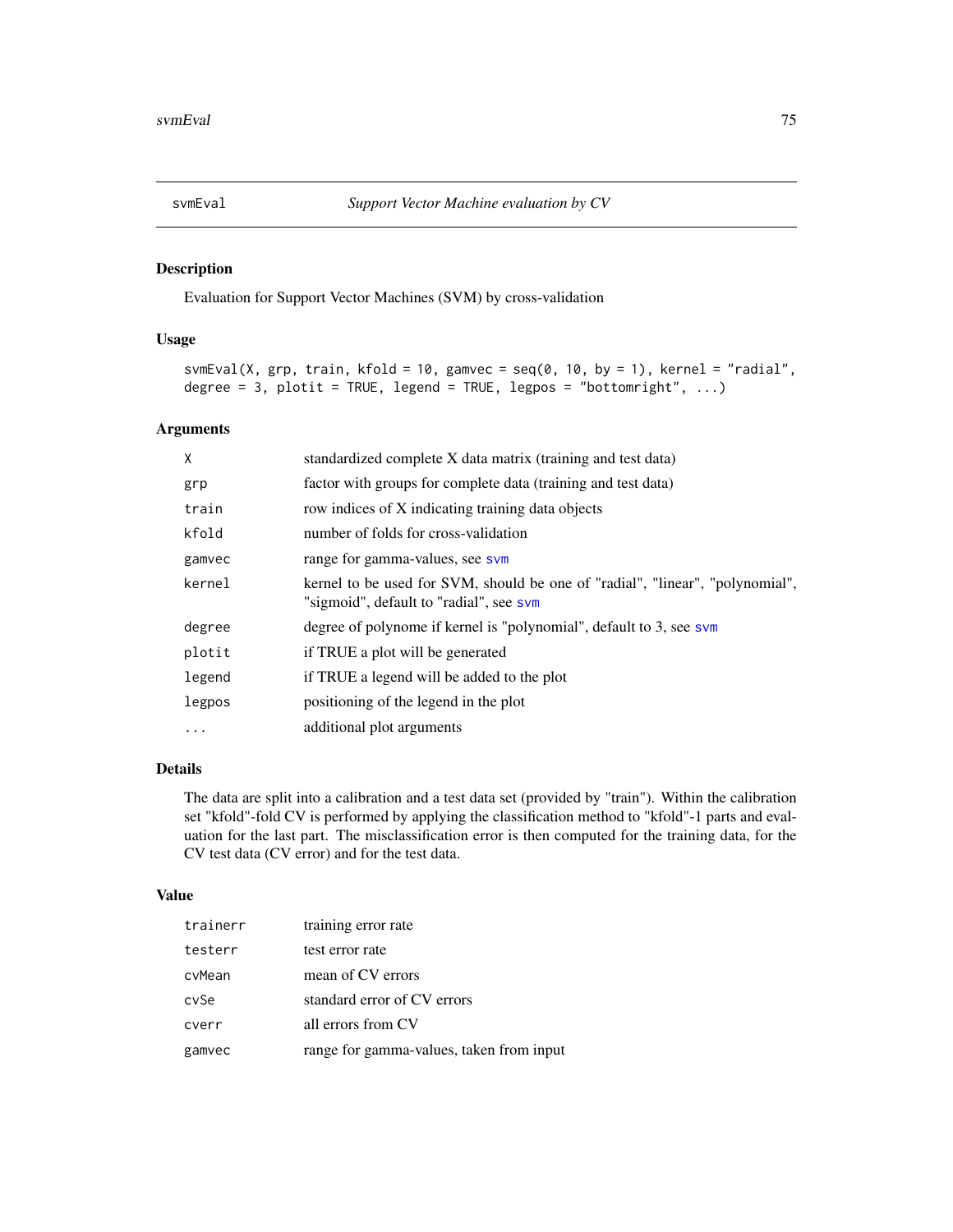## <span id="page-75-0"></span>Author(s)

Peter Filzmoser <P.Filzmoser@tuwien.ac.at>

## References

K. Varmuza and P. Filzmoser: Introduction to Multivariate Statistical Analysis in Chemometrics. CRC Press, Boca Raton, FL, 2009.

## See Also

[svm](#page-0-0)

## Examples

```
data(fgl,package="MASS")
grp=fgl$type
X=scale(fgl[,1:9])
k=length(unique(grp))
dat=data.frame(grp,X)
n=nrow(X)
ntrain=round(n*2/3)
require(e1071)
set.seed(143)
train=sample(1:n,ntrain)
ressvm=svmEval(X,grp,train,gamvec=c(0,0.05,0.1,0.2,0.3,0.5,1,2,5),
  legpos="topright")
title("Support vector machines")
```
treeEval *Classification tree evaluation by CV*

## Description

Evaluation for classification trees by cross-validation

# Usage

```
treeEval(X, grp, train, kfold = 10, cp = seq(0.01, 0.1, by = 0.01), plotit = TRUE,
   legend = TRUE, legpos = "bottomright", \dots)
```
## Arguments

| X     | standardized complete X data matrix (training and test data)  |
|-------|---------------------------------------------------------------|
| grp   | factor with groups for complete data (training and test data) |
| train | row indices of X indicating training data objects             |
| kfold | number of folds for cross-validation                          |
| сp    | range for tree complexity parameter, see rpart                |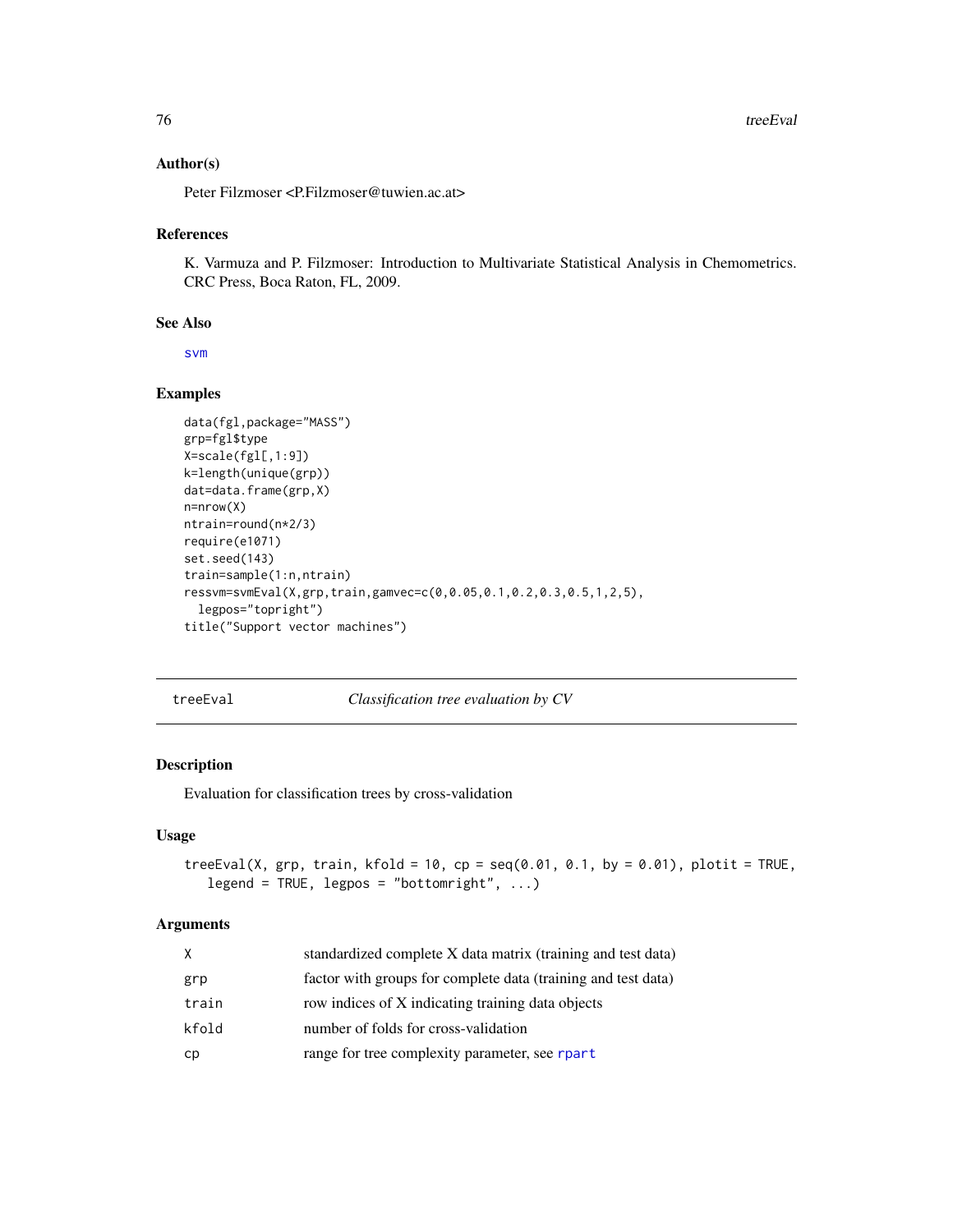## <span id="page-76-0"></span>treeEval 77

| plotit                  | if TRUE a plot will be generated           |
|-------------------------|--------------------------------------------|
| legend                  | if TRUE a legend will be added to the plot |
| legpos                  | positioning of the legend in the plot      |
| $\cdot$ $\cdot$ $\cdot$ | additional plot arguments                  |

# Details

The data are split into a calibration and a test data set (provided by "train"). Within the calibration set "kfold"-fold CV is performed by applying the classification method to "kfold"-1 parts and evaluation for the last part. The misclassification error is then computed for the training data, for the CV test data (CV error) and for the test data.

## Value

| trainerr | training error rate                                   |
|----------|-------------------------------------------------------|
| testerr  | test error rate                                       |
| cvMean   | mean of CV errors                                     |
| cvSe     | standard error of CV errors                           |
| cverr    | all errors from CV                                    |
| сp       | range for tree complexity parameter, taken from input |

# Author(s)

Peter Filzmoser <P.Filzmoser@tuwien.ac.at>

# References

K. Varmuza and P. Filzmoser: Introduction to Multivariate Statistical Analysis in Chemometrics. CRC Press, Boca Raton, FL, 2009.

# See Also

[rpart](#page-0-0)

# Examples

```
data(fgl,package="MASS")
grp=fgl$type
X=scale(fgl[,1:9])
k=length(unique(grp))
dat=data.frame(grp,X)
n=nrow(X)
ntrain=round(n*2/3)
require(rpart)
set.seed(123)
train=sample(1:n,ntrain)
par(mar=c(4,4,3,1))
restree=treeEval(X,grp,train,cp=c(0.01,0.02:0.05,0.1,0.15,0.2:0.5,1))
title("Classification trees")
```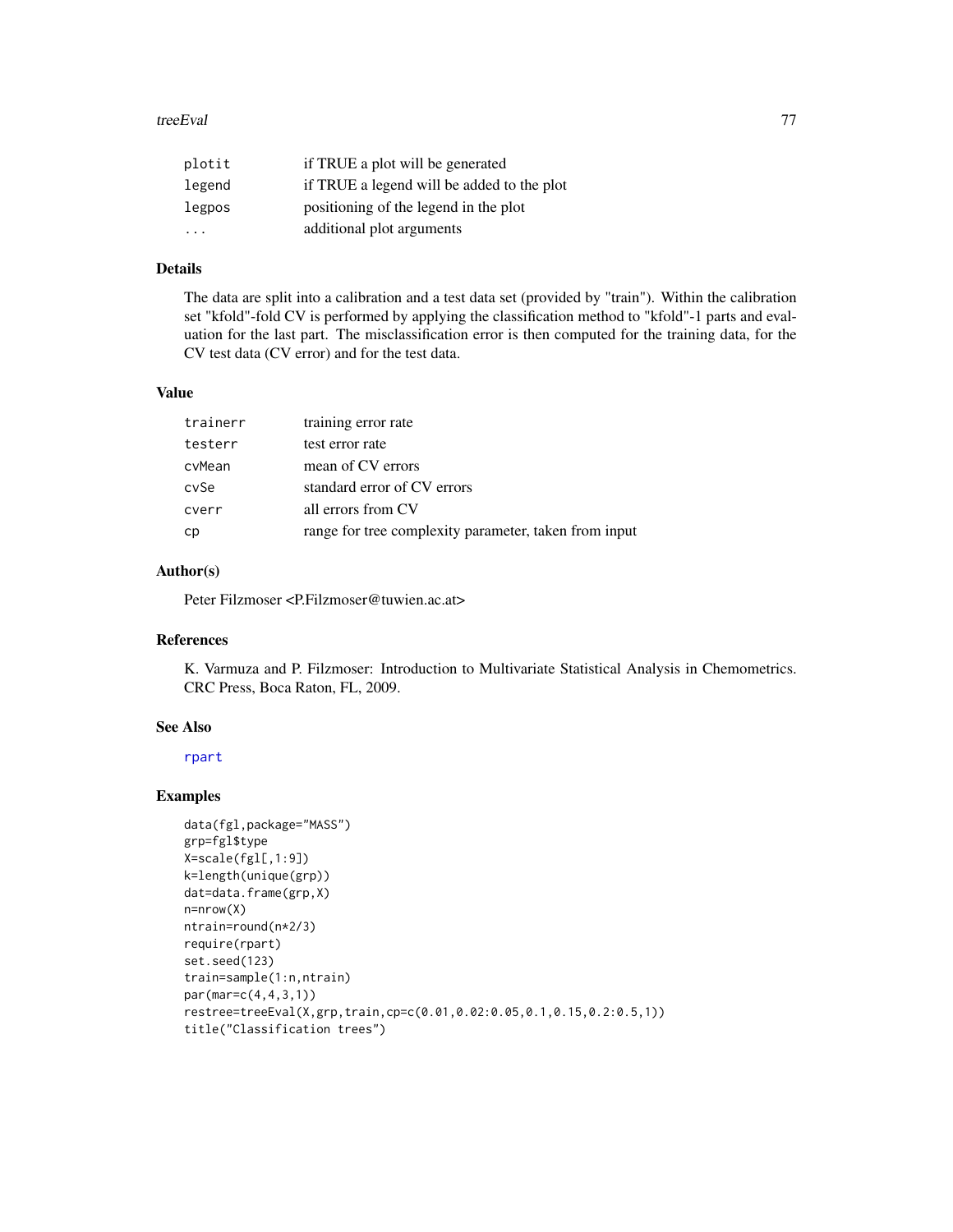# Index

∗Topic datasets ash , [4](#page-3-0) cereal , [6](#page-5-0) glass , [11](#page-10-0) glass.grp , [11](#page-10-0) hyptis , [12](#page-11-0) NIR , [23](#page-22-0) PAC, [26](#page-25-0) Pheny1, [30](#page-29-0) ∗Topic manip alr , [3](#page-2-0) clr , [7](#page-6-0) ilr , [13](#page-12-0) sd\_trim , [72](#page-71-0) ∗Topic multivariate clvalidity , [8](#page-7-0) delintercept , [9](#page-8-0) drawMahal , [9](#page-8-0) knnEval , [14](#page-13-0) lassocoef , [15](#page-14-0) lassoCV , [16](#page-15-0) lmCV , [18](#page-17-0) Moutlier , [19](#page-18-0) mvr\_dcv , [20](#page-19-0) nipals , [22](#page-21-0) nnetEval , [24](#page-23-0) pcaCV , [27](#page-26-0) pcaDiagplot , [28](#page-27-0) pcaVarexpl , [29](#page-28-0) plotcompmvr , [49](#page-48-0) plotcompprm , [50](#page-49-0) plotpredmvr , [51](#page-50-0) plotpredprm , [52](#page-51-0) plotprm , [53](#page-52-0) plotresmvr , [54](#page-53-0) plotresprm , [55](#page-54-0) plotRidge , [56](#page-55-0) plotSEPmvr , [57](#page-56-0) plotSEPprm , [58](#page-57-0)

plotsom , [60](#page-59-0) pls1\_nipals , [61](#page-60-0) pls2\_nipals , [62](#page-61-0) pls\_eigen , [63](#page-62-0) prm , [64](#page-63-0) prm\_cv , [66](#page-65-0) prm\_dcv , [67](#page-66-0) ridgeCV, [69](#page-68-0) RPvectors , [71](#page-70-0) stepwise , [73](#page-72-0) svmEval , [75](#page-74-0) treeEval , [76](#page-75-0) ∗Topic package chemometrics-package, [3](#page-2-0) ∗Topic robust drawMahal , [9](#page-8-0) Moutlier , [19](#page-18-0) pcaDiagplot , [28](#page-27-0) plotsom , [60](#page-59-0) alr , [3](#page-2-0) , *[7](#page-6-0)* , *[14](#page-13-0)* ash , [4](#page-3-0) cereal , [6](#page-5-0) chemometrics *(*chemometrics-package *)* , [3](#page-2-0) chemometrics-package, [3](#page-2-0) clr , *[4](#page-3-0)* , [7](#page-6-0) , *[14](#page-13-0)* clvalidity , [8](#page-7-0) covMcd , *[10](#page-9-0)* , *[20](#page-19-0)* cv.lars , *[16,](#page-15-0) [17](#page-16-0)* delete.intercept , *[9](#page-8-0)* delintercept , [9](#page-8-0) drawMahal , [9](#page-8-0) glass , [11](#page-10-0) glass.grp , [11](#page-10-0) hyptis , [12](#page-11-0) ilr , *[4](#page-3-0)* , *[7](#page-6-0)* , [13](#page-12-0)